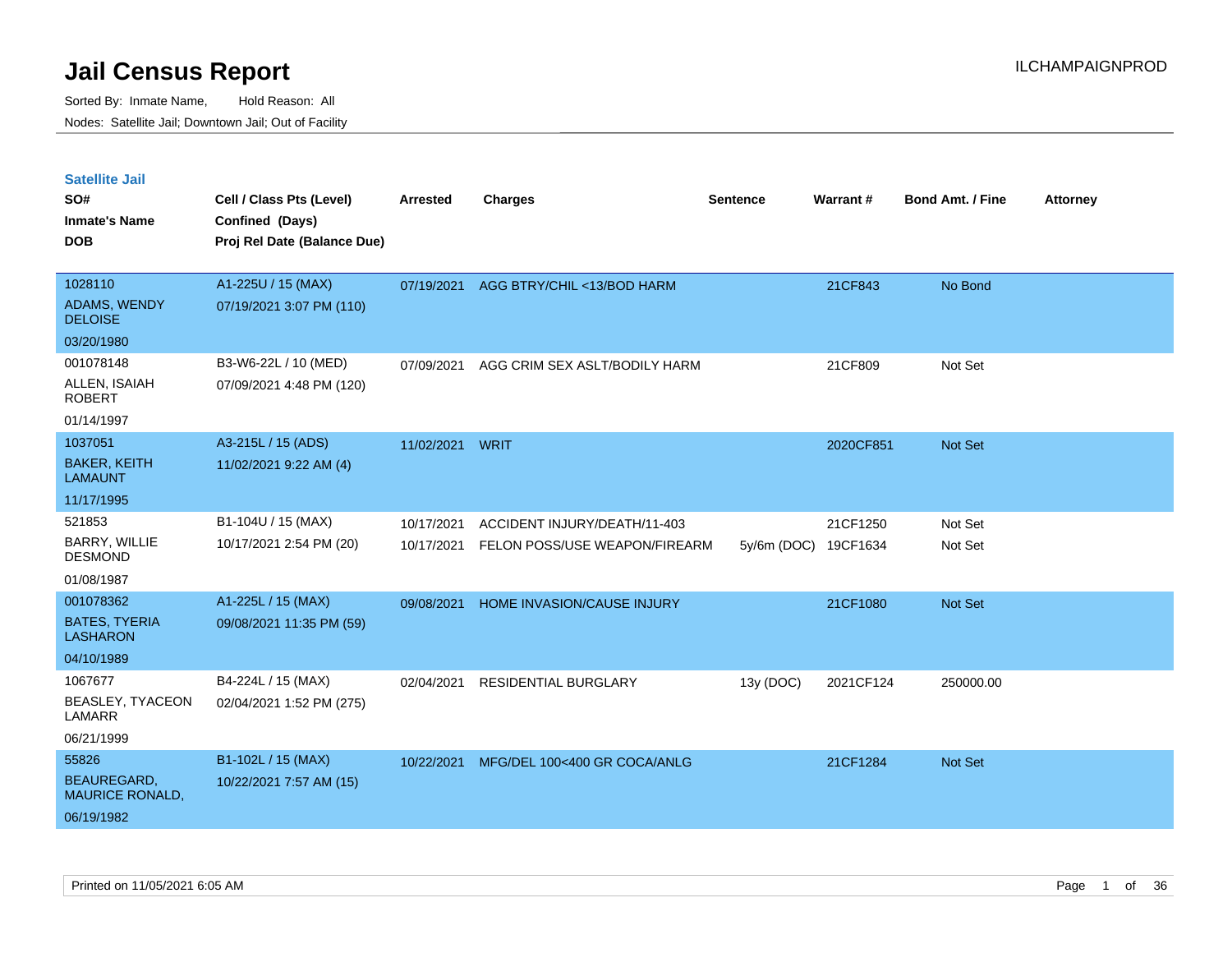| BOOKH-7<br>1016084<br>11/04/2021<br><b>DOMESTIC BATTERY</b><br>2021CMAWOW<br>No Bond<br>BENTON-COX, TYLER<br>11/04/2021 3:58 PM (2)<br>11/04/2021<br>RESIST/OBSTRUCTING A PEACE OFFICEI<br>2021CF624<br>7500.00<br><b>CHRISTIAN</b><br>11/04/2021<br>MFG/DEL CANNABIS/30-500 GRAMS<br>2020CF681<br>7500.00<br>10/21/1993<br>001078535<br>A4-201L / 15 (ADS)<br>CRIM SEX ASSAULT/FORCE<br>21CF1305<br>Not Set<br>10/26/2021<br>BERRY, DAVID ISAAC<br>10/26/2021 10:52 AM (11)<br>09/23/2000<br>1057334<br>A3-111U / 15 (ADS) |  |
|-----------------------------------------------------------------------------------------------------------------------------------------------------------------------------------------------------------------------------------------------------------------------------------------------------------------------------------------------------------------------------------------------------------------------------------------------------------------------------------------------------------------------------|--|
|                                                                                                                                                                                                                                                                                                                                                                                                                                                                                                                             |  |
|                                                                                                                                                                                                                                                                                                                                                                                                                                                                                                                             |  |
|                                                                                                                                                                                                                                                                                                                                                                                                                                                                                                                             |  |
|                                                                                                                                                                                                                                                                                                                                                                                                                                                                                                                             |  |
|                                                                                                                                                                                                                                                                                                                                                                                                                                                                                                                             |  |
|                                                                                                                                                                                                                                                                                                                                                                                                                                                                                                                             |  |
| 10/27/2021 MURDER/INTENT TO KILL/INJURE<br>No Bond                                                                                                                                                                                                                                                                                                                                                                                                                                                                          |  |
| BEVERLY, DAVID<br>10/27/2021 1:42 PM (10)<br><b>BENJAMIN</b>                                                                                                                                                                                                                                                                                                                                                                                                                                                                |  |
| 03/31/1987                                                                                                                                                                                                                                                                                                                                                                                                                                                                                                                  |  |
| BOOKH-8<br>57176<br>DRIVING ON REVOKED LICENSE<br>2021CF92<br>Not Set<br>11/04/2021<br><b>BICKERS, LARRY RAY</b><br>11/04/2021 4:37 PM (2)                                                                                                                                                                                                                                                                                                                                                                                  |  |
| 03/03/1966<br>11/3/2021 (0.00)                                                                                                                                                                                                                                                                                                                                                                                                                                                                                              |  |
| 1006532<br>A3-113U / 5 (ADS)<br>21CF1322<br>AGG DUI/3/BAC 0.16+<br><b>Not Set</b><br>10/30/2021                                                                                                                                                                                                                                                                                                                                                                                                                             |  |
| <b>BOWEN, ALEXANDER</b><br>10/30/2021 2:38 AM (7)<br><b>REINHART</b>                                                                                                                                                                                                                                                                                                                                                                                                                                                        |  |
| 06/29/1991                                                                                                                                                                                                                                                                                                                                                                                                                                                                                                                  |  |
| 955653<br>A3-213U / 5 (ADS)<br>DRIVING RVK/SUSP DUI/SSS 4-9<br>2020CF1117<br>10000.00<br>10/29/2021                                                                                                                                                                                                                                                                                                                                                                                                                         |  |
| <b>BRITT, ISAIAH</b><br>10/29/2021 3:12 PM (8)<br>21CF1328<br>Not Set<br>10/29/2021<br><b>FUGITIVE FROM JUSTICE</b><br><b>ANTONIO</b>                                                                                                                                                                                                                                                                                                                                                                                       |  |
| 05/30/1987                                                                                                                                                                                                                                                                                                                                                                                                                                                                                                                  |  |
| 51247<br>B1-202U / 10 (MED)<br>FELON POSS/USE WEAPON/FIREARM<br>21CF411<br>Not Set<br>04/15/2021                                                                                                                                                                                                                                                                                                                                                                                                                            |  |
| <b>BROWN, DANTE</b><br>04/15/2021 6:24 PM (205)<br><b>MAURICE</b>                                                                                                                                                                                                                                                                                                                                                                                                                                                           |  |
| 04/19/1979                                                                                                                                                                                                                                                                                                                                                                                                                                                                                                                  |  |
| 1035923<br>B3-W3-12L / 10 (MED)<br>POSS STOLEN VEHICLE > \$25,000<br>21CF1029<br>Not Set<br>08/23/2021                                                                                                                                                                                                                                                                                                                                                                                                                      |  |
| <b>BROWN, KYRELL</b><br>08/23/2021 9:46 AM (75)<br><b>NAJUAN</b>                                                                                                                                                                                                                                                                                                                                                                                                                                                            |  |
| 06/14/1993                                                                                                                                                                                                                                                                                                                                                                                                                                                                                                                  |  |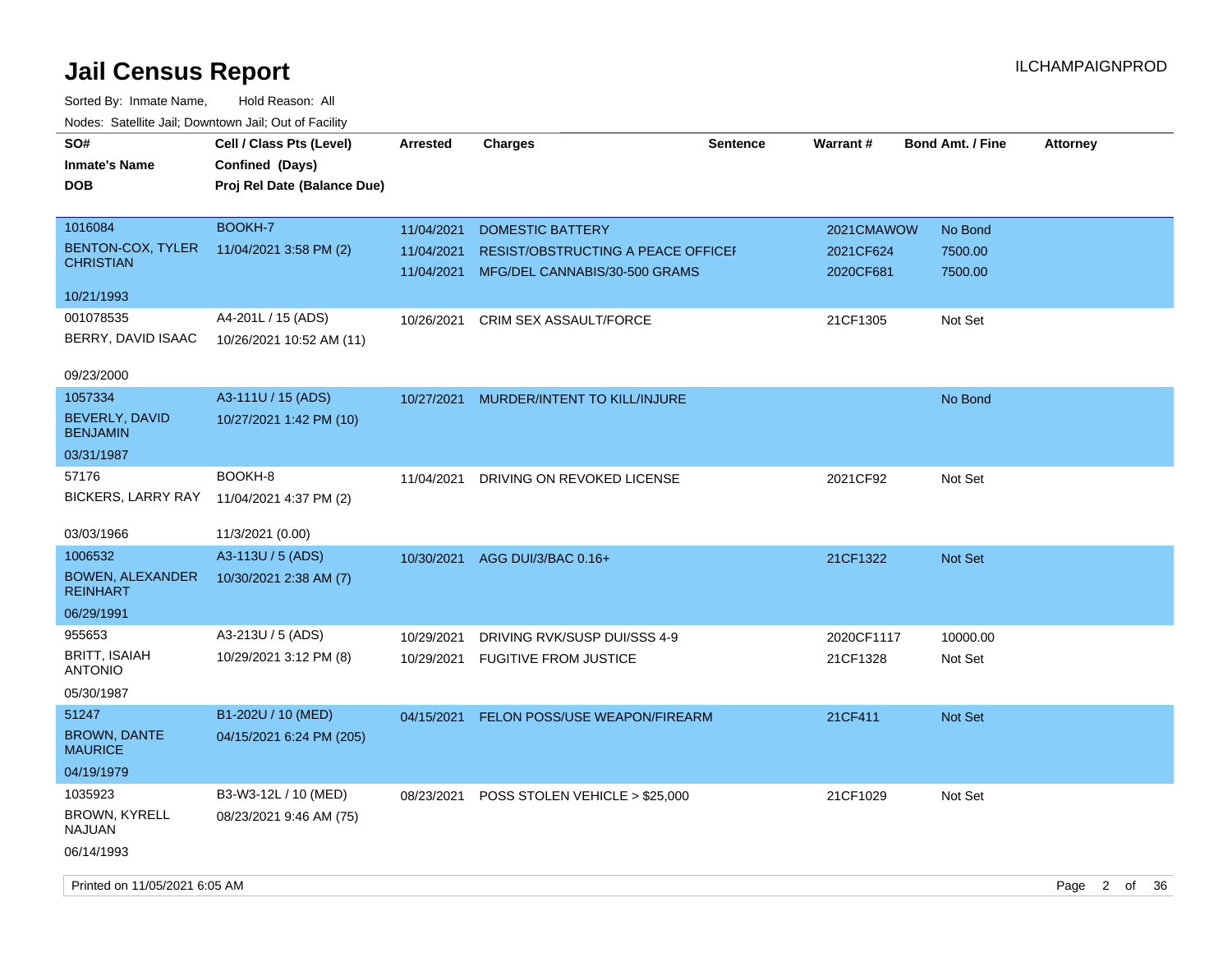| Nodes: Satellite Jali, Downtown Jali, Out of Facility |                                            |                 |                               |                 |            |                         |                 |
|-------------------------------------------------------|--------------------------------------------|-----------------|-------------------------------|-----------------|------------|-------------------------|-----------------|
| SO#                                                   | Cell / Class Pts (Level)                   | <b>Arrested</b> | <b>Charges</b>                | <b>Sentence</b> | Warrant#   | <b>Bond Amt. / Fine</b> | <b>Attorney</b> |
| <b>Inmate's Name</b>                                  | Confined (Days)                            |                 |                               |                 |            |                         |                 |
| <b>DOB</b>                                            | Proj Rel Date (Balance Due)                |                 |                               |                 |            |                         |                 |
|                                                       |                                            |                 |                               |                 |            |                         |                 |
| 524872                                                | B1-201U / 10 (MED)                         | 09/29/2021      | <b>DOMESTIC BATTERY</b>       | 4y (DOC)        | 2021CF440  | No Bond                 |                 |
| <b>BROWN, ROBERT</b><br><b>ANTHONY</b>                | 09/29/2021 6:06 PM (38)                    |                 |                               |                 |            |                         |                 |
| 03/13/1987                                            |                                            |                 |                               |                 |            |                         |                 |
| 1069869                                               | A3-217U / 5 (MIN)                          | 11/03/2021      | AGG DUI/LIC SUSP OR REVOKED   |                 | 21CF1354   | Not Set                 |                 |
| BROWN, SPENCER<br>LEE                                 | 11/04/2021 12:07 AM (2)                    |                 |                               |                 |            |                         |                 |
| 12/29/1997                                            |                                            |                 |                               |                 |            |                         |                 |
| 001078537                                             | A4-202L / 10 (ADS)                         | 10/29/2021      | <b>BURGLARY</b>               |                 | 21CF1320   | <b>Not Set</b>          |                 |
| <b>ANTHONY</b>                                        | BRUMFIELD, MICHAEL 10/26/2021 3:33 PM (11) |                 |                               |                 |            |                         |                 |
| 02/07/1973                                            |                                            |                 |                               |                 |            |                         |                 |
| 1071534                                               | B2-T2-08L / 10 (SPH)                       | 09/18/2020      | AGG BATTERY/DISCHARGE FIREARM |                 | 20CF1049   | Not Set                 |                 |
| BRYANT, KETONE<br><b>LEVELL</b>                       | 09/18/2020 1:19 PM (414)                   |                 |                               |                 |            |                         |                 |
| 04/07/2000                                            |                                            |                 |                               |                 |            |                         |                 |
| 001078564                                             | <b>BOOKH-5</b>                             | 11/05/2021      | UNLWFL POSS/DRIVER/VEH/STOLEN |                 | 2021CFAWOW | <b>Not Set</b>          |                 |
| <b>BURKS, CHRISTIAN</b><br><b>ISIAH DEVONN</b>        | 11/05/2021 4:40 AM (1)                     | 11/05/2021      | <b>UNLICENSED</b>             |                 | 2021TRAWOW | <b>Not Set</b>          |                 |
| 04/22/2002                                            |                                            |                 |                               |                 |            |                         |                 |
| 56936                                                 | BOOKF-1 / 15 (MAX)                         | 11/01/2021      | PUBLIC INDECENCY/EXPOSURE/3+  |                 |            | Not Set                 |                 |
| CALDWELL, STEVEN<br>ANDRE                             | 11/01/2021 1:09 PM (5)                     |                 |                               |                 |            |                         |                 |
| 04/19/1982                                            |                                            |                 |                               |                 |            |                         |                 |
| 39474                                                 | B1-101U / 10 (ADS)                         | 07/06/2021      | MFG/DEL 15<100 GR HEROIN/ANLG |                 | 21CF792    | Not Set                 |                 |
| CAMPBELL, AARON<br><b>JACOB</b>                       | 07/06/2021 11:56 PM (123)                  |                 |                               |                 |            |                         |                 |
| 07/18/1974                                            |                                            |                 |                               |                 |            |                         |                 |
| 45896                                                 | B2-T4-13U / 10 (SPH)                       | 10/12/2021      | CRIM SEXUAL ABUSE/CONSENT     | 10 <sub>y</sub> |            | No Bond                 |                 |
| CARTER, MICHAEL<br>David                              | 10/12/2021 6:26 PM (25)                    |                 |                               |                 |            |                         |                 |
| 07/11/1977                                            |                                            |                 |                               |                 |            |                         |                 |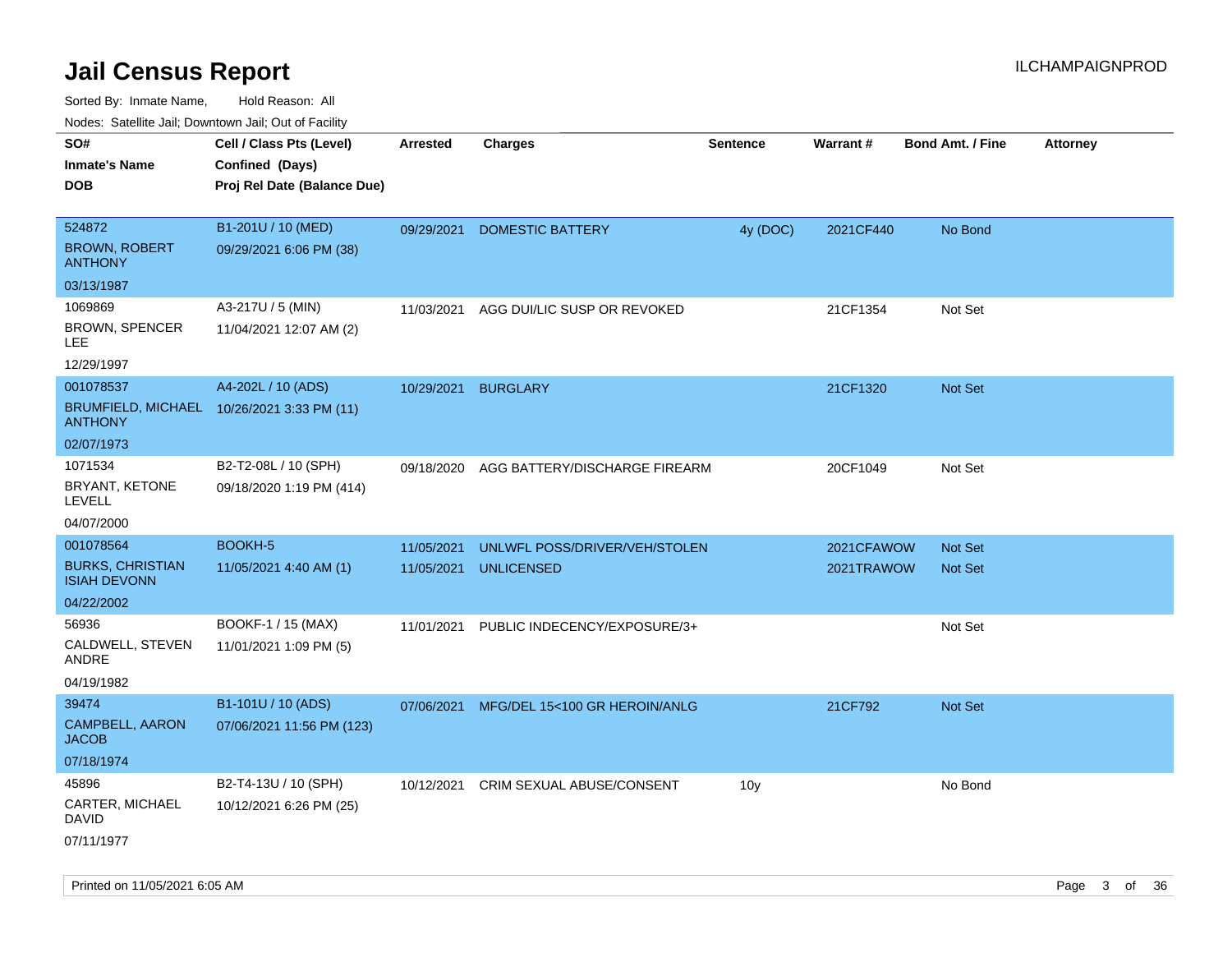| SO#<br><b>Inmate's Name</b><br><b>DOB</b>                             | Cell / Class Pts (Level)<br>Confined (Days)<br>Proj Rel Date (Balance Due) | <b>Arrested</b>          | <b>Charges</b>                                                   | <b>Sentence</b> | Warrant#               | <b>Bond Amt. / Fine</b>   | <b>Attorney</b> |
|-----------------------------------------------------------------------|----------------------------------------------------------------------------|--------------------------|------------------------------------------------------------------|-----------------|------------------------|---------------------------|-----------------|
| 960551<br><b>COFFIN, KYLE LAIR</b>                                    | B4-225L / 10 (MED)<br>08/26/2021 4:43 AM (72)                              | 08/26/2021<br>08/26/2021 | DOMESTIC BATTERY/HARM/VIO O/P<br>POSS HYPO/SYRINGE/NEEDLES/1ST   |                 | 21CF1035<br>2021 CM116 | 100000.00<br>1000.00      |                 |
| 09/21/1988                                                            |                                                                            |                          |                                                                  |                 |                        |                           |                 |
| 001078393<br>COLLIER, PEREZE<br><b>MARCEL</b><br>08/27/2003           | B4-121L / 10 (MED)<br>09/16/2021 4:51 PM (51)                              | 09/16/2021               | THREAT SCHOOL BLDG/PERSN                                         |                 | 2021CF1106             | 500000.00                 |                 |
| 34805                                                                 | B4-226L / 15 (MAX)                                                         | 10/01/2021               | <b>DOMESTIC BATTERY</b>                                          |                 | 21CF1183               | Not Set                   |                 |
| CONERLY, KIN JOSEPH 10/01/2021 1:53 AM (36)<br>11/16/1971             |                                                                            | 10/01/2021<br>10/06/2021 | <b>ARMED HABITUAL CRIMINAL</b><br>POSS STOLEN VEHICLE > \$25,000 |                 | 21CF1184<br>19CF1786   | Not Set<br><b>Not Set</b> |                 |
| 1074319<br>CRAIG, DAVUCCI<br><b>DAVION</b><br>08/02/2001              | A3-117L / 15 (ADS)<br>10/12/2021 11:36 AM (25)                             | 10/12/2021<br>10/14/2021 | AGGRAVATED CRUELTY TO ANIMALS<br><b>MURDER</b>                   |                 | 21CF1238<br>21CF1239   | Not Set<br>Not Set        |                 |
| 001077549<br>CRISTOBAL-MATEO,<br><b>CRISTOBAL</b>                     | B2-T3-10L / 10 (SPH)<br>12/22/2020 1:17 PM (319)                           | 12/22/2020               | <b>PRED CRIM SEX ASLT/VICTIM &lt;13</b>                          |                 | 2020CF1469             | Not Set                   |                 |
| 12/02/1988<br>34111<br>CROSSLAND, KEVIN<br><b>SHAWN</b><br>10/02/1967 | A3-212L / 5 (ADS)<br>10/29/2021 10:15 PM (8)                               | 10/29/2021               | OBSTRUCT JUST/DESTROY EVIDENCE                                   |                 | 2018CF1243             | 50000.00                  |                 |
| 001077536<br>DAVIS, ARTRE LAVAE<br>06/26/2002                         | B2-T1-03U / 10 (SPH)<br>12/20/2020 1:38 PM (321)                           | 12/20/2020               | <b>ROBBERY</b>                                                   |                 | 20CF1446               | Not Set                   |                 |
| 1023587<br>DAVIS, MARTIN<br><b>DENNIS</b><br>12/02/1994               | B1-203U / 15 (MAX)<br>09/24/2021 9:38 PM (43)                              | 09/24/2021<br>09/24/2021 | MFG/DEL CANNABIS/2.5-10 GRAMS<br>ARMED HABITUAL CRIMINAL         |                 | 21CF1155<br>2021-CF681 | Not Set<br>500000.00      |                 |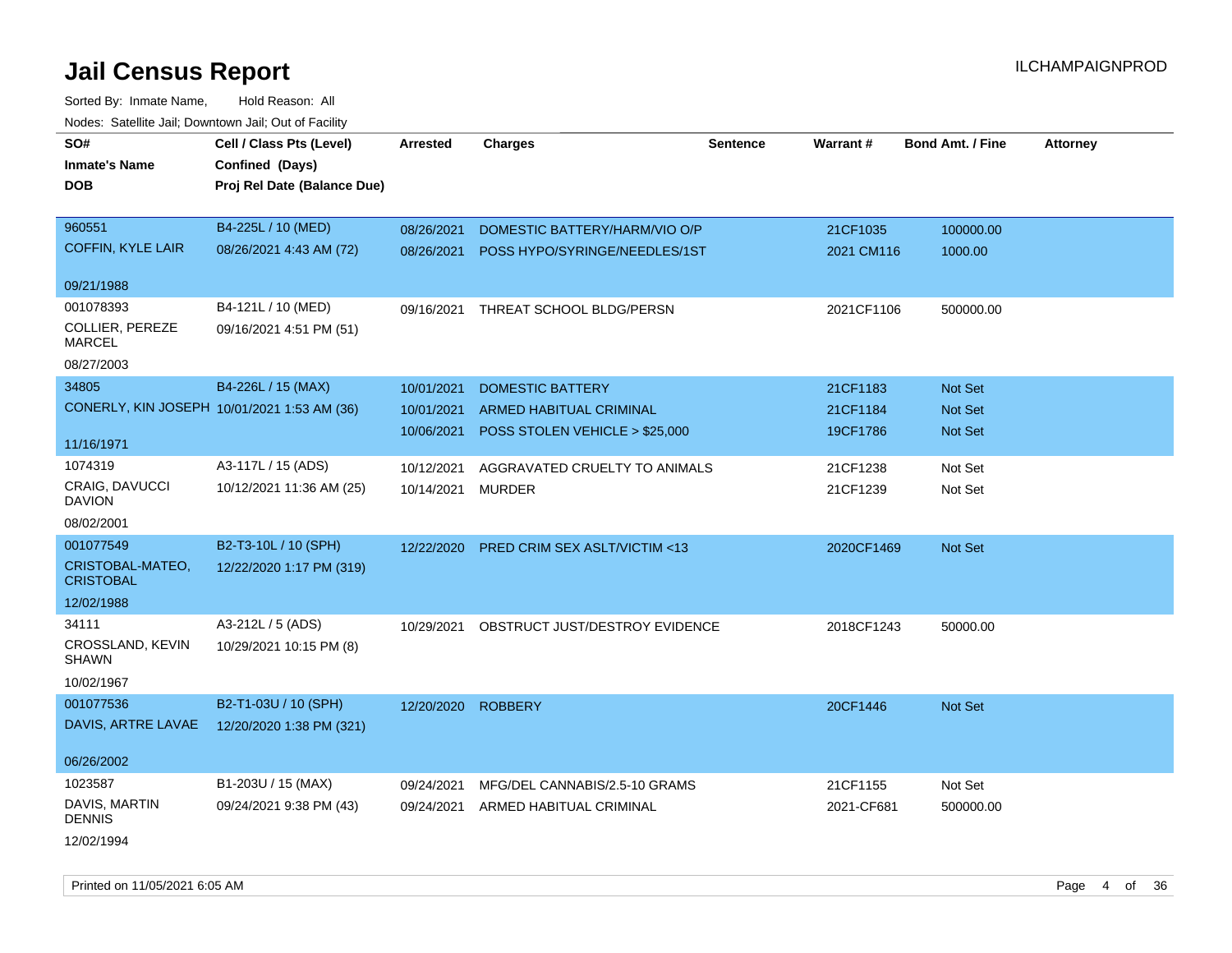Sorted By: Inmate Name, Hold Reason: All Nodes: Satellite Jail; Downtown Jail; Out of Facility

| roaco. Calcinio dan, Domntonn dan, Out or Fability |                             |                     |                                           |                 |            |                         |                 |
|----------------------------------------------------|-----------------------------|---------------------|-------------------------------------------|-----------------|------------|-------------------------|-----------------|
| SO#                                                | Cell / Class Pts (Level)    | <b>Arrested</b>     | <b>Charges</b>                            | <b>Sentence</b> | Warrant#   | <b>Bond Amt. / Fine</b> | <b>Attorney</b> |
| <b>Inmate's Name</b>                               | Confined (Days)             |                     |                                           |                 |            |                         |                 |
| <b>DOB</b>                                         | Proj Rel Date (Balance Due) |                     |                                           |                 |            |                         |                 |
|                                                    |                             |                     |                                           |                 |            |                         |                 |
| 001077634                                          | A2-223L / 5 (ADS)           |                     | 09/23/2021 OBSTRUCT JUST/DESTROY EVIDENCE |                 | 21CF887    | 25000.00                |                 |
| DAVIS, TAMIKA                                      | 09/23/2021 12:30 AM (44)    |                     |                                           |                 |            |                         |                 |
| 03/11/1974                                         |                             |                     |                                           |                 |            |                         |                 |
| 001078538                                          | A3-116L / 10 (ADS)          |                     | 10/26/2021 CRIM SEX ASSAULT/FORCE         |                 | 21CF1301   | Not Set                 |                 |
| DAWKINS, LEN                                       | 10/26/2021 8:18 PM (11)     |                     |                                           |                 |            |                         |                 |
| 03/23/1987                                         |                             |                     |                                           |                 |            |                         |                 |
| 56972                                              | B4-227U / 10 (MED)          | 08/30/2021          | POSS STOLEN VEHICLE > \$25,000            |                 | 21CF1044   | Not Set                 |                 |
| DAY, DANIEL JOSEPH                                 | 08/30/2021 3:07 PM (68)     | 09/04/2021 BURGLARY |                                           |                 | 21CF1054   | Not Set                 |                 |
|                                                    |                             |                     |                                           |                 |            |                         |                 |
| 10/16/1982                                         |                             |                     |                                           |                 |            |                         |                 |
| 64070                                              | B3-W8-32L / 10 (MED)        | 10/07/2021          | <b>RESIDENTIAL BURGLARY</b>               |                 | 21CF001176 | 25000.00                |                 |
| DECKER, ANTHONY V                                  | 10/07/2021 9:14 AM (30)     |                     | 11/04/2021 VIO BAIL BOND/FAMILY MEMBER    |                 | 2021CMAWOW | 100.00                  |                 |
|                                                    |                             |                     |                                           |                 |            |                         |                 |
| 11/27/1982                                         |                             |                     |                                           |                 |            |                         |                 |
| 989143                                             | B3-W2-06L / 10 (MED)        | 09/27/2021          | STALKING/CAUSE PERSON DISTRESS            |                 | 21CF1149   | 50000.00                |                 |
| DIAL, CLAYTON COLE                                 | 09/27/2021 4:12 PM (40)     | 09/27/2021          | <b>VIOLATE ORDER PROTECTION</b>           |                 | 21CM440    | 25000.00                |                 |
| 07/28/1991                                         |                             | 09/27/2021          | POSSESSION OF METH<5 GRAMS                |                 | 20CF1030   | 9430.00                 |                 |
| 001077846                                          | A1-224L / 5 (ADS)           |                     |                                           |                 |            |                         |                 |
| DONAHUE, JEANICE                                   |                             | 04/12/2021          | BATTERY/MAKES PHYSICAL CONTACT            |                 | 21CM142    | Not Set                 |                 |
| LUELLA                                             | 04/12/2021 9:50 AM (208)    | 08/19/2021          | CRIMINAL TRESPASS TO LAND                 |                 | 2019CM378  | 5000.00                 |                 |
| 07/03/1993                                         |                             | 08/19/2021          | CRIM DAMAGE TO PROPERTY <\$500            |                 | 2020CM299  | 1500.00                 |                 |
|                                                    |                             | 08/19/2021          | <b>CRIMINAL TRESPASS TO LAND</b>          |                 | 2020CM297  | 1500.00                 |                 |
|                                                    |                             | 08/19/2021          | RETAIL THEFT                              |                 | 2020CM455  | 1500.00                 |                 |
| 25659                                              | B4-125L / 15 (MAX)          | 06/15/2021          | <b>RESIDENTIAL BURGLARY</b>               |                 | 2020CF1218 | 50000.00                |                 |
| DORRIS, LORENZO                                    | 06/15/2021 6:17 AM (144)    | 06/15/2021          | <b>BURGLARY</b>                           |                 | 21CF689    | Not Set                 |                 |
| 07/19/1966                                         |                             |                     |                                           |                 |            |                         |                 |
| 527379                                             | A3-111L / 15 (ADS)          | 10/25/2021          | ARMED HABITUAL CRIMINAL                   |                 | 21CF1297   | Not Set                 |                 |
| DRAKE, MARCELL                                     | 10/25/2021 5:05 PM (12)     | 10/27/2021          | AGG DOMESTIC BATTERY/STRANGLE             |                 | 21CF1245   | Not Set                 |                 |
| DEON                                               |                             |                     |                                           |                 |            |                         |                 |

04/20/1987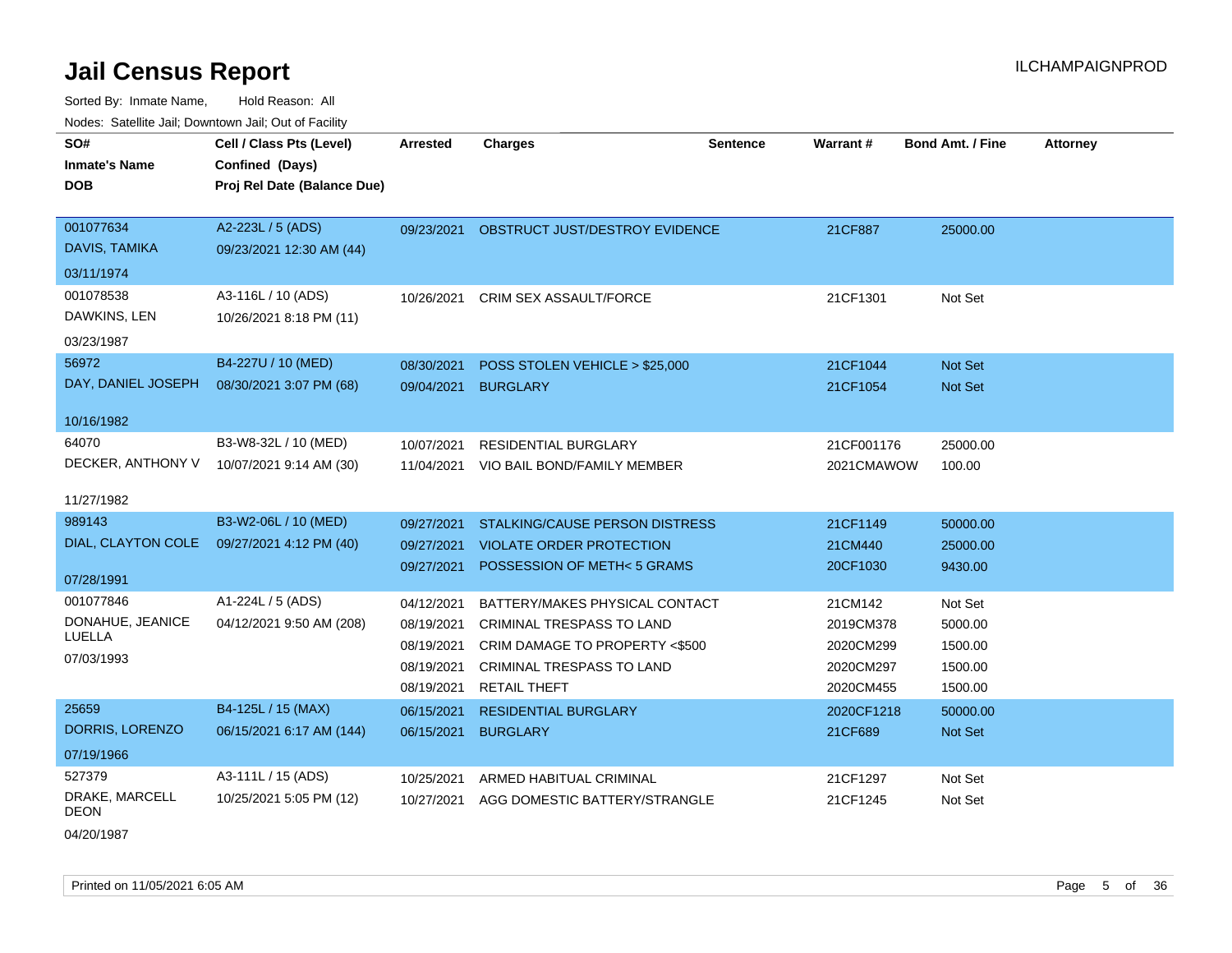Sorted By: Inmate Name, Hold Reason: All

Nodes: Satellite Jail; Downtown Jail; Out of Facility

| SO#<br><b>Inmate's Name</b><br><b>DOB</b>       | Cell / Class Pts (Level)<br>Confined (Days)<br>Proj Rel Date (Balance Due) | <b>Arrested</b> | <b>Charges</b>                 | <b>Sentence</b> | Warrant#    | Bond Amt. / Fine | <b>Attorney</b> |
|-------------------------------------------------|----------------------------------------------------------------------------|-----------------|--------------------------------|-----------------|-------------|------------------|-----------------|
| 984158                                          | BOOKF-2                                                                    | 11/05/2021      | POSS STOLEN VEHICLE > \$25,000 |                 |             | Not Set          |                 |
| DUNNAGAN, CHELSEA 11/05/2021 5:23 AM (1)<br>RAE |                                                                            |                 |                                |                 |             |                  |                 |
| 06/12/1989                                      |                                                                            |                 |                                |                 |             |                  |                 |
| 1044161                                         | BOOKH-7                                                                    | 11/04/2021      | <b>BURGLARY</b>                |                 | 2016CF1180  | 5000.00          |                 |
| EDWARDS, DARION<br><b>MARTICE MARSHON</b>       | 11/04/2021 5:30 PM (2)                                                     |                 |                                |                 |             |                  |                 |
| 04/26/1995                                      |                                                                            |                 |                                |                 |             |                  |                 |
| 55465                                           | B3-W3-10L / 5 (MIN)                                                        | 10/25/2021      | DRIVING ON REVOKED LICENSE     |                 | 21CF119     | No Bond          |                 |
| ELMORE, TONY PAUL                               | 10/25/2021 3:56 PM (12)                                                    |                 |                                |                 |             |                  |                 |
| 10/25/1966                                      | 11/17/2021 (0.00)                                                          |                 |                                |                 |             |                  |                 |
| 45194                                           | B1-107L / 10 (MED)                                                         | 10/20/2021      | DOMESTIC BATTERY/OTHER PRIOR   |                 | 21CF1265    | Not Set          |                 |
| <b>FALLS, ANDREW</b>                            | 10/20/2021 12:59 AM (17)                                                   |                 |                                |                 |             |                  |                 |
| 08/15/1976                                      |                                                                            |                 |                                |                 |             |                  |                 |
| 527081                                          | B3-W6-24L / 10 (MED)                                                       | 09/06/2021      | ARSON/REAL/PERSONAL PROP>\$150 |                 | 2021 CF 797 | 25000.00         |                 |
| <b>FERGUSON.</b><br><b>CHRISTOPHER</b>          | 09/06/2021 1:18 PM (61)                                                    |                 |                                |                 |             |                  |                 |
| 12/21/1981                                      |                                                                            |                 |                                |                 |             |                  |                 |
| 524764                                          | B3-W2-08L / 5 (MIN)                                                        | 09/18/2021      | METH DELIVERY/15<100 GRAMS     |                 | 21CF627     | 50000.00         |                 |
| <b>FISCUS, ROBERT</b><br><b>LOWELL</b>          | 09/18/2021 10:50 AM (49)                                                   |                 |                                |                 |             |                  |                 |
| 02/17/1986                                      |                                                                            |                 |                                |                 |             |                  |                 |
| 997549                                          | B1-106L / 10 (MED)                                                         | 10/12/2021      | FELON POSS/USE WEAPON/FIREARM  | 3y (DOC)        | 19CF1089    | Not Set          |                 |
| <b>FLOWERS, FENTON</b><br><b>ARNEZ</b>          | 10/12/2021 2:25 PM (25)                                                    |                 |                                |                 |             |                  |                 |
| 12/14/1991                                      |                                                                            |                 |                                |                 |             |                  |                 |
| 518395                                          | B2-T3-12L / 15 (SPH)                                                       | 07/07/2020      | CRIMINAL SEXUAL ASSAULT        |                 | 2020-CF735  | 250000.00        |                 |
|                                                 | FRANDLE, MARK RYAN 07/07/2020 3:42 PM (487)                                |                 |                                |                 |             |                  |                 |

09/10/1985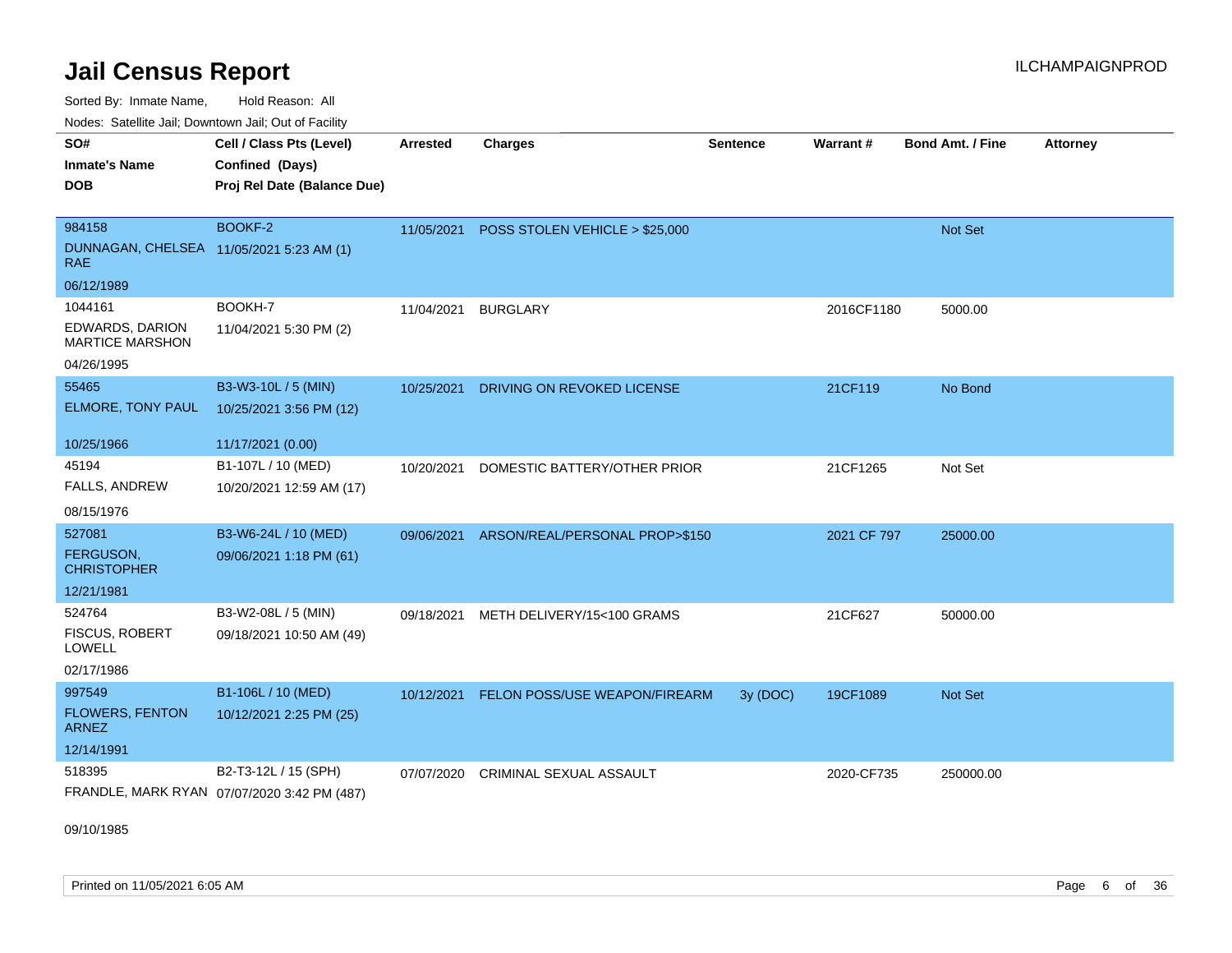Sorted By: Inmate Name, Hold Reason: All Nodes: Satellite Jail; Downtown Jail; Out of Facility

| SO#                                     | Cell / Class Pts (Level)                     | <b>Arrested</b> | <b>Charges</b>                     | <b>Sentence</b> | <b>Warrant#</b> | <b>Bond Amt. / Fine</b> | <b>Attorney</b> |
|-----------------------------------------|----------------------------------------------|-----------------|------------------------------------|-----------------|-----------------|-------------------------|-----------------|
| <b>Inmate's Name</b>                    | Confined (Days)                              |                 |                                    |                 |                 |                         |                 |
| DOB                                     | Proj Rel Date (Balance Due)                  |                 |                                    |                 |                 |                         |                 |
|                                         |                                              |                 |                                    |                 |                 |                         |                 |
| 001077934                               | A1-125U / 10 (MED)                           | 08/22/2021      | <b>DOMESTIC BATTERY</b>            |                 | 21 CM 172       | 10000.00                |                 |
| <b>FREED, LOGAN</b><br><b>SUZANNE</b>   | 08/22/2021 11:45 PM (76)                     | 08/22/2021      | AGG DUI/ACCIDENT/DEATH             |                 | 21CF1024        | <b>Not Set</b>          |                 |
| 08/18/1996                              |                                              |                 |                                    |                 |                 |                         |                 |
| 001078290                               | A1-124L / 10 (ADS)                           | 08/19/2021      | MACHINE GUN/AUTO WEAPON/VEH        |                 | 21CF1012        | Not Set                 |                 |
| FREEMAN, ANGEL<br><b>JANILA KAY</b>     | 08/19/2021 1:26 AM (79)                      |                 |                                    |                 |                 |                         |                 |
| 12/25/1995                              |                                              |                 |                                    |                 |                 |                         |                 |
| 001078450                               | A3-114L / 10 (ADS)                           | 10/26/2021      | <b>BURGLARY W/O CAUSING DAMAGE</b> |                 | 21CF1307        | Not Set                 |                 |
| <b>GAMBLE, HAKEEM</b><br><b>DARION</b>  | 10/26/2021 1:01 PM (11)                      | 10/26/2021      | <b>AGGRAVATED BATTERY</b>          |                 | 21CF1306        | <b>Not Set</b>          |                 |
| 12/17/1999                              |                                              |                 |                                    |                 |                 |                         |                 |
| 1013012                                 | B4-222L / 15 (MAX)                           | 07/08/2021      | ATTEMPT (FIRST DEGREE MURDER)      |                 | 2021CF790       | 1000000.00              |                 |
|                                         | GARY, XAVIER LAMAR  07/08/2021 9:24 AM (121) | 07/08/2021      | FELON POSS/USE FIREARM PRIOR       |                 | 2020CF650       | 25000.00                |                 |
|                                         |                                              | 07/08/2021      | FELON POSS/USE FIREARM PRIOR       |                 | 21CF798         | Not Set                 |                 |
| 12/14/1991                              |                                              |                 |                                    |                 |                 |                         |                 |
| 56342                                   | B1-205L / 10 (MED)                           | 10/21/2021      | <b>ARMED HABITUAL CRIMINAL</b>     |                 | 21CF1279        | <b>Not Set</b>          |                 |
| <b>GRIFFIN, NATHAN</b><br><b>EUGENE</b> | 10/21/2021 4:20 PM (16)                      | 10/21/2021      | THEFT CONTROL INTENT <\$500        |                 | 17CF1451        | 10000.00                |                 |
| 02/24/1969                              |                                              | 10/21/2021      | DRIVING ON REVOKED LICENSE         |                 | 20TR1979        | 3000.00                 |                 |
|                                         |                                              |                 |                                    |                 |                 |                         |                 |
| 1041176                                 | B4-223U / 15 (MAX)                           | 10/05/2021      | PAROLE REVOCATION                  |                 |                 | Not Set                 |                 |
| HART, DAVEON<br>LATTEEF                 | 10/05/2021 10:35 AM (32)                     | 10/06/2021      | AGGRAVATED DOMESTIC BATTERY        |                 |                 | Not Set                 |                 |
| 03/15/1996                              |                                              |                 |                                    |                 |                 |                         |                 |
| 544770                                  | B4-122L / 10 (MED)                           | 08/14/2021      | AGG DOMESTIC BATTERY/STRANGLE      |                 | 2021CF514       | 25000.00                |                 |
| <b>HAYES, DEVON</b><br><b>JERMAINE</b>  | 08/14/2021 2:56 AM (84)                      | 08/14/2021      | AGGRAVATED DOMESTIC BATTERY        |                 | 21CF977         | No Bond                 |                 |
| 11/07/1987                              |                                              |                 |                                    |                 |                 |                         |                 |
| 965829                                  | <b>BOOKH-4 / 10 (ADS)</b>                    | 09/09/2021      | HRSMT/NO CONVERSATION/KILL         |                 | 2021CF1072      | 25000.00                |                 |
| <b>HEINZ, ANDREW</b><br>MICHAEL         | 09/09/2021 5:21 PM (58)                      | 09/13/2021      | PROBATION VIOLATION                |                 | 21CF7           | Not Set                 |                 |

07/01/1987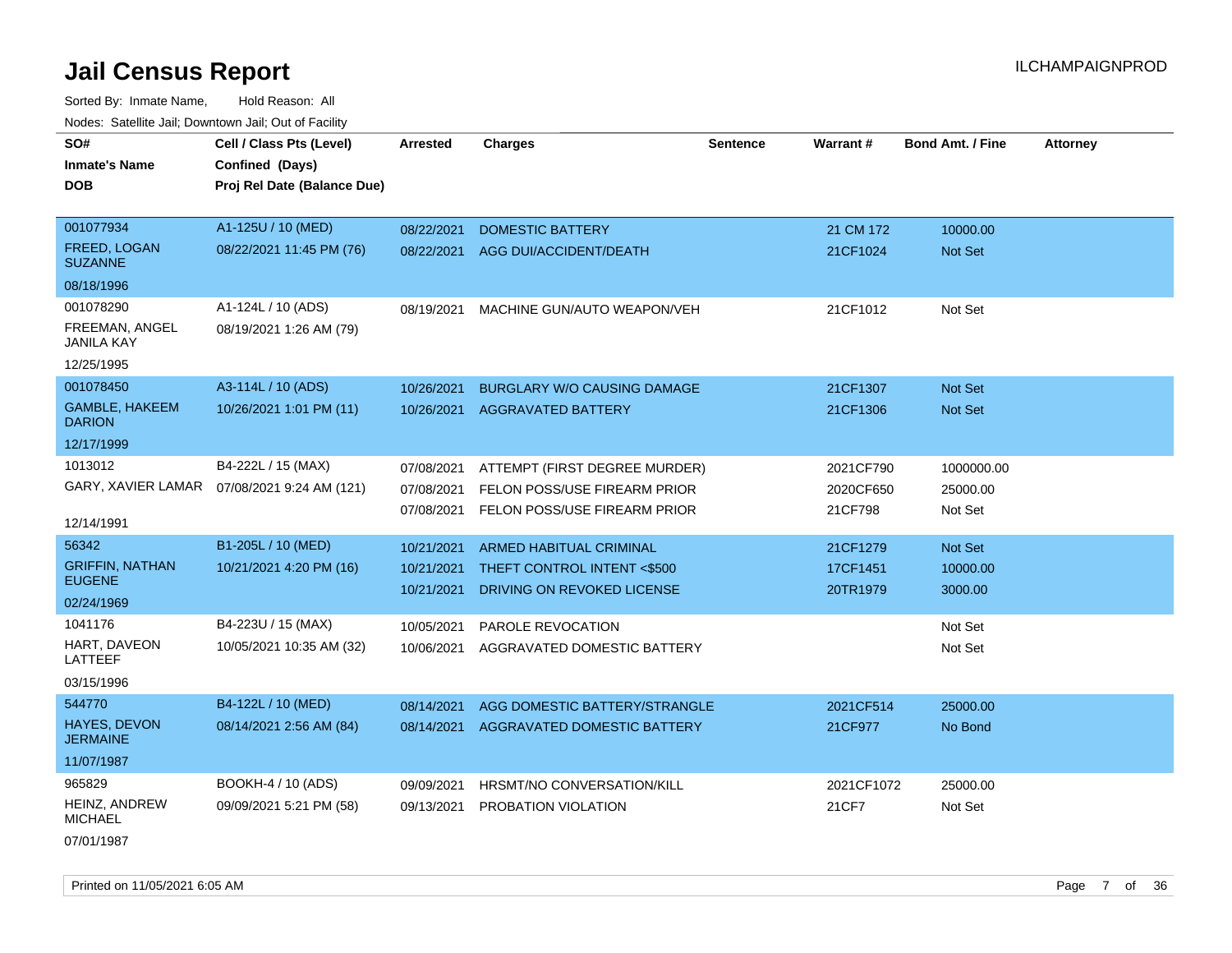| SO#<br><b>Inmate's Name</b><br><b>DOB</b>                     | Cell / Class Pts (Level)<br>Confined (Days)<br>Proj Rel Date (Balance Due) | <b>Arrested</b>                                                    | <b>Charges</b>                                                                                                                    | <b>Sentence</b> | Warrant#                                                 | <b>Bond Amt. / Fine</b>                             | <b>Attorney</b> |
|---------------------------------------------------------------|----------------------------------------------------------------------------|--------------------------------------------------------------------|-----------------------------------------------------------------------------------------------------------------------------------|-----------------|----------------------------------------------------------|-----------------------------------------------------|-----------------|
| 28016<br><b>HENRY, CRAIG</b><br><b>ANDREW</b><br>12/04/1962   | B3-W4-16L / 10 (MED)<br>08/30/2021 3:34 PM (68)                            | 08/30/2021                                                         | DOM BTRY/CONTACT/4+ PRECONV                                                                                                       |                 | 21CF904                                                  | 50000.00                                            |                 |
| 001078488<br>HERNANDEZ-LOPEZ,<br><b>ERNESTO</b><br>11/28/1975 | B2-T3-11U / 15 (SPH)<br>10/14/2021 3:15 PM (23)                            | 10/14/2021<br>10/14/2021                                           | PRED CRIM SEX ASLT/VICTIM <13<br><b>FUGITIVE FROM JUSTICE</b>                                                                     |                 | 21CF1232<br>21CF1246                                     | 500000.00<br>Not Set                                |                 |
| 1041135<br>HILL, DEONANCE<br><b>JAMES</b><br>04/28/1992       | B1-107U / 15 (MAX)<br>10/19/2021 5:46 PM (18)                              | 10/19/2021                                                         | ARMED VIOLENCE/CATEGORY I                                                                                                         |                 | 21CF1266                                                 | No Bond                                             |                 |
| 975293<br>HILL, JACOB MILES<br>02/06/1988                     | B2-T4-14L / 10 (SPH)<br>07/21/2021 8:43 PM (108)                           | 07/21/2021<br>07/21/2021<br>07/25/2021<br>08/18/2021<br>09/09/2021 | VIO ORDER/PRIOR VIO OF ORDER<br><b>STALKING</b><br>PAROLE REVOCATION<br>HARASS WITNESS/FAMILY MBR/REP<br>AGG STALKING/BODILY HARM |                 | 21CF914<br>2021CF863<br>CH2104646<br>21CF992<br>21CF1073 | No Bond<br>Not Set<br>Not Set<br>Not Set<br>Not Set |                 |
| 48471<br><b>HILL, RAMESH</b><br><b>JERMAINE</b><br>12/11/1978 | B1-207L / 15 (MAX)<br>08/08/2021 4:45 AM (90)                              | 08/08/2021                                                         | AGG BATTERY/DISCHARGE FIREARM                                                                                                     |                 | 21CF946                                                  | Not Set                                             |                 |
| 980939<br>HILL, XAVIER<br>LENSHAUN<br>06/18/1988              | A4-102L / 10 (ADS)<br>10/12/2021 12:18 PM (25)                             | 10/12/2021                                                         | <b>BURGLARY/MV</b>                                                                                                                |                 | 21CF1229                                                 | Not Set                                             |                 |
| 49618<br><b>HITES, STEVEN</b><br><b>WAYNE</b><br>12/31/1979   | A4-202U / 5 (ADS)<br>10/26/2021 7:42 AM (11)                               | 10/26/2021                                                         | AGG FLEEING POLICE/21 MPH OVER                                                                                                    |                 | 21CF1300                                                 | No Bond                                             |                 |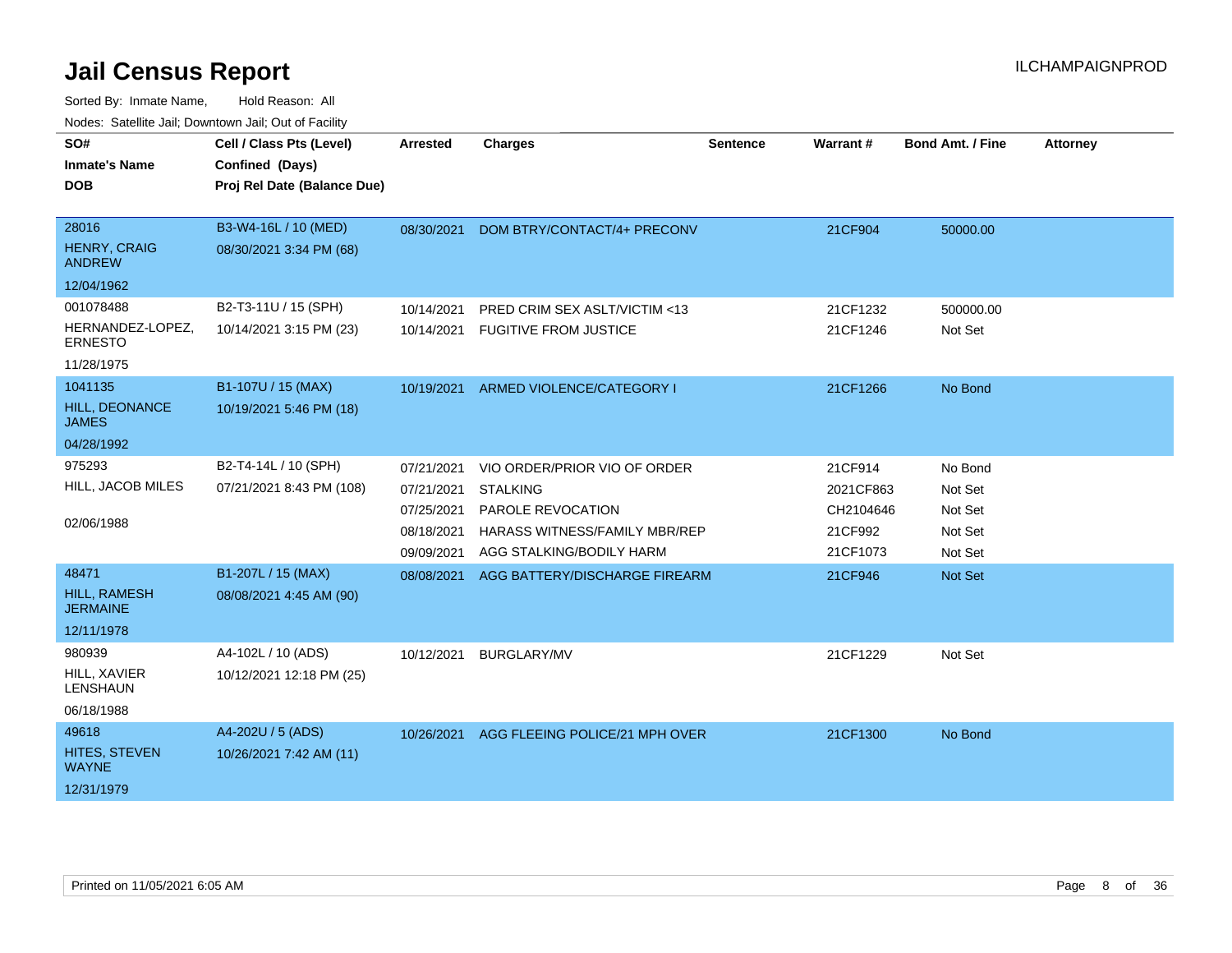| SO#<br><b>Inmate's Name</b><br><b>DOB</b>                            | Cell / Class Pts (Level)<br>Confined (Days)<br>Proj Rel Date (Balance Due) | <b>Arrested</b>                                                    | <b>Charges</b>                                                                                                                                                | <b>Sentence</b> | <b>Warrant#</b>                                              | <b>Bond Amt. / Fine</b>                             | <b>Attorney</b> |
|----------------------------------------------------------------------|----------------------------------------------------------------------------|--------------------------------------------------------------------|---------------------------------------------------------------------------------------------------------------------------------------------------------------|-----------------|--------------------------------------------------------------|-----------------------------------------------------|-----------------|
| 1061996<br>HUBBARD, REBEKIAH<br><b>DIONA</b><br>04/08/1998           | A2-123L / 5 (MIN)<br>10/30/2021 1:37 PM (7)                                | 10/30/2021<br>10/30/2021<br>10/30/2021<br>10/30/2021<br>10/31/2021 | <b>THEFT</b><br>DRVG UNDER INFLUENCE OF DRUG<br><b>CRIM DAMAGE TO PROPERTY &lt;\$500</b><br>RETAIL THEFT/DISP MERCH/<\$300<br>USE FORGED CR/DEBIT CARD/<\$300 | 2y (DOC)        | 21CF1321<br>2021DT71<br>2021CM156<br>2018CF1302<br>2020CF670 | No Bond<br>7500.00<br>660.00<br>20000.00<br>No Bond |                 |
| 38993<br>JACKSON, LAMONT<br><b>JEREMIE</b><br>07/31/1973             | B4-127U / 15 (MAX)<br>02/13/2021 7:45 AM (266)                             | 02/13/2021                                                         | ATTEMPT (FIRST DEGREE MURDER)                                                                                                                                 |                 | 21CF181                                                      | Not Set                                             |                 |
| 532426<br><b>JACKSON, NATASHA</b><br><b>RENETTA</b><br>01/02/1987    | A1-126L / 10 (ADS)<br>05/16/2021 12:24 AM (174)                            | 05/16/2021                                                         | <b>AGGRAVATED BATTERY/NURSE</b>                                                                                                                               |                 | 2021CF344                                                    | No Bond                                             |                 |
| 001077487<br><b>JACKSON, TERREL</b><br><b>DANDRE</b><br>08/11/1990   | B3-W8-30L / 10 (MED)<br>12/03/2020 10:18 AM (338)                          | 12/03/2020                                                         | FELON POSS/USE WEAPON/FIREARM                                                                                                                                 |                 | 20CF1377                                                     | Not Set                                             |                 |
| 001077864<br>D<br>01/26/1990                                         | B1-103L / 15 (MAX)<br>JAMERSON, ANTHONY 04/18/2021 7:21 PM (202)           |                                                                    | 04/18/2021 FELON POSS/USE WEAPON/FIREARM                                                                                                                      |                 | 21CF428                                                      | Not Set                                             |                 |
| 1042264<br><b>JETER, EQUARIEON</b><br><b>LAVONTEA</b><br>10/16/1996  | BOOKH-7<br>11/04/2021 10:05 AM (2)                                         | 11/04/2021                                                         | DIRECT CRIMINAL CONTEMPT                                                                                                                                      |                 | 2021CC24                                                     | No Bond                                             |                 |
| 001077437<br><b>JOHNSON, ANTONIO</b><br><b>LASHAUN</b><br>01/06/1980 | B1-205U / 10 (MED)<br>08/23/2021 7:48 PM (75)                              | 08/23/2021                                                         | DOM BTRY/CONTACT/1-2 PRECONV                                                                                                                                  |                 | 21CF1025                                                     | Not Set                                             |                 |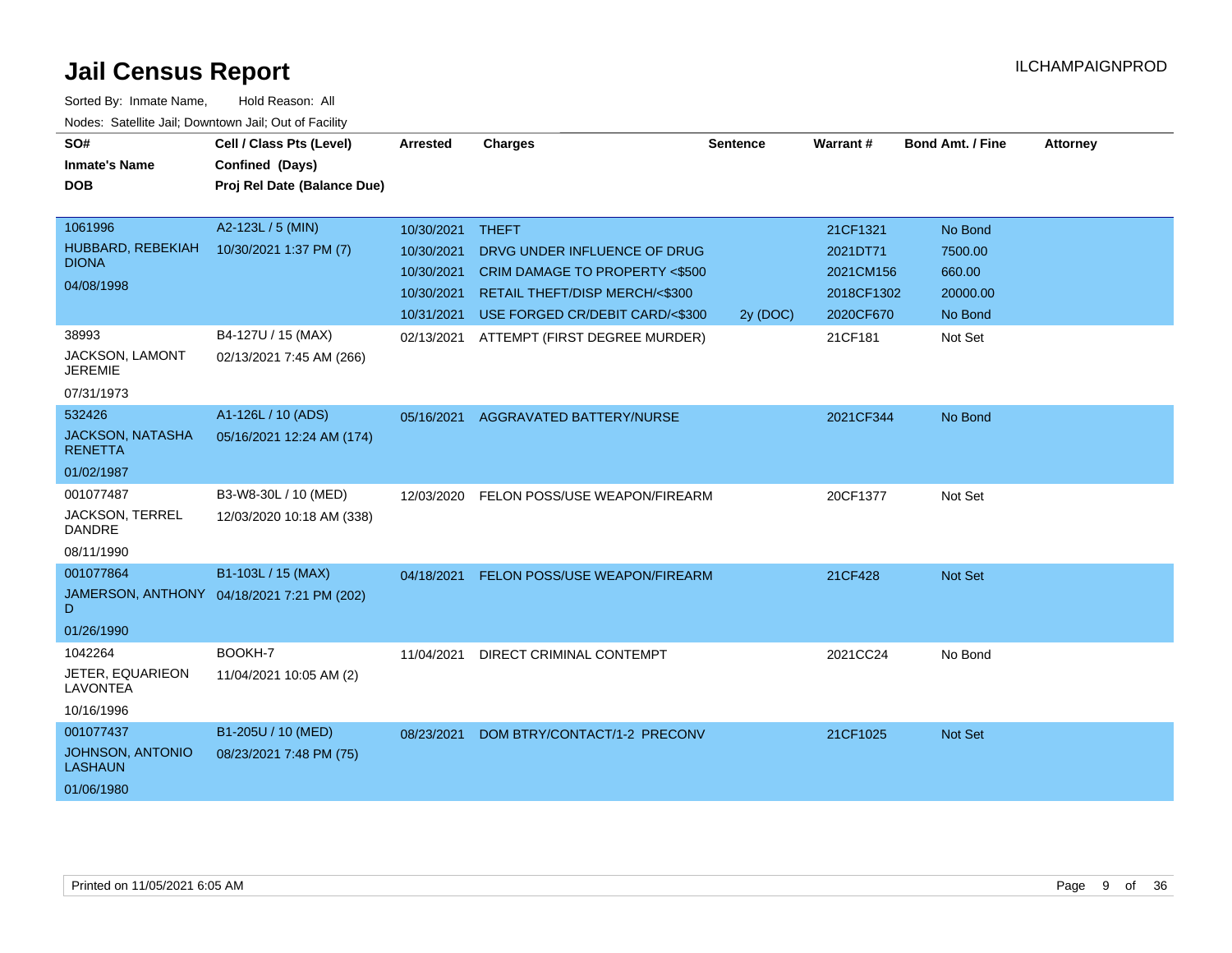Sorted By: Inmate Name, Hold Reason: All Nodes: Satellite Jail; Downtown Jail; Out of Facility

| SO#                                       | Cell / Class Pts (Level)    | <b>Arrested</b> | <b>Charges</b>                            | <b>Sentence</b> | <b>Warrant#</b>       | <b>Bond Amt. / Fine</b> | <b>Attorney</b> |
|-------------------------------------------|-----------------------------|-----------------|-------------------------------------------|-----------------|-----------------------|-------------------------|-----------------|
| <b>Inmate's Name</b>                      | Confined (Days)             |                 |                                           |                 |                       |                         |                 |
| <b>DOB</b>                                | Proj Rel Date (Balance Due) |                 |                                           |                 |                       |                         |                 |
|                                           |                             |                 |                                           |                 |                       |                         |                 |
| 1007508                                   | B4-222U / 10 (MED)          | 09/28/2021      | FELON POSS/USE FIREARM PRIOR              |                 | 4y/6m (DOC) 2021CF200 | 50000.00                |                 |
| JOHNSON, KAWAME<br><b>TERRENCEIM</b>      | 09/28/2021 1:55 PM (39)     |                 |                                           |                 |                       |                         |                 |
| 06/08/1990                                |                             |                 |                                           |                 |                       |                         |                 |
| 51313                                     | A3-212U / 5 (ADS)           | 11/01/2021      | AGG DUI/3+                                |                 |                       | No Bond                 |                 |
| JOHNSON, RUSSELL<br><b>MONTEZ</b>         | 11/01/2021 10:25 AM (5)     | 11/01/2021      | DRIVING ON SUSPENDED LICENSE              |                 |                       | No Bond                 |                 |
| 08/05/1980                                | 11/10/2021 (0.00)           |                 |                                           |                 |                       |                         |                 |
| 1071536                                   | B1-206U / 15 (MAX)          |                 | 06/17/2021 ATTEMPT (FIRST DEGREE MURDER)  |                 | 21CF702               | <b>Not Set</b>          |                 |
| JOHNSON, ZACHERY<br><b>EDWARD</b>         | 06/17/2021 2:00 AM (142)    |                 |                                           |                 |                       |                         |                 |
| 10/30/1987                                |                             |                 |                                           |                 |                       |                         |                 |
| 1017120                                   | A3-211L                     | 10/29/2021      | BATTERY/CAUSE BODILY HARM                 |                 | 21CM498               | Not Set                 |                 |
| JONES, JOSHUA LYNN 10/29/2021 3:15 AM (8) |                             | 10/29/2021      | AGG ASLT/USE DDLY WEAPON                  |                 | 21CM452               | 2500.00                 |                 |
|                                           |                             |                 |                                           |                 |                       |                         |                 |
| 05/16/1993                                |                             |                 |                                           |                 |                       |                         |                 |
| 001077784                                 | B2-T1-01U / 10 (SPH)        | 10/21/2021      | DELIVERY OF OR POSSESSION OF W/ INT       |                 | 21CF1278              | <b>Not Set</b>          |                 |
| <b>JONES, KEEFER</b><br><b>LAMONT</b>     | 10/21/2021 10:30 AM (16)    |                 |                                           |                 |                       |                         |                 |
| 07/26/1970                                |                             |                 |                                           |                 |                       |                         |                 |
| 506244                                    | B1-204L / 15 (MAX)          | 07/15/2021      | ARMED ROBBERY/ARMED W/FIREARM             |                 | 2021CF791             | 250000.00               |                 |
| JOSLIN, JASON LEE                         | 07/15/2021 4:38 AM (114)    |                 |                                           |                 |                       |                         |                 |
|                                           |                             |                 |                                           |                 |                       |                         |                 |
| 12/22/1985                                |                             |                 |                                           |                 |                       |                         |                 |
| 49797                                     | B1-106U / 10 (MED)          | 10/12/2021      | POSSESSING A CONTROLLED SUBSTANC 4y (DOC) |                 | 21CF365               | No Bond                 |                 |
| <b>KELLY, WARREN</b><br><b>DYTRALE</b>    | 10/12/2021 2:59 PM (25)     |                 |                                           |                 |                       |                         |                 |
| 10/23/1979                                |                             |                 |                                           |                 |                       |                         |                 |
| 001077231                                 | BOOKH-6 / 10 (ADS)          | 11/02/2021      | RECEIVE/POSS/SELL STOLEN VEH              |                 | 21CF25                | 15000.00                |                 |
| KOLESAR, JEREMY J                         | 11/02/2021 5:51 PM (4)      | 11/02/2021      | <b>VIOLATE SEX OFFENDER REGIS</b>         |                 | 21CF924               | 10000.00                |                 |
|                                           |                             |                 |                                           |                 |                       |                         |                 |

10/20/1979

Printed on 11/05/2021 6:05 AM **Page 10** of 36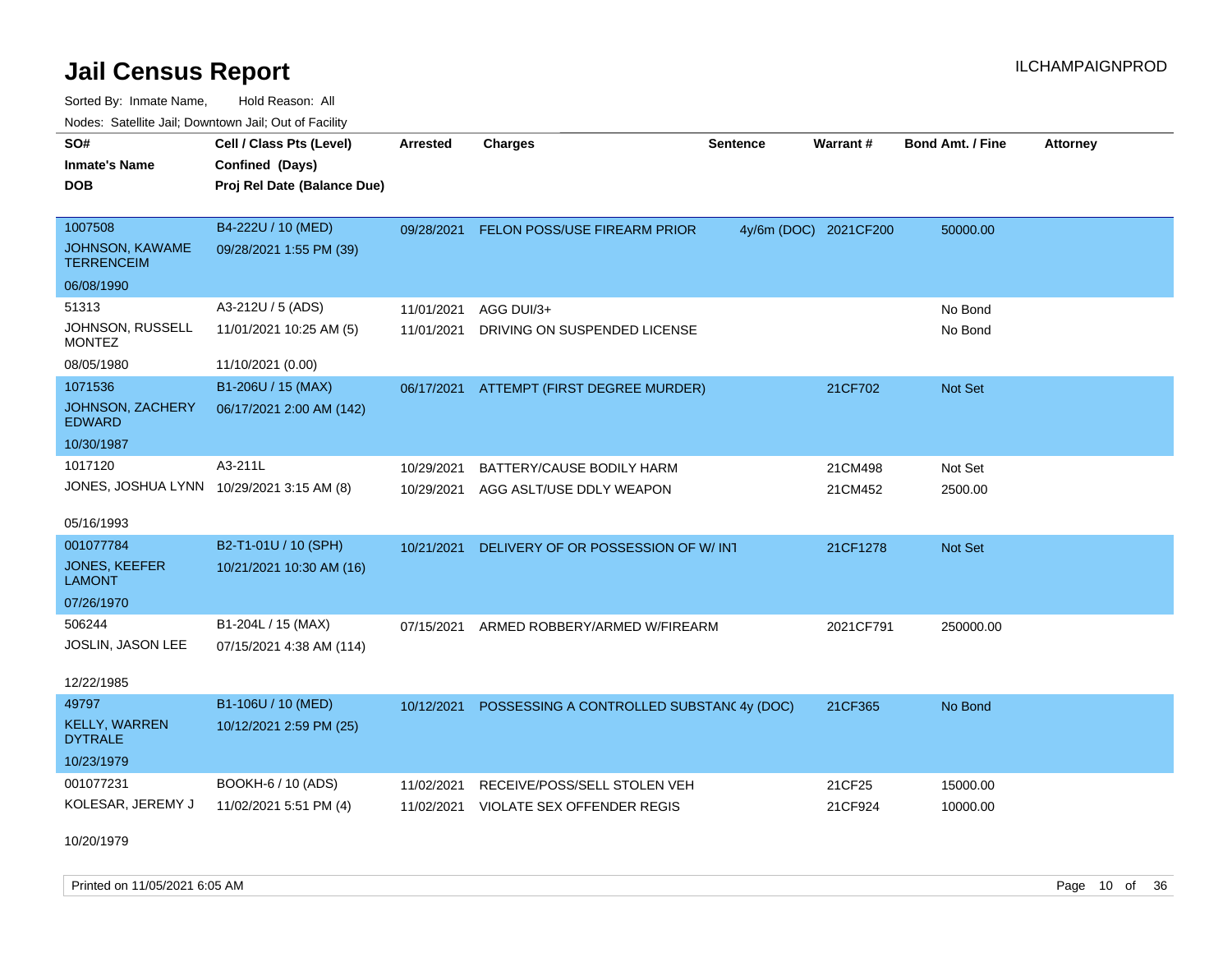| SO#<br><b>Inmate's Name</b><br><b>DOB</b>            | Cell / Class Pts (Level)<br>Confined (Days)<br>Proj Rel Date (Balance Due) | Arrested                 | <b>Charges</b>                                               | Sentence | <b>Warrant#</b>        | <b>Bond Amt. / Fine</b> | <b>Attorney</b> |  |
|------------------------------------------------------|----------------------------------------------------------------------------|--------------------------|--------------------------------------------------------------|----------|------------------------|-------------------------|-----------------|--|
| 1070011<br>LAWS, WILLIAM<br>ZARAK, Third             | B4-124U / 15 (MAX)<br>08/03/2021 3:53 PM (95)                              | 08/03/2021               | AGG DISCH FIREARM/1ST AID PERS                               |          | 21CF929                | Not Set                 |                 |  |
| 07/06/1999                                           |                                                                            |                          |                                                              |          |                        |                         |                 |  |
| 548089                                               | B1-204U / 15 (MAX)                                                         | 12/04/2020               | ATTEMPT (FIRST DEGREE MURDER)                                |          | 20CF1378               | Not Set                 |                 |  |
| LEWIS, LAWRENCE<br>PAUL, Third                       | 12/04/2020 4:42 AM (337)                                                   | 12/04/2020<br>12/04/2020 | METH DELIVERY/100<400 GRAMS<br>AGG DOMESTIC BATTERY/STRANGLE |          | 20CF1481<br>18CF1507   | Not Set<br>10000.00     |                 |  |
| 02/08/1993                                           |                                                                            |                          |                                                              |          |                        |                         |                 |  |
| 001077524                                            | B2-T4-15U / 10 (SPH)                                                       | 12/14/2020               | AGG BATTERY/JUDGE/EMT                                        |          | 2020-CF-1212           | 10000.00                |                 |  |
| <b>LEWIS, TREVOR</b>                                 | 12/14/2020 5:16 PM (327)                                                   | 12/14/2020               | <b>RESIDENTIAL ARSON</b>                                     |          | 2020-CF-1388           | 150000.00               |                 |  |
| <b>DANIEL</b>                                        |                                                                            | 12/14/2020               | AGG BATTERY/PUBLIC PLACE                                     |          | 2020-CF-1231           | 50000.00                |                 |  |
| 06/03/2002                                           |                                                                            | 12/14/2020               | AGG BATTERY/PEACE OFFICER                                    |          | 2020-CF-1211           | 10000.00                |                 |  |
| 1000869                                              | B1-201L / 15 (MAX)                                                         | 09/11/2021               | FELON POSS/USE WEAPON/FIREARM                                |          | 21CF1102               | Not Set                 |                 |  |
| <b>MARTIN, MANNIX</b><br><b>TILMOND</b>              | 09/12/2021 12:40 AM (55)                                                   |                          |                                                              |          |                        |                         |                 |  |
| 07/19/1991                                           |                                                                            |                          |                                                              |          |                        |                         |                 |  |
| 001077938                                            | <b>BOOKH-2 / 15 (ADS)</b>                                                  | 05/10/2021               | AGG KIDNAPING DISCH FIR/HARM                                 |          | 21CF532                | Not Set                 |                 |  |
| MCGAHA,<br><b>CHRISTOPHER D</b>                      | 05/10/2021 7:02 PM (180)                                                   | 05/11/2021<br>05/27/2021 | <b>MURDER</b><br>ESCAPE FROM DEPT OF CORRECTION              |          | 2021-CF-215<br>21CF600 | No Bond<br>Not Set      |                 |  |
| 07/27/1991                                           |                                                                            |                          |                                                              |          |                        |                         |                 |  |
| 39106                                                | B2-T3-09U / 10 (SPH)                                                       | 10/12/2021               | DOMESTIC BATTERY/OTHER PRIOR                                 |          | 21CF1217               | Not Set                 |                 |  |
| MOORE, ANDREW LEE, 10/12/2021 1:02 AM (25)<br>Junior |                                                                            |                          |                                                              |          |                        |                         |                 |  |
| 04/12/1973                                           |                                                                            |                          |                                                              |          |                        |                         |                 |  |
| 1076384                                              | A2-120L / 5 (ADS)                                                          | 10/28/2021               | RETAIL THEFT/DISP MERCH/<\$300                               |          | 21CM149                | 12500.00                |                 |  |
| MURPHY, AZIA CIMONE 10/29/2021 12:49 AM (8)          |                                                                            |                          |                                                              |          |                        |                         |                 |  |
| 09/23/1995                                           |                                                                            |                          |                                                              |          |                        |                         |                 |  |
| 001078517                                            | B2-T1-02L / 15 (SPH)                                                       | 10/19/2021               | ATTEMPT (FIRST DEGREE MURDER)                                |          | 21CF1267               | Not Set                 |                 |  |
| NELSON, RORY<br><b>DEMOND</b>                        | 10/19/2021 3:55 AM (18)                                                    |                          |                                                              |          |                        |                         |                 |  |
| 08/14/1984                                           |                                                                            |                          |                                                              |          |                        |                         |                 |  |
| Printed on 11/05/2021 6:05 AM                        |                                                                            |                          |                                                              |          |                        |                         | Page 11 of 36   |  |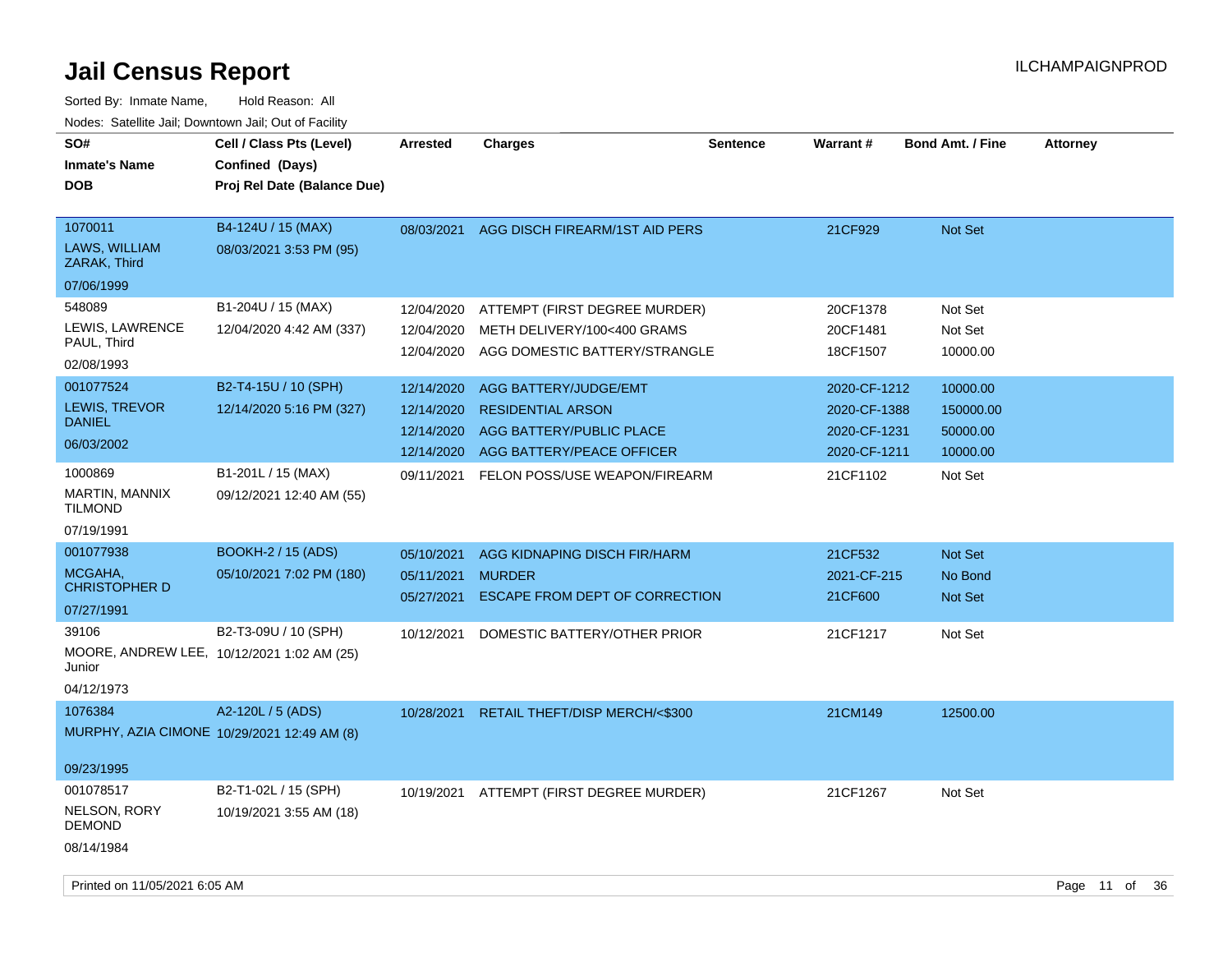| indues. Satellite Jali, Downtown Jali, Out of Facility |                             |            |                                  |                 |                 |                         |                 |
|--------------------------------------------------------|-----------------------------|------------|----------------------------------|-----------------|-----------------|-------------------------|-----------------|
| SO#                                                    | Cell / Class Pts (Level)    | Arrested   | <b>Charges</b>                   | <b>Sentence</b> | <b>Warrant#</b> | <b>Bond Amt. / Fine</b> | <b>Attorney</b> |
| <b>Inmate's Name</b>                                   | Confined (Days)             |            |                                  |                 |                 |                         |                 |
| <b>DOB</b>                                             | Proj Rel Date (Balance Due) |            |                                  |                 |                 |                         |                 |
|                                                        |                             |            |                                  |                 |                 |                         |                 |
| 526895                                                 | A1-226L / 5 (ADS)           | 09/27/2021 | <b>RETAIL THEFT</b>              | 1y              | 2016 CF 717     | No Bond                 |                 |
| <b>OWENS, ANDREA</b><br><b>MICHELLE</b>                | 09/27/2021 11:50 AM (40)    |            |                                  |                 |                 |                         |                 |
| 02/01/1988                                             |                             |            |                                  |                 |                 |                         |                 |
| 001077516                                              | B1-105U / 15 (MAX)          | 10/25/2021 | FELON POSS/USE WEAPON/FIREARM    | 5y (DOC)        | 2021CF769       | No Bond                 |                 |
| PAGET, GREGORY<br>LAMAR                                | 10/25/2021 12:47 PM (12)    |            |                                  |                 |                 |                         |                 |
| 05/27/1986                                             |                             |            |                                  |                 |                 |                         |                 |
| 1064809                                                | A3-217L / 10 (MED)          | 11/03/2021 | <b>CRIMINAL TRESPASS TO LAND</b> |                 | 2021CF1318      | 50000.00                |                 |
| PARKER, ALVIN<br><b>JARELL</b>                         | 11/03/2021 2:39 PM (3)      |            |                                  |                 |                 |                         |                 |
| 08/24/1982                                             |                             |            |                                  |                 |                 |                         |                 |
| 001078558                                              | A3-112L / 5 (MIN)           | 11/03/2021 | UNLAWFUL USE OF A WEAPON         |                 | 21CF1352        | Not Set                 |                 |
| PARRISH, DOMINIC<br>WALTER                             | 11/03/2021 1:25 PM (3)      |            |                                  |                 |                 |                         |                 |
| 08/23/2001                                             |                             |            |                                  |                 |                 |                         |                 |
| 001078562                                              | BOOKH-3                     | 11/04/2021 | <b>VIOLATE ORDER PROTECTION</b>  |                 | 2021CMAWOW      | No Bond                 |                 |
| PEACH, LUCAS ADAM                                      | 11/04/2021 11:42 PM (2)     |            |                                  |                 |                 |                         |                 |
|                                                        |                             |            |                                  |                 |                 |                         |                 |
| 06/19/1993                                             |                             |            |                                  |                 |                 |                         |                 |
| 1022441                                                | A3-115L / 10 (MED)          | 10/27/2021 | AGG BATTERY/PEACE OFFICER        |                 | 2021 CF 12      | No Bond                 |                 |
| PICKENS, DONTRELL<br><b>DEMAR</b>                      | 10/27/2021 1:39 PM (10)     | 10/27/2021 | AGG BATTERY/PEACE OFFICER        |                 | 2020 CF 1488    | No Bond                 |                 |
| 12/10/1993                                             |                             |            |                                  |                 |                 |                         |                 |
| 999352                                                 | B3-W5-20L / 10 (MED)        | 09/09/2021 | <b>VIOLATE OP/OTHER PRIOR</b>    |                 | 21CF1092        | Not Set                 |                 |
| PIRLOT, JUSTIN LEE                                     | 09/09/2021 11:28 AM (58)    | 10/23/2021 | FALSE REPORT OF OFFENSE          |                 | 2019CF836       | 5000.00                 |                 |
|                                                        |                             |            |                                  |                 |                 |                         |                 |
| 11/08/1982                                             |                             |            |                                  |                 |                 |                         |                 |
| 1069524                                                | B4-221L / 15 (MAX)          | 08/08/2021 | MFG/DEL CANNABIS/30-500 GRAMS    |                 | 21CF953         | Not Set                 |                 |
| RAY DAVIS, KAMARI<br><b>DAYVON</b>                     | 08/09/2021 2:44 AM (89)     |            |                                  |                 |                 |                         |                 |
| 03/30/2000                                             |                             |            |                                  |                 |                 |                         |                 |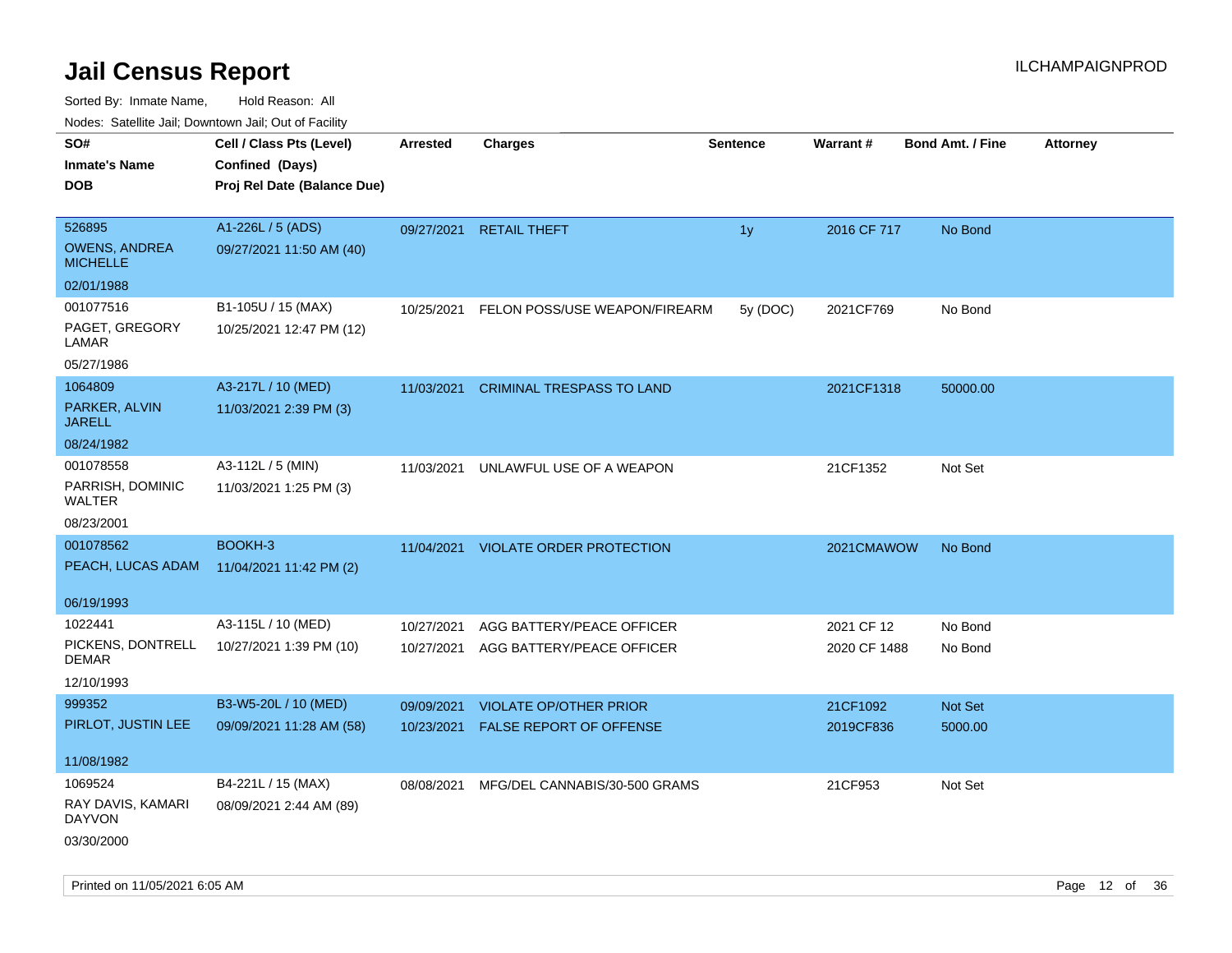| SO#<br><b>Inmate's Name</b><br><b>DOB</b> | Cell / Class Pts (Level)<br>Confined (Days)<br>Proj Rel Date (Balance Due) | <b>Arrested</b> | <b>Charges</b>                                | <b>Sentence</b> | Warrant#   | <b>Bond Amt. / Fine</b> | <b>Attorney</b> |
|-------------------------------------------|----------------------------------------------------------------------------|-----------------|-----------------------------------------------|-----------------|------------|-------------------------|-----------------|
|                                           |                                                                            |                 |                                               |                 |            |                         |                 |
| 001078561                                 | BOOKH-7                                                                    | 11/04/2021      | POSS STOLEN VEHICLE > \$25,000                |                 | 2021CFAWOW | <b>Not Set</b>          |                 |
| <b>REARDON, MATTHEW</b>                   | 11/04/2021 9:02 PM (2)                                                     | 11/04/2021      | POSSESS CANNABIS > 5,000 GRAMS                |                 | 2021CFAWOW | <b>Not Set</b>          |                 |
| <b>JAMES</b>                              |                                                                            | 11/04/2021      | DRIVING ON REVOKED LICENSE                    |                 | 2021CFAWOW | <b>Not Set</b>          |                 |
| 10/14/1984                                |                                                                            | 11/04/2021      | <b>FLEEING/ATTEMPT ELUDE OFFICER</b>          |                 | 2021CFAWOW | <b>Not Set</b>          |                 |
|                                           |                                                                            |                 | 11/04/2021 DELIVERY OF OR POSSESSION OF W/INT |                 | 2021CFAWOW | Not Set                 |                 |
| 1053270                                   | B4-121U                                                                    | 08/11/2021      | ARM VIOLENCE/CATEGORY III/2ND                 | 8y (DOC)        | 21CF957    | Not Set                 |                 |
| RICHARDSON, WILLIE<br><b>LEE</b>          | 08/11/2021 3:07 AM (87)                                                    |                 |                                               |                 |            |                         |                 |
| 07/20/1994                                |                                                                            |                 |                                               |                 |            |                         |                 |
| 979485                                    | B2-T4-16L / 15 (ADS)                                                       | 03/12/2021      | <b>PRED CRIM SEX ASLT/VICTIM &lt;13</b>       |                 | 21CF282    | Not Set                 |                 |
| RODRIGUEZ, JOSHUA<br><b>ANTHONY</b>       | 03/12/2021 1:57 PM (239)                                                   |                 |                                               |                 |            |                         |                 |
| 04/06/1990                                |                                                                            |                 |                                               |                 |            |                         |                 |
| 1075587                                   | B4-126L / 15 (MAX)                                                         | 10/18/2021      | AGG UNLAWFUL USE WEAPON/PERSON 2y/0m/0d (DO   |                 |            | No Bond                 |                 |
| ROSS, JAMARQUIS<br><b>ANTHONY TYREE</b>   | 10/18/2021 9:46 AM (19)                                                    |                 |                                               |                 |            |                         |                 |
| 05/03/2000                                |                                                                            |                 |                                               |                 |            |                         |                 |
| 1071161                                   | B4-124L / 15 (MAX)                                                         | 08/18/2021      | DELIVERY OF OR POSSESSION OF W/INT            |                 | 21CF1008   | No Bond                 |                 |
| <b>SANDERS, MARKELL</b><br><b>LAMAR</b>   | 08/18/2021 6:18 PM (80)                                                    | 08/19/2021      | PAROLE REVOCATION                             |                 | CH2105176  | No Bond                 |                 |
| 02/02/2000                                |                                                                            |                 |                                               |                 |            |                         |                 |
| 1047469                                   | B3-W5-18L / 10 (MED)                                                       | 07/03/2021      | CRIMINAL SEX ASSAULT/CONSENT                  |                 | 21CF773    | Not Set                 |                 |
| <b>ALLEN</b>                              | SCHINDLER, RICHARD 07/03/2021 10:25 PM (126)                               |                 |                                               |                 |            |                         |                 |
| 10/16/1979                                |                                                                            |                 |                                               |                 |            |                         |                 |
| 001078441                                 | BOOKF-3 / 15 (ADS)                                                         | 10/01/2021      | <b>ARMED HABITUAL CRIMINAL</b>                |                 | 21CF1182   | <b>Not Set</b>          |                 |
| SINGLETON, CORRIE<br><b>DERRELL</b>       | 10/01/2021 12:36 PM (36)                                                   |                 |                                               |                 |            |                         |                 |
| 05/07/1983                                |                                                                            |                 |                                               |                 |            |                         |                 |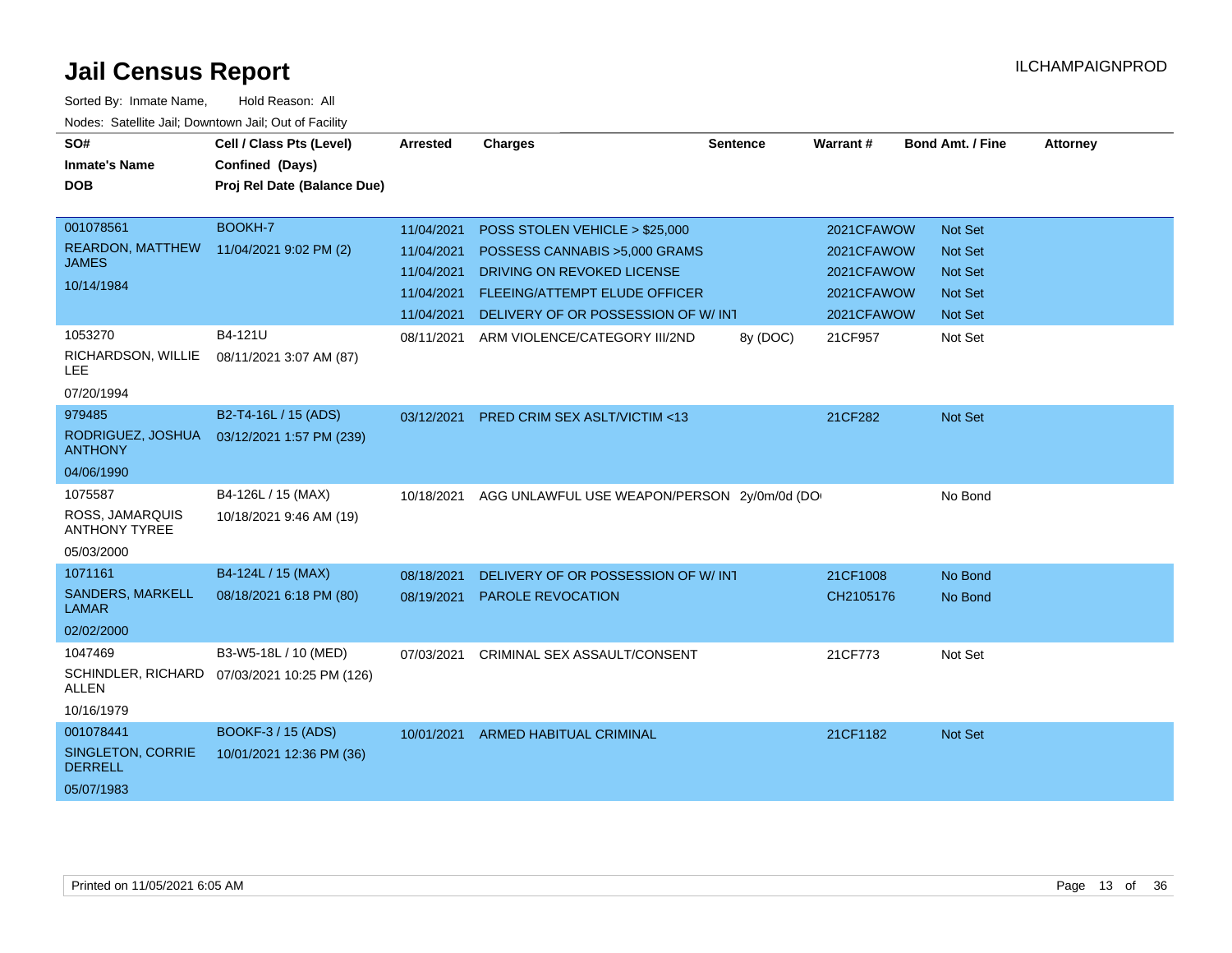| Noues. Sateme Jan, Downtown Jan, Out or Facility |                                             |            |                                     |                 |            |                  |                 |
|--------------------------------------------------|---------------------------------------------|------------|-------------------------------------|-----------------|------------|------------------|-----------------|
| SO#                                              | Cell / Class Pts (Level)                    | Arrested   | <b>Charges</b>                      | <b>Sentence</b> | Warrant#   | Bond Amt. / Fine | <b>Attorney</b> |
| Inmate's Name                                    | Confined (Days)                             |            |                                     |                 |            |                  |                 |
| <b>DOB</b>                                       | Proj Rel Date (Balance Due)                 |            |                                     |                 |            |                  |                 |
|                                                  |                                             |            |                                     |                 |            |                  |                 |
| 1034452                                          | A4-107L / 10 (MED)                          | 09/24/2021 | MFG/DEL 1<15 GR HEROIN/ANALOG       | 4y (DOC)        | 20CF001071 | 500000.00        |                 |
| <b>SMITH, CHERNENKO</b><br><b>CONSTANTINE</b>    | 09/24/2021 11:57 AM (43)                    |            |                                     |                 |            |                  |                 |
| 08/17/1985                                       |                                             |            |                                     |                 |            |                  |                 |
| 001078347                                        | A1-125L / 5 (MIN)                           | 09/04/2021 | CHILD ABDUCTN/CONCEAL/DETAIN        |                 | 21CF942    | 500000.00        |                 |
| SMITH, CRYSTAL<br>MARGARET                       | 09/04/2021 3:34 PM (63)                     |            |                                     |                 |            |                  |                 |
| 10/15/1992                                       |                                             |            |                                     |                 |            |                  |                 |
| 001078115                                        | B4-224U / 15 (MAX)                          | 07/01/2021 | ARMED VIOLENCE/CATEGORY I           |                 | 21CF772    | <b>Not Set</b>   |                 |
| <b>SMITH, JAMES</b><br><b>NASHAUN, Junior</b>    | 07/01/2021 2:44 PM (128)                    | 07/30/2021 | DRIVING ON SUSPENDED LICENSE        |                 | 21TR5804   | 1500.00          |                 |
| 09/18/2000                                       |                                             |            |                                     |                 |            |                  |                 |
| 1034702                                          | A4-105L / 10 (MED)                          | 10/22/2021 | AGG DOMESTIC BATTERY/STRANGLE       |                 | 21CF1123   | 50000.00         |                 |
|                                                  | SOULE, AUSTIN TYLER 10/22/2021 6:49 AM (15) |            |                                     |                 |            |                  |                 |
|                                                  |                                             |            |                                     |                 |            |                  |                 |
| 03/18/1995                                       |                                             |            |                                     |                 |            |                  |                 |
| 1025740                                          | B1-105L / 10 (MED)                          | 03/19/2021 | AGG DOMESTIC BATTERY/STRANGLE       | 4y/0m/0d (DO    |            | <b>Not Set</b>   |                 |
| STANFORD.<br><b>TERRANCE NAWOUN</b>              | 03/20/2021 12:48 AM (231)                   |            |                                     |                 |            |                  |                 |
| 12/06/1992                                       |                                             |            |                                     |                 |            |                  |                 |
| 38305                                            | B2-T2-06L / 10 (SPH)                        | 03/18/2020 | <b>CRIMINAL SEXUAL ABUSE</b>        |                 | 20CF-343   | 500000.00        |                 |
| STOVER, JOSH<br>ANDREW                           | 03/18/2020 10:24 AM (598)                   |            |                                     |                 |            |                  |                 |
| 08/18/1973                                       |                                             |            |                                     |                 |            |                  |                 |
| 001078436                                        | B2-T1-04L / 10 (SPH)                        | 09/30/2021 | <b>CRIMINAL SEX ASSAULT/CONSENT</b> |                 | 20CF255    | 150000.00        |                 |
| STRONG, CORTEZ                                   | 09/30/2021 2:47 PM (37)                     |            |                                     |                 |            |                  |                 |
| 04/13/1996                                       |                                             |            |                                     |                 |            |                  |                 |
| 1035647                                          | A3-214L / 10 (ADS)                          | 10/29/2021 | CRIM DMG TO PROP \$500-10K          |                 | 21CF983    | 10000.00         |                 |
| SUMO, DAVID KLON                                 | 10/29/2021 6:36 PM (8)                      | 10/29/2021 | CRIM DMG/GOVT PROP/>\$500-\$10K     |                 | 21CF984    | 10000.00         |                 |
| 06/23/1975                                       |                                             |            |                                     |                 |            |                  |                 |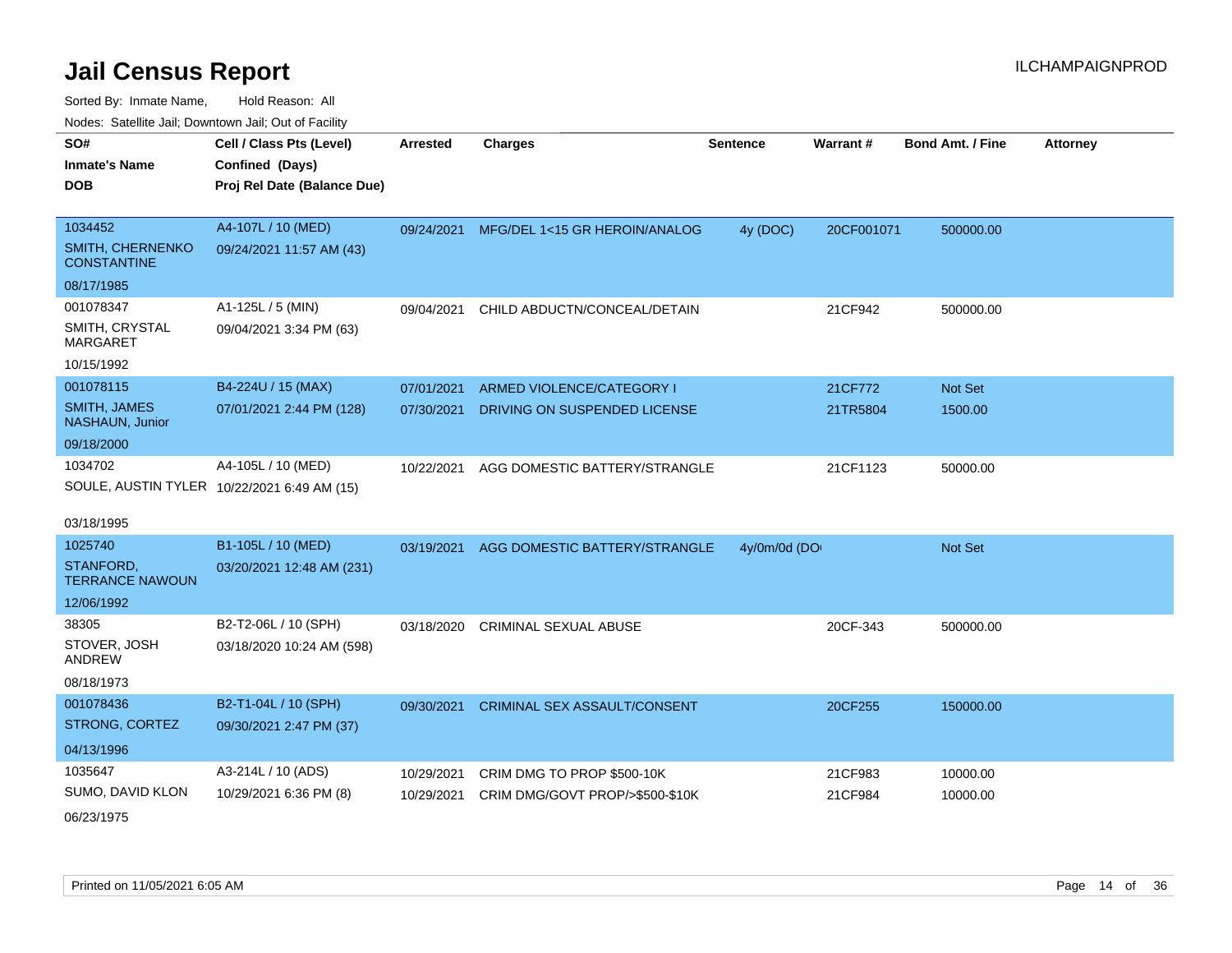| ivuutos. Saltiilit Jali, Duwilluwii Jali, Oul of Facility |                             |                 |                                           |                 |            |                  |                 |
|-----------------------------------------------------------|-----------------------------|-----------------|-------------------------------------------|-----------------|------------|------------------|-----------------|
| SO#                                                       | Cell / Class Pts (Level)    | <b>Arrested</b> | <b>Charges</b>                            | <b>Sentence</b> | Warrant#   | Bond Amt. / Fine | <b>Attorney</b> |
| <b>Inmate's Name</b>                                      | Confined (Days)             |                 |                                           |                 |            |                  |                 |
| <b>DOB</b>                                                | Proj Rel Date (Balance Due) |                 |                                           |                 |            |                  |                 |
|                                                           |                             |                 |                                           |                 |            |                  |                 |
| 1030307                                                   | BOOKH-7                     |                 | 11/05/2021 AGG ASLT PEACE OFF/FIRE/ER WRK |                 | 20CF1127   | 5000.00          |                 |
| <b>SUTTON, FRANKIE</b><br><b>DMARVIO</b>                  | 11/05/2021 2:16 AM (1)      |                 |                                           |                 |            |                  |                 |
| 07/03/1983                                                |                             |                 |                                           |                 |            |                  |                 |
| 1066794                                                   | B3-W2-07U / 5 (MIN)         | 09/07/2021      | <b>VIOLATE OP/OTHER PRIOR</b>             |                 | 21CF1061   | Not Set          |                 |
| TAYLOR, STANLEY<br><b>JAMES</b>                           | 09/07/2021 7:01 AM (60)     |                 |                                           |                 |            |                  |                 |
| 01/05/1994                                                |                             |                 |                                           |                 |            |                  |                 |
| 001078471                                                 | B4-227L / 10 (MED)          |                 | 10/11/2021 AGG UUW/VEHICLE/<21            |                 | 21CF1210   | 100.00           |                 |
| <b>THATCH, OMARION</b><br><b>DIAMONTE</b>                 | 10/11/2021 1:26 AM (26)     |                 |                                           |                 |            |                  |                 |
| 09/05/2003                                                |                             |                 |                                           |                 |            |                  |                 |
| 21252                                                     | B4-123L / 15 (MAX)          | 10/18/2021      | MFG/DEL 1<15 GR COCAINE/ANLG              |                 | 2021CF172  | 25000.00         |                 |
| THOMAS, ELIJAH                                            | 10/18/2021 12:35 AM (19)    |                 |                                           |                 |            |                  |                 |
| 07/31/1962                                                |                             |                 |                                           |                 |            |                  |                 |
| 32058                                                     | B4-123U / 15 (MAX)          | 06/14/2021      | <b>AGG DISCH FIREARM</b>                  |                 | 21CF690    | Not Set          |                 |
| THOMPSON, STEVEN<br><b>ONEAL</b>                          | 06/14/2021 6:44 AM (145)    |                 |                                           |                 |            |                  |                 |
| 03/14/1969                                                |                             |                 |                                           |                 |            |                  |                 |
| 1004142                                                   | A4-106U / 15 (MAX)          | 10/22/2021      | PAROLE REVOCATION                         |                 |            | Not Set          |                 |
| TOY, KAYON LARENZ                                         | 10/22/2021 1:01 PM (15)     | 10/27/2021      | POSSESSION OF METH/15<100GRAMS            |                 | 2021CF1298 | 1500000.00       |                 |
|                                                           |                             |                 |                                           |                 |            |                  |                 |
| 09/12/1991                                                |                             |                 |                                           |                 |            |                  |                 |
| 969709                                                    | A3-113L / 5 (ADS)           | 10/29/2021      | CRIM DMG TO PROP \$500-10K                |                 |            | Not Set          |                 |
| TUFTE, BRYCE<br><b>MATTHEW</b>                            | 10/29/2021 3:14 PM (8)      | 10/29/2021      | DRIVING ON SUSPENDED LICENSE              |                 | 20TR2181   | 5000.00          |                 |
| 05/30/1988                                                | 12/20/2021 (0.00)           |                 |                                           |                 |            |                  |                 |
| 32910                                                     | B2-T2-05U / 10 (SPH)        | 10/04/2021      | DOM BTRY/HARM/1-2 PRECONV                 |                 | 21CF1189   | Not Set          |                 |
| <b>TULL, CHRISTOPHER</b><br><b>MICHAEL</b>                | 10/04/2021 10:53 PM (33)    |                 |                                           |                 |            |                  |                 |
| 04/02/1971                                                |                             |                 |                                           |                 |            |                  |                 |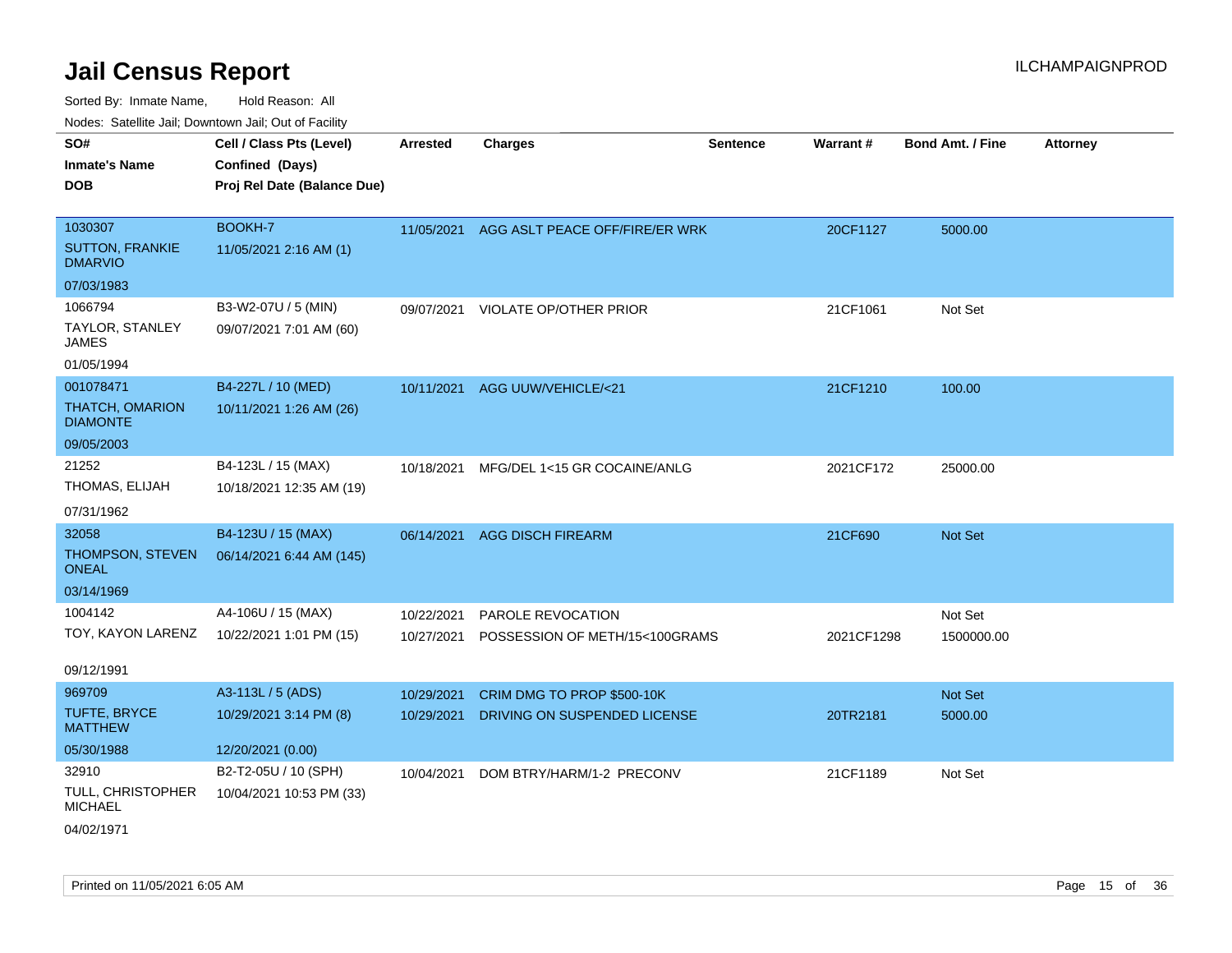| rouco. Calcinic Jan, Downtown Jan, Out of Facility |                                             |                 |                                      |                 |            |                         |                 |
|----------------------------------------------------|---------------------------------------------|-----------------|--------------------------------------|-----------------|------------|-------------------------|-----------------|
| SO#<br>Inmate's Name                               | Cell / Class Pts (Level)<br>Confined (Days) | <b>Arrested</b> | <b>Charges</b>                       | <b>Sentence</b> | Warrant#   | <b>Bond Amt. / Fine</b> | <b>Attorney</b> |
| DOB                                                | Proj Rel Date (Balance Due)                 |                 |                                      |                 |            |                         |                 |
|                                                    |                                             |                 |                                      |                 |            |                         |                 |
| 001078529                                          | A1-227U / 10 (MED)                          |                 | 10/23/2021 ARMED ROBBERY/NO FIREARM  |                 | 21CF1286   | <b>Not Set</b>          |                 |
| <b>VANHOOK, ALEXIS</b><br>ANNE                     | 10/23/2021 5:50 PM (14)                     |                 |                                      |                 |            |                         |                 |
| 10/25/1998                                         |                                             |                 |                                      |                 |            |                         |                 |
| 1070904                                            | A4-203L / 5 (ADS)                           | 10/28/2021      | <b>BURGLARY</b>                      |                 | 2021CF321  | 15000.00                |                 |
| WANKEL, JONAH<br>JAMES                             | 10/28/2021 3:42 AM (9)                      |                 |                                      |                 |            |                         |                 |
| 12/15/1993                                         |                                             |                 |                                      |                 |            |                         |                 |
| 1070737                                            | A1-227L / 15 (MAX)                          | 10/14/2021      | AGG KIDNAPG/<13/INTEL DISABL         |                 | 2020CF418  | 250000.00               |                 |
| WASHINGTON,<br>JASTINA VIRGINIA                    | 10/14/2021 12:02 PM (23)                    |                 |                                      |                 |            |                         |                 |
| 04/11/2000                                         |                                             |                 |                                      |                 |            |                         |                 |
| 977140                                             | B1-203L / 10 (MED)                          | 10/24/2021      | ARMED HABITUAL CRIMINAL              |                 | 21CF1289   | Not Set                 |                 |
| WEBSTER, DERRIAL<br>DEVON                          | 10/24/2021 2:46 AM (13)                     |                 |                                      |                 |            |                         |                 |
| 01/14/1990                                         |                                             |                 |                                      |                 |            |                         |                 |
| 001078096                                          | A2-123U / 5 (ADS)                           | 10/30/2021      | DOM BTRY/BOD HARM/3 PRECONV          |                 | 21CM264    | 1000.00                 |                 |
| <b>WELLS, HAYLEY</b><br><b>CHRISTINE</b>           | 10/30/2021 5:03 AM (7)                      | 10/30/2021      | AGGRAVATED DOMESTIC BATTERY          |                 | 21CF1319   | <b>Not Set</b>          |                 |
| 08/19/1995                                         |                                             |                 |                                      |                 |            |                         |                 |
| 44836                                              | A4-206L / 15 (ADS)                          | 11/02/2021      | <b>DISORDERLY CONDUCT</b>            |                 |            | Not Set                 |                 |
| WESLEY, FRANK                                      | 11/02/2021 4:08 AM (4)                      | 11/02/2021      | CRIM TRESPASS TO STATE LAND          |                 | 21118875   | 5000.00                 |                 |
| LADELL                                             |                                             | 11/02/2021      | THEFT                                |                 |            | Not Set                 |                 |
| 09/17/1977                                         |                                             |                 |                                      |                 |            |                         |                 |
| 001078328                                          | B1-207U / 15 (MAX)                          | 08/30/2021      | <b>FELON POSS/USE WEAPON/FIREARM</b> |                 | 21CF1045   | <b>Not Set</b>          |                 |
| WHITE, JUSTIN<br>STEVEN                            | 08/30/2021 10:48 AM (68)                    |                 |                                      |                 |            |                         |                 |
| 10/25/1995                                         |                                             |                 |                                      |                 |            |                         |                 |
| 638552                                             | B2-DR / 5 (SPH)                             | 10/07/2021      | CHILD PORNOGRAPHY/PHOTOGRAPH         |                 | 2021CF1207 | No Bond                 |                 |
| WILLIAMS, MICHAEL<br>JAMES                         | 10/07/2021 12:20 PM (30)                    |                 |                                      |                 |            |                         |                 |
| 03/29/1964                                         |                                             |                 |                                      |                 |            |                         |                 |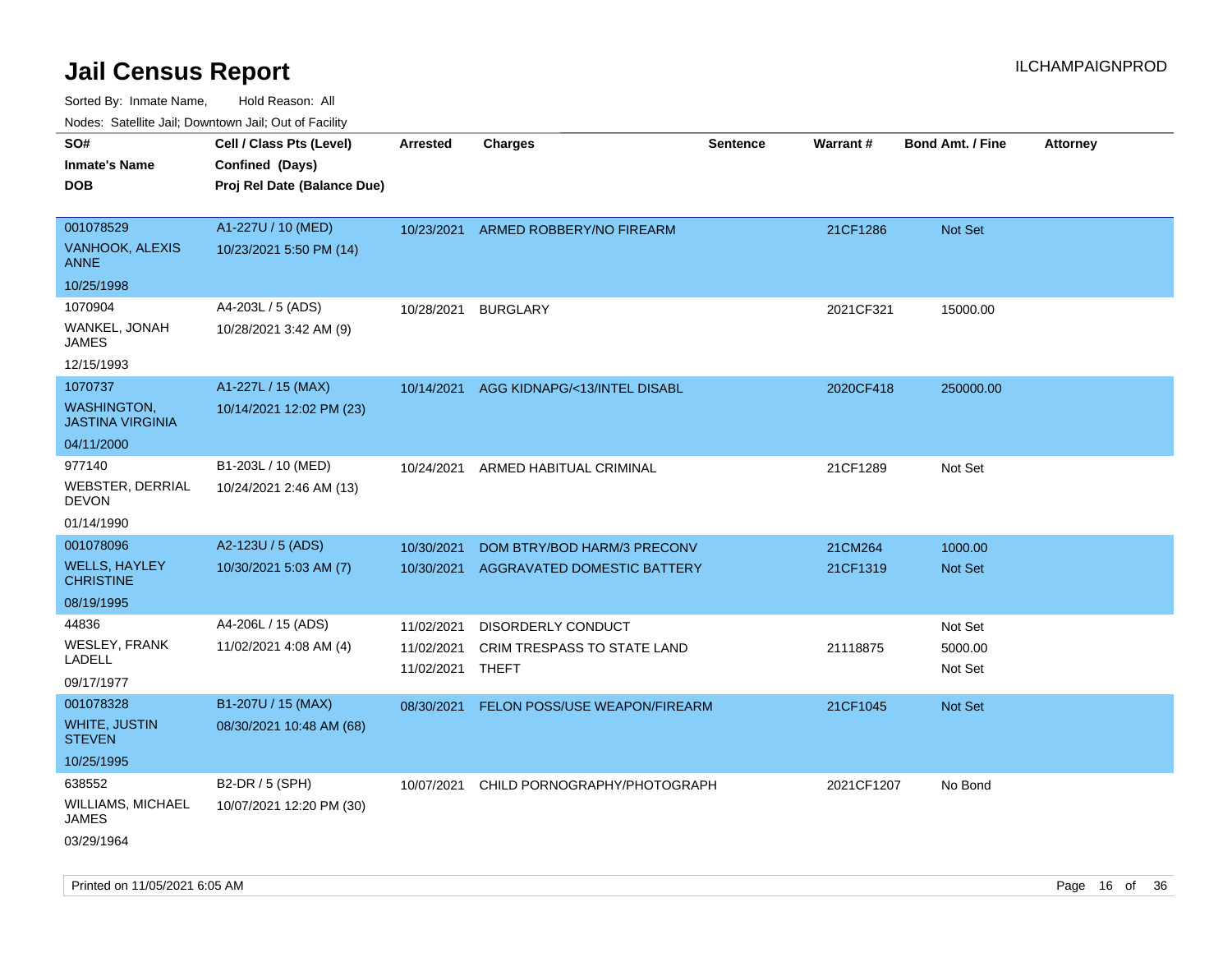Sorted By: Inmate Name, Hold Reason: All

Nodes: Satellite Jail; Downtown Jail; Out of Facility

| SO#<br><b>Inmate's Name</b>                                          | Cell / Class Pts (Level)<br>Confined (Days)    | <b>Arrested</b> | <b>Charges</b>                 | <b>Sentence</b> | <b>Warrant#</b> | <b>Bond Amt. / Fine</b> | <b>Attorney</b> |
|----------------------------------------------------------------------|------------------------------------------------|-----------------|--------------------------------|-----------------|-----------------|-------------------------|-----------------|
| <b>DOB</b>                                                           | Proj Rel Date (Balance Due)                    |                 |                                |                 |                 |                         |                 |
| 1066370<br><b>WILLIAMS, REONTE</b><br><b>REMIR</b><br>05/14/1999     | B1-101L / 15 (MAX)<br>07/28/2021 5:40 AM (101) | 07/28/2021      | ARMED VIOLENCE/CATEGORY III    |                 | 2021 CF 882     | <b>Not Set</b>          |                 |
| 001078494<br><b>WILLIAMS, TAVARAZ</b><br>LASHAWN<br>04/19/1990       | B1-104L / 15 (MAX)<br>10/15/2021 12:17 PM (22) | 10/15/2021      | AGG UNLAWFUL USE OF WEAPON/VEH |                 | 21CF1254        | No Bond                 |                 |
| 996311<br><b>WILLIAMS.</b><br><b>TRAYSHAUN DEVONTA</b><br>02/18/1992 | A3-213L / 15 (ADS)<br>10/29/2021 10:51 PM (8)  | 10/29/2021      | DOMESTIC BATTERY/OTHER PRIOR   |                 | 21CF1326        | No Bond                 |                 |
| 972160<br>WOOD, ANTONIO<br>10/16/1981                                | A4-205L / 5 (ADS)<br>11/02/2021 10:51 AM (4)   | 11/02/2021      | AGG DOMESTIC BATTERY/STRANGLE  |                 | 21CF1348        | Not Set                 |                 |
| 001078539<br><b>WRIGHT, AMARION</b><br><b>MALIK</b><br>10/31/2002    | A4-201U / 15 (ADS)<br>10/27/2021 7:31 AM (10)  | 10/27/2021      | AGG DISCHARGE FIREARM          |                 | 21CF1296        | 750000.00               |                 |
| <b>Total Satellite Jail: 129</b>                                     |                                                | Males: 114      | Females: 15<br>Unknown: 0      |                 |                 |                         |                 |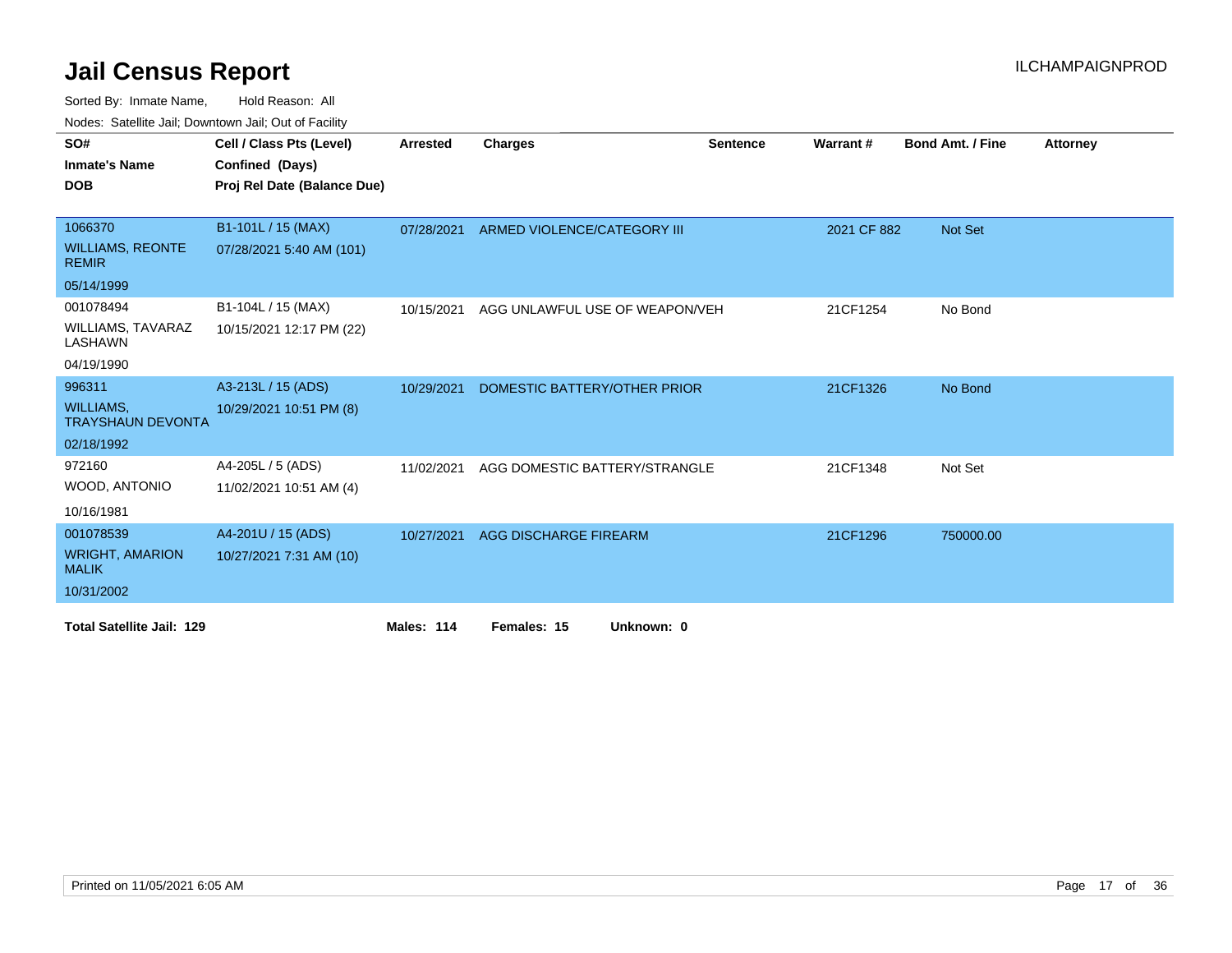**Downtown Jail**

Sorted By: Inmate Name, Hold Reason: All Nodes: Satellite Jail; Downtown Jail; Out of Facility

| SO#<br><b>Inmate's Name</b><br><b>DOB</b>                                 | Cell / Class Pts (Level)<br>Confined (Days)<br>Proj Rel Date (Balance Due) | <b>Arrested</b>                                                    | <b>Charges</b>                                                                                                                                  | <b>Sentence</b> | Warrant#                                               | <b>Bond Amt. / Fine</b>                                      | Attorney |
|---------------------------------------------------------------------------|----------------------------------------------------------------------------|--------------------------------------------------------------------|-------------------------------------------------------------------------------------------------------------------------------------------------|-----------------|--------------------------------------------------------|--------------------------------------------------------------|----------|
| 1073165<br><b>ACKERMAN, CODY</b><br><b>JAMES</b><br>02/01/1989<br>1058975 | G4L / 5 (MIN)<br>04/30/2021 4:48 PM (190)<br>J5U / 10 (MED)                | 04/30/2021<br>04/30/2021<br>04/30/2021<br>05/03/2021<br>09/20/2021 | <b>BURGLARY</b><br>UNLWFL POSS/DRIVER/VEH/STOLEN<br>FORGERY/ISSUE/DELIVER DOCUMENT<br>FORGERY/ISSUE/DELIVER DOCUMENT<br><b>DOMESTIC BATTERY</b> | 2y (DOC)        | 21CF516<br>21CF486<br>19CF143<br>2018CF689<br>21CF1136 | Not Set<br>Not Set<br>75000.00<br>2500.00 / 75.00<br>Not Set |          |
| ANDERSON, LAROME<br><b>ROMEO</b><br>11/19/1996                            | 09/20/2021 11:18 PM (47)                                                   |                                                                    |                                                                                                                                                 |                 |                                                        |                                                              |          |
| 517915<br><b>BOXLEY, CHARLES</b><br><b>OMAR</b><br>01/10/1985             | G8U / 5 (MIN)<br>08/03/2021 2:18 PM (95)                                   | 08/03/2021<br>08/03/2021<br>08/03/2021                             | <b>BURGLARY</b><br><b>BURGLARY</b><br>FORGERY/ISSUE/DELIVER DOCUMENT                                                                            |                 | 21CF289<br>21CF679                                     | 20000.00<br>20000.00<br>No Bond                              |          |
| 995432<br>BROWN, JAVON<br><b>SHANTEZ</b><br>10/14/1991                    | 11 / 10 (ADS)<br>10/22/2021 2:36 AM (15)                                   | 10/22/2021<br>10/22/2021                                           | POSSESS DRUG PARAPHERNALIA<br>RESIST/OBSTRUCTING A PEACE OFFICEF                                                                                |                 | 20CM650<br>21CM489                                     | 10000.00<br>Not Set                                          |          |
| 1075941<br><b>BROWN, LIONEL</b><br><b>TERRELL</b><br>10/19/1981           | G2L / 5 (MIN)<br>10/08/2021 5:16 PM (29)                                   | 10/08/2021                                                         | <b>HARASS WITNESS/FAMILY MBR/REP</b>                                                                                                            |                 | 2021CF1188                                             | 500000.00                                                    |          |
| 61904<br><b>BURNETT, TIMOTHY</b>                                          | D4 / 15 (ADS)<br>10/23/2021 5:43 PM (14)                                   | 10/23/2021                                                         | <b>ROBBERY</b>                                                                                                                                  |                 | 21CF1287                                               | Not Set                                                      |          |

LYNN

09/09/1983

| 1075361                                          | J6L / 5 (ADS)            | 04/16/2021 | <b>BURGLARY</b> | 21CF414 | <b>Not Set</b> |
|--------------------------------------------------|--------------------------|------------|-----------------|---------|----------------|
| <b>COWART, TORREY</b><br><b>BENJAMEN, Junior</b> | 04/16/2021 9:17 PM (204) |            |                 |         |                |
| 11/22/1987                                       |                          |            |                 |         |                |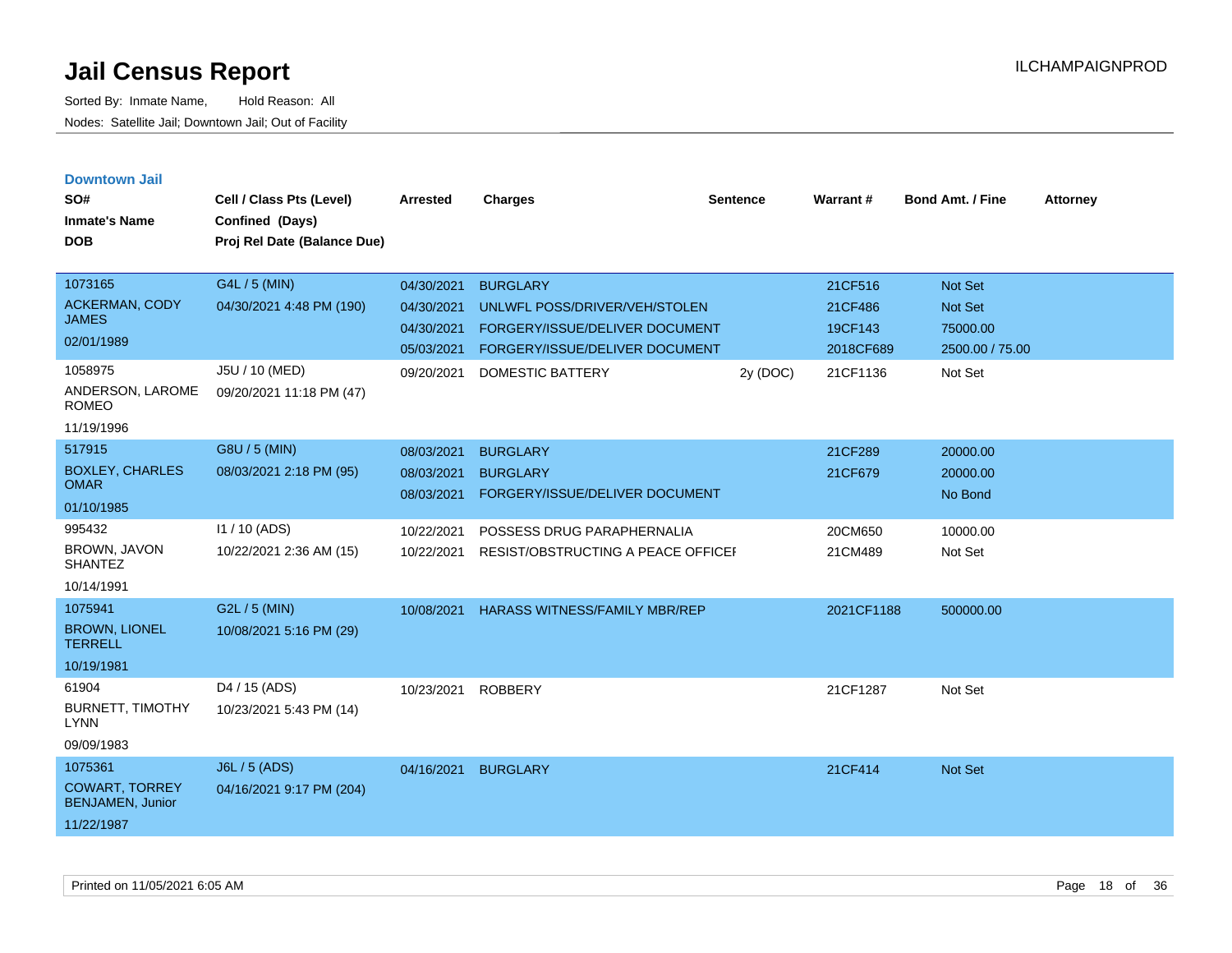| rougs. Calcinic Jan, Downtown Jan, Out of Facility |                                              |                 |                                          |                 |            |                         |                 |
|----------------------------------------------------|----------------------------------------------|-----------------|------------------------------------------|-----------------|------------|-------------------------|-----------------|
| SO#                                                | Cell / Class Pts (Level)                     | <b>Arrested</b> | <b>Charges</b>                           | <b>Sentence</b> | Warrant#   | <b>Bond Amt. / Fine</b> | <b>Attorney</b> |
| <b>Inmate's Name</b>                               | Confined (Days)                              |                 |                                          |                 |            |                         |                 |
| <b>DOB</b>                                         | Proj Rel Date (Balance Due)                  |                 |                                          |                 |            |                         |                 |
|                                                    |                                              |                 |                                          |                 |            |                         |                 |
| 001078067                                          | 14 / 10 (ADS)                                | 06/25/2021      | AGG BATTERY/PUBLIC PLACE                 |                 | 21CF749    | Not Set                 |                 |
| <b>CRAYTON, MARSALIS</b><br><b>DBOAH</b>           | 06/25/2021 1:11 PM (134)                     | 06/25/2021      | AGG BATTERY/PUBLIC PLACE                 |                 | 21CF748    | Not Set                 |                 |
| 03/27/1991                                         |                                              |                 |                                          |                 |            |                         |                 |
| 56063                                              | H4L / 10 (ADS)                               | 09/18/2021      | AGGRAVATED BATTERY                       |                 | 21CF1127   | Not Set                 |                 |
| DAVIS, DAMIEN<br><b>DOMINIQUE</b>                  | 09/18/2021 4:25 AM (49)                      |                 | 09/19/2021 AGGRAVATED BATTERY            |                 | 21CF1132   | Not Set                 |                 |
| 02/28/1977                                         |                                              |                 |                                          |                 |            |                         |                 |
| 1066719                                            | C3L / 10 (MED)                               | 06/09/2021      | AGG DOMESTIC BATTERY/STRANGLE            |                 | 21CF310    | 100000.00               |                 |
| DAVIS, TAVEON                                      | 06/09/2021 10:50 PM (150)                    | 06/09/2021      | RET THEFT/DISP MERCH/>\$300              |                 | 19CF959    | 5000.00                 |                 |
| <b>CORNELIUS</b>                                   |                                              | 06/09/2021      | RETAIL THEFT/DISP MERCH/<\$300           |                 | 19CM897    | 3000.00                 |                 |
| 12/21/1997                                         |                                              |                 |                                          |                 |            |                         |                 |
| 571307                                             | J3L / 15 (ADS)                               | 09/14/2020      | CRIM SEXUAL ABUSE/CONSENT                |                 | 2020CF1026 | Not Set                 |                 |
| DOMINGO-<br>CASTANEDA,                             | 09/14/2020 11:19 PM (418)                    | 09/14/2020      | PRED CRIM SEX ASLT/VICTIM <13            |                 | 2020CF1025 | Not Set                 |                 |
| 09/29/1989                                         |                                              |                 |                                          |                 |            |                         |                 |
| 959292                                             | K1 / 15 (ADS)                                |                 | 04/01/2021 ATTEMPT (FIRST DEGREE MURDER) |                 | 2020CF565  | 2000000.00              |                 |
| DUNCAN, COREYON<br><b>ANTHONY</b>                  | 04/01/2021 8:46 PM (219)                     |                 |                                          |                 |            |                         |                 |
| 01/17/1989                                         |                                              |                 |                                          |                 |            |                         |                 |
| 1053207                                            | K2 / 15 (SPH)                                |                 | 06/06/2019 MURDER/INTENT TO KILL/INJURE  |                 | 2019-CF849 | 2000000.00              |                 |
| FAUST, JAQUAVEON<br>LAVELL                         | 06/06/2019 2:24 PM (884)                     |                 |                                          |                 |            |                         |                 |
| 07/25/1996                                         |                                              |                 |                                          |                 |            |                         |                 |
| 962759                                             | E6L / 5 (ADS)                                | 07/16/2021      | <b>METH DELIVERY&lt;5 GRAMS</b>          |                 | 21CF833    | <b>Not Set</b>          |                 |
|                                                    | FINLEY, KEVIN DANTE 07/16/2021 9:44 PM (113) | 07/29/2021      | AGG CRIM SEX ASSAULT/FELONY              |                 | 21CF891    | No Bond                 |                 |
| 12/28/1988                                         |                                              |                 |                                          |                 |            |                         |                 |
| 1068917                                            | $H1L / 5$ (MIN)                              |                 | 08/11/2021 VIO ORDER/PRIOR VIO OF ORDER  |                 | 21CF965    | Not Set                 |                 |
| GARCIA, JUAN<br>CARLOS                             | 08/11/2021 9:24 PM (87)                      |                 |                                          |                 |            |                         |                 |
| 10/21/1997                                         |                                              |                 |                                          |                 |            |                         |                 |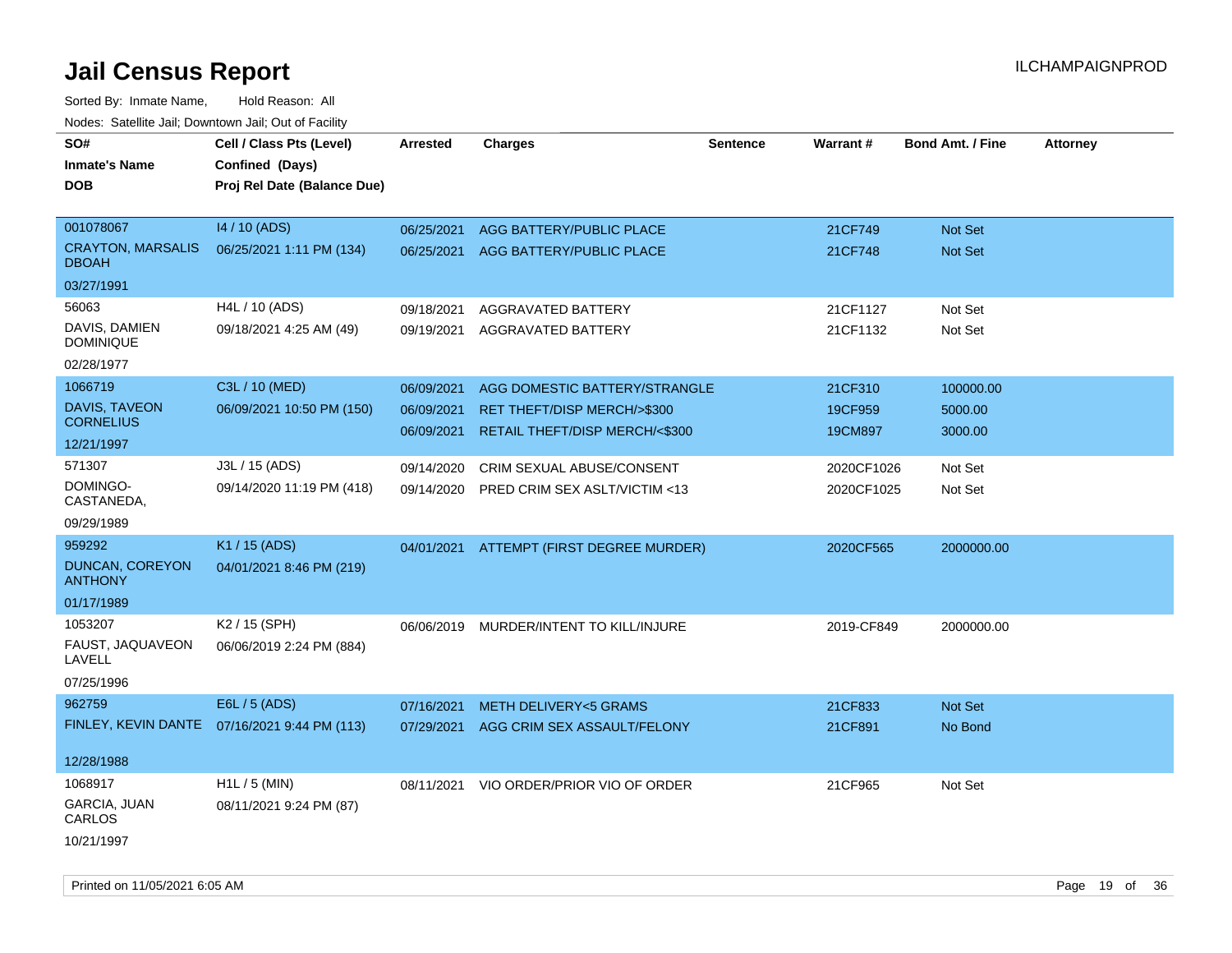Sorted By: Inmate Name, Hold Reason: All Nodes: Satellite Jail; Downtown Jail; Out of Facility

| SO#                                           | Cell / Class Pts (Level)                                     | <b>Arrested</b>          | <b>Charges</b>                             | <b>Sentence</b> | Warrant#             | <b>Bond Amt. / Fine</b> | <b>Attorney</b> |
|-----------------------------------------------|--------------------------------------------------------------|--------------------------|--------------------------------------------|-----------------|----------------------|-------------------------|-----------------|
| <b>Inmate's Name</b>                          | Confined (Days)                                              |                          |                                            |                 |                      |                         |                 |
| <b>DOB</b>                                    | Proj Rel Date (Balance Due)                                  |                          |                                            |                 |                      |                         |                 |
|                                               |                                                              |                          |                                            |                 |                      |                         |                 |
| 001077490                                     | J7L / 5 (ADS)                                                | 07/12/2021               | BATTERY/MAKES PHYSICAL CONTACT             |                 | 20CM761              | 7500.00                 |                 |
| <b>GOURDINE, XAVIER</b><br><b>CHRISTOPHER</b> | 07/12/2021 12:31 AM (117)                                    |                          |                                            |                 |                      |                         |                 |
| 09/28/1997                                    |                                                              |                          |                                            |                 |                      |                         |                 |
| 001078510                                     | G1U / 5 (MIN)                                                | 10/18/2021               | WRIT                                       |                 |                      | No Bond                 |                 |
| HARRIS, WHITFIELD<br><b>AJANI</b>             | 10/18/2021 10:59 AM (19)                                     |                          |                                            |                 |                      |                         |                 |
| 10/04/2001                                    |                                                              |                          |                                            |                 |                      |                         |                 |
| 1073611                                       | G5L / 5 (MIN)                                                | 02/09/2021               | MFG 15>100 GR ECSTASY/ANALOG               |                 | 21CF121              | 500000.00               |                 |
| <b>HAYES, CAMERON</b><br><b>TAYLOR MALEEK</b> | 02/09/2021 3:10 PM (270)                                     | 02/09/2021               | DELIVERY OF OR POSSESSION OF W/INT         |                 | 21CF160              | Not Set                 |                 |
| 08/10/1998                                    |                                                              |                          |                                            |                 |                      |                         |                 |
| 1015002                                       | J1L / 10 (ADS)                                               | 07/22/2021               | <b>AGGRAVATED BATTERY</b>                  |                 | 2021CF861            | Not Set                 |                 |
| HERRERA, ANDREW<br>WESLEY                     | 07/22/2021 9:17 PM (107)                                     |                          |                                            |                 |                      |                         |                 |
| 12/17/1993                                    |                                                              |                          |                                            |                 |                      |                         |                 |
| 1024228                                       | K3 / 15 (SPH)                                                |                          | 04/24/2018 *MURDER/INTENT TO KILL/INJURE   |                 | 2018-CF1170          | 5000000.00              |                 |
| HILL, JAMONTE<br><b>RASHAD</b>                | 04/24/2018 4:07 PM (1,292)                                   |                          |                                            |                 |                      |                         |                 |
| 05/23/1994                                    |                                                              |                          |                                            |                 |                      |                         |                 |
| 1043704                                       | C8L / 15 (ADS)                                               | 07/13/2021               | ARMED ROBBERY/ARMED W/FIREARM              |                 | 21CF815              | Not Set                 |                 |
| <b>HOUSTON, STEVEN</b><br>CORDELL             | 07/13/2021 5:56 AM (116)                                     | 07/13/2021<br>07/13/2021 | PROBATION VIOLATION<br>PROBATION VIOLATION |                 | 18CF1697<br>19CF1295 | 25000.00<br>25000.00    |                 |
| 01/24/1989                                    |                                                              |                          |                                            |                 |                      |                         |                 |
| 953555                                        | C4L / 15 (MAX)                                               | 03/10/2021               | <b>CRIM TRESPASS TO RESIDENCE</b>          |                 | 21CF272              | Not Set                 |                 |
| HUNT, TAVARIS EARL                            | 03/10/2021 4:58 AM (241)                                     | 04/14/2021               | AGG FLEEING POLICE/21 MPH OVER             | 3y (DOC)        | 2020CF94             | 10000.00                |                 |
| 12/29/1987                                    |                                                              |                          |                                            |                 |                      |                         |                 |
| 1073894                                       | E2L / 10 (ADS)<br>JOKICH, ANTON VEGO 09/09/2021 2:14 PM (58) | 09/09/2021               | VIOLATE SEX OFFENDER REGIS/2+              |                 | 2021CF920            | 10000.00                |                 |

05/30/1969

Printed on 11/05/2021 6:05 AM **Page 20 of 36**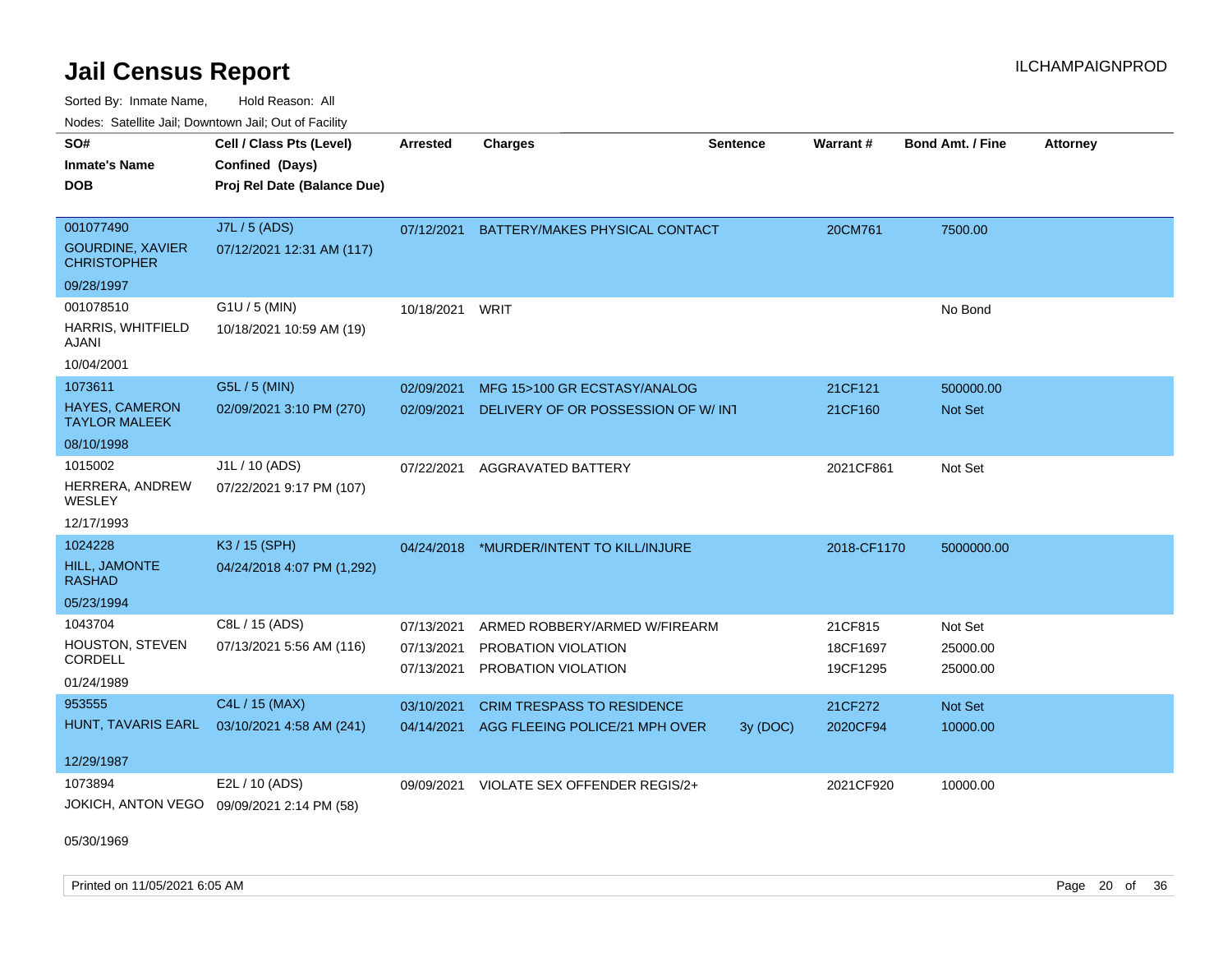| Todoo. Catolino can, Bomntonn can, Out of Fability |                                                                            |                 |                                               |                 |             |                         |                 |
|----------------------------------------------------|----------------------------------------------------------------------------|-----------------|-----------------------------------------------|-----------------|-------------|-------------------------|-----------------|
| SO#<br><b>Inmate's Name</b><br><b>DOB</b>          | Cell / Class Pts (Level)<br>Confined (Days)<br>Proj Rel Date (Balance Due) | <b>Arrested</b> | <b>Charges</b>                                | <b>Sentence</b> | Warrant#    | <b>Bond Amt. / Fine</b> | <b>Attorney</b> |
| 23138                                              | D1 / 15 (MAX)                                                              | 06/17/2021      | <b>STALKING/TRANSMITS THREAT</b>              |                 | 18CF1332    | <b>Not Set</b>          |                 |
| JONES, GLENN<br><b>CLAYTON</b>                     | 06/17/2021 12:51 PM (142)                                                  | 06/17/2021      | AGG CRIM SEXUAL ABUSE/FELONY                  |                 | 18-CF-1333  | <b>Not Set</b>          |                 |
| 08/17/1958                                         |                                                                            |                 |                                               |                 |             |                         |                 |
| 24308                                              | D <sub>2</sub> / 15 (MAX)                                                  | 06/03/2021      | <b>ROBBERY</b>                                |                 | 21CF625     | No Bond                 |                 |
| <b>KWIATKOWSKI,</b><br>ROBERT JOHN                 | 06/03/2021 10:40 PM (156)                                                  |                 |                                               |                 |             |                         |                 |
| 08/08/1963                                         |                                                                            |                 |                                               |                 |             |                         |                 |
| 37260                                              | C <sub>2</sub> U / 10 (ADS)                                                | 09/09/2021      | FORGERY/ISSUE DOCUMENT/1 UPC                  |                 | 2019 CF 559 | 200000.00               |                 |
| LENARD, DEMETRIUS<br><b>MARQUIS</b>                | 09/09/2021 1:44 AM (58)                                                    |                 |                                               |                 |             |                         |                 |
| 07/03/1973                                         |                                                                            |                 |                                               |                 |             |                         |                 |
| 29681                                              | J2L / 15 (ADS)                                                             |                 | 07/14/2020 PREDATORY CRIMINAL SEX ASSLT/CHILD |                 | 20CF-781    | 250000.00               |                 |
| LENOIR, JOHN<br><b>CHRISTOPHER</b>                 | 07/14/2020 12:51 PM (480)                                                  |                 |                                               |                 |             |                         |                 |
| 04/20/1966                                         |                                                                            |                 |                                               |                 |             |                         |                 |
| 001078249                                          | B3 / 10 (MED)                                                              | 08/07/2021      | <b>FELON POSS/USE WEAPON/FIREARM</b>          |                 | 21CF947     | <b>Not Set</b>          |                 |
| MCCLENDON, CALVIN<br>M                             | 08/07/2021 8:56 AM (91)                                                    |                 |                                               |                 |             |                         |                 |
| 04/29/1990                                         |                                                                            |                 |                                               |                 |             |                         |                 |
| 40235                                              | G9U / 5 (MIN)                                                              | 10/04/2021      | AGG DUI/4                                     |                 | 2021CF1145  | 35000.00                |                 |
| MERRIWEATHER,<br><b>MARCUS TODD</b>                | 10/04/2021 4:41 PM (33)                                                    |                 |                                               |                 |             |                         |                 |
| 11/28/1967                                         |                                                                            |                 |                                               |                 |             |                         |                 |
| 1040273                                            | E4L / 15 (ADS)                                                             | 09/30/2021      | PRED CRIM SEX ASLT/VICTIM <13                 |                 | 21CF329     | 500000.00               |                 |
| METCALFE, LANELL<br><b>JARON</b>                   | 09/30/2021 11:32 PM (37)                                                   |                 |                                               |                 |             |                         |                 |
| 09/22/1988                                         |                                                                            |                 |                                               |                 |             |                         |                 |
| 1075635                                            | B <sub>2</sub> / 10 (ADS)                                                  | 05/11/2021      | AGG DISCHARGE FIREARM/OCC VEH                 |                 | 21CF538     | Not Set                 |                 |
| MILES, DEVLON VON,<br>Junior                       | 05/11/2021 10:39 PM (179)                                                  | 05/11/2021      | MFG/DEL CANNABIS/30-500 GRAMS                 |                 | 20CF1402    | 100000.00               |                 |
| 11/04/2000                                         |                                                                            |                 |                                               |                 |             |                         |                 |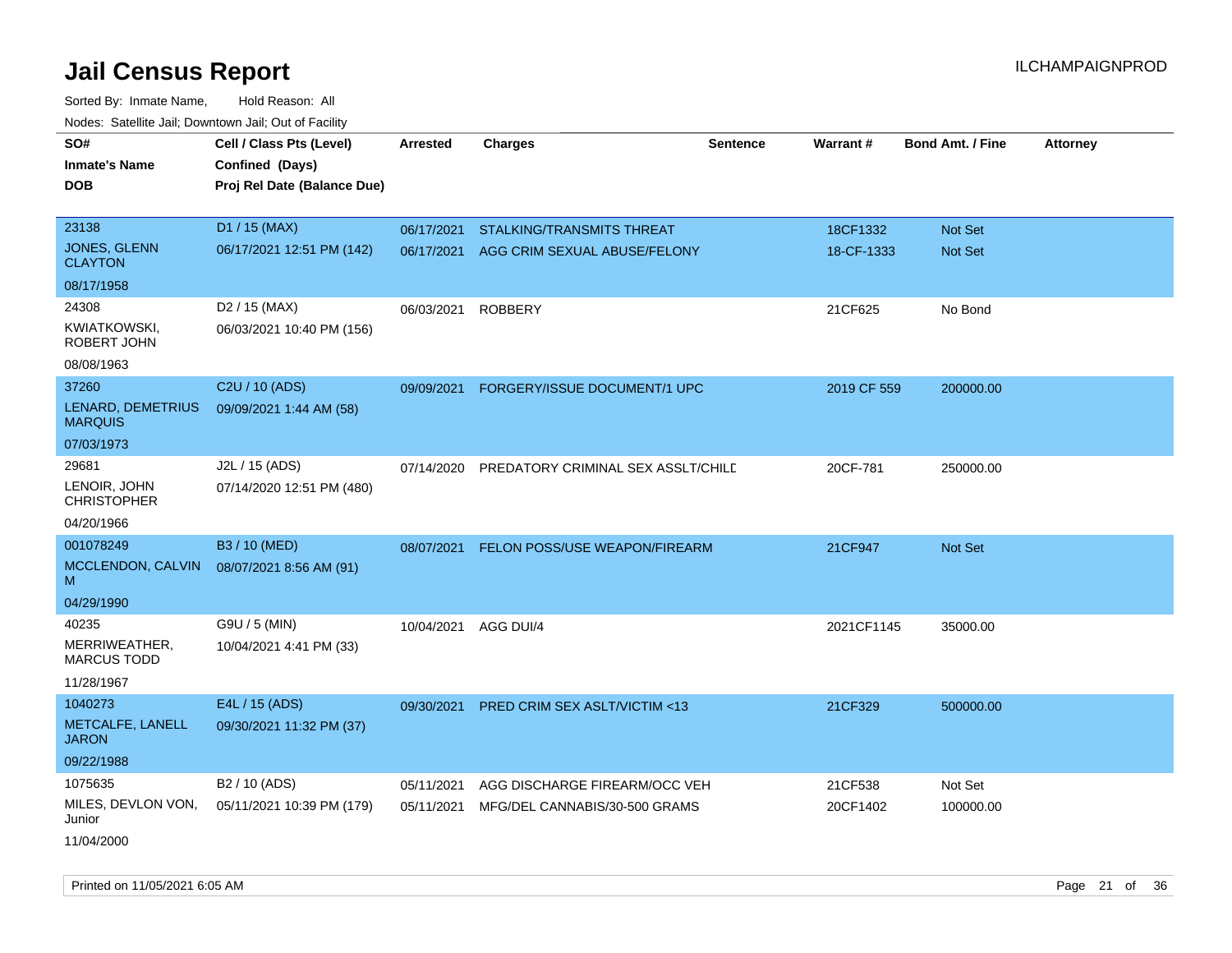| SO#<br><b>Inmate's Name</b><br><b>DOB</b>                        | Cell / Class Pts (Level)<br>Confined (Days)<br>Proj Rel Date (Balance Due) | <b>Arrested</b>                        | <b>Charges</b>                                                                                  | <b>Sentence</b> | Warrant#                           | <b>Bond Amt. / Fine</b>          | Attorney |
|------------------------------------------------------------------|----------------------------------------------------------------------------|----------------------------------------|-------------------------------------------------------------------------------------------------|-----------------|------------------------------------|----------------------------------|----------|
| 1069209<br>MOORE, DEVONTE<br><b>JAMAL</b><br>09/24/1995          | H2L / 10 (ADS)<br>04/07/2021 6:25 PM (213)                                 | 04/07/2021                             | AGG BATTERY/GREAT BODILY HARM                                                                   |                 | 21CF376                            | Not Set                          |          |
| 001078357<br>PETTIGREW, CAREY<br>CORNITRIAS DEOBLO<br>08/31/1986 | H6L / 15 (ADS)<br>09/17/2021 9:56 AM (50)                                  | 09/17/2021<br>09/17/2021<br>09/17/2021 | ARMED ROBBERY/ARMED W/FIREARM<br>ARMED ROBBERY/ARMED W/FIREARM<br>ARMED ROBBERY/ARMED W/FIREARM |                 | 21CF1128<br>21CF1129<br>21CF1230   | Not Set<br>Not Set<br>Not Set    |          |
| 1072114<br>ROBINSON, DONNELL<br><b>LEVON</b><br>10/23/2000       | A1U / 15 (SPH)<br>01/17/2021 2:40 PM (293)                                 | 01/17/2021<br>01/17/2021<br>02/17/2021 | ATTEMPT (FIRST DEGREE MURDER)<br>ARMED ROBBERY/NO FIREARM<br><b>AGGRAVATED BATTERY</b>          |                 | 2021CF65<br>2020CF824<br>2021CF183 | Not Set<br>75000.00<br>250000.00 |          |
| 980761<br>ROBINSON, LEON<br><b>SOLOMON</b><br>10/22/1983         | B1 / 10 (MED)<br>06/07/2021 1:53 AM (152)                                  | 06/07/2021                             | DOMESTIC BATTERY/OTHER PRIOR                                                                    |                 | 21CF639                            | Not Set                          |          |
| 1006507<br>RODGERS, DYLAN<br><b>ROBERT</b><br>12/12/1991         | D3 / 10 (ADS)<br>10/21/2021 12:34 AM (16)                                  | 10/21/2021<br>10/21/2021<br>10/21/2021 | DOMESTIC BATTERY/OTHER PRIOR<br>PROBATION VIOLATION<br>AGG ASLT/USE DDLY WEAPON                 |                 | 21CF1269<br>2019CF1220<br>21CM123  | Not Set<br>10000.00<br>1000.00   |          |
| 001077772<br>RUSH, MARION EARL,<br>Junior<br>10/21/1967          | E5L / 5 (ADS)<br>03/16/2021 7:40 PM (235)                                  | 03/16/2021                             | PUBLIC INDECENCY/SEX CONDUCT                                                                    |                 | 21CM102                            | Not Set                          |          |
| 1046238<br>SAMPLE, RYAN<br><b>CURTIS</b><br>07/30/1987           | G1L / 5 (MIN)<br>08/30/2021 8:56 PM (68)                                   | 08/30/2021                             | MFG/DEL CANNABIS/2000<5000 GR                                                                   |                 | 2013CF2083                         | Not Set                          |          |
| 1069960<br>SHELTON, JOSIAH<br><b>TIMOTHY</b><br>02/23/1980       | G7L / 5 (MIN)<br>09/28/2021 2:04 AM (39)                                   | 09/28/2021                             | IDENTITY THEFT/\$2K-\$10K                                                                       |                 | 21CF952                            | 10000.00                         |          |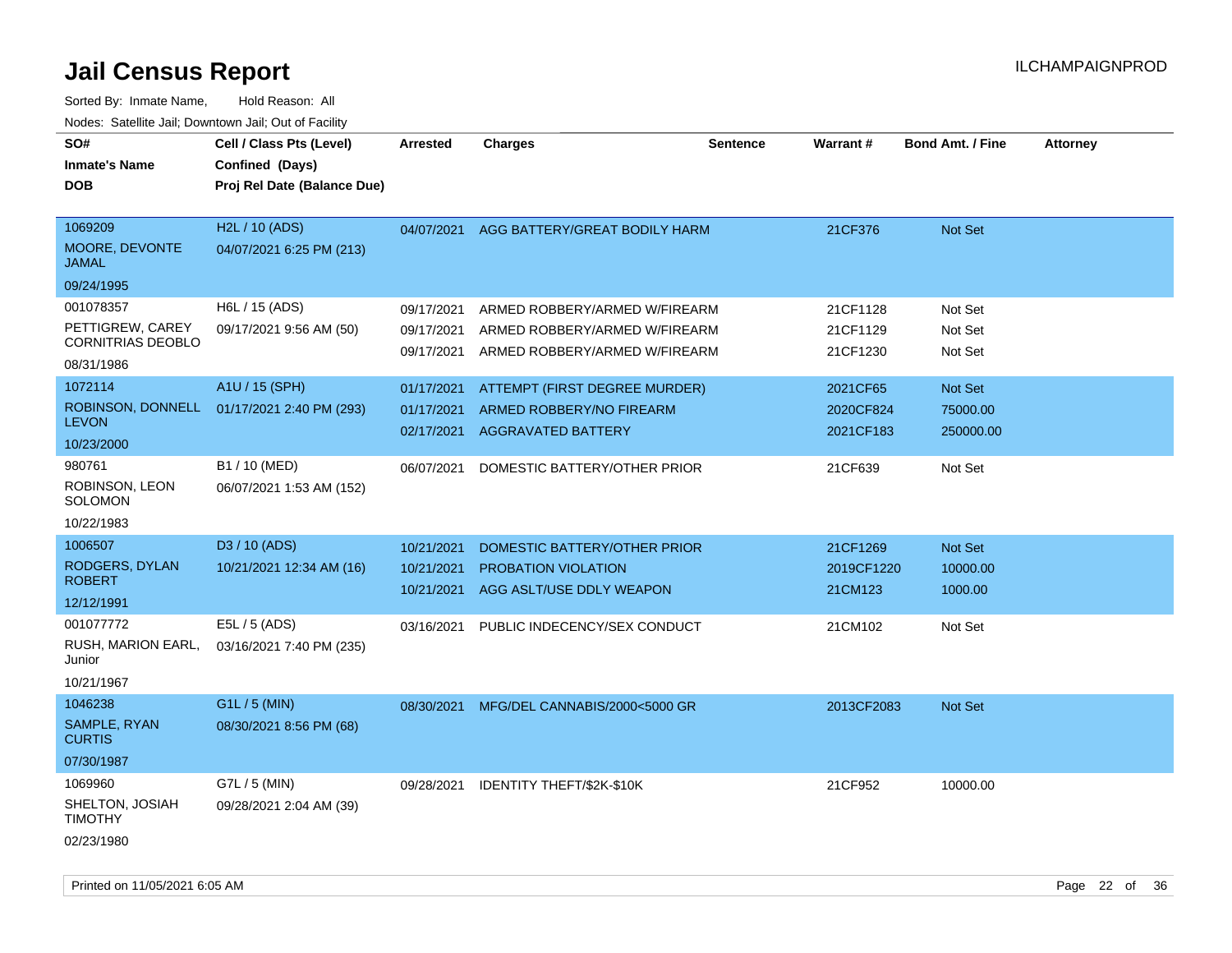| <u>Rodos.</u> Odiolino dali, Downtown dali, Odi of Fabilit              |                                                                            |                                        |                                                                           |                 |                                |                               |                 |
|-------------------------------------------------------------------------|----------------------------------------------------------------------------|----------------------------------------|---------------------------------------------------------------------------|-----------------|--------------------------------|-------------------------------|-----------------|
| SO#<br>Inmate's Name<br><b>DOB</b>                                      | Cell / Class Pts (Level)<br>Confined (Days)<br>Proj Rel Date (Balance Due) | <b>Arrested</b>                        | <b>Charges</b>                                                            | <b>Sentence</b> | Warrant#                       | <b>Bond Amt. / Fine</b>       | <b>Attorney</b> |
| 001077269<br>SPURLIN, DAVID ELLIS 10/13/2021 7:36 AM (24)               | G3L / 5 (MIN)                                                              | 10/13/2021                             | RECEIVE/POSS/SELL STOLEN VEH                                              |                 | 2020CF1122                     | 15000.00                      |                 |
| 03/25/1987                                                              |                                                                            |                                        |                                                                           |                 |                                |                               |                 |
| 1051104<br>STOVER, ANDREW<br>WADE                                       | G6L / 5 (MIN)<br>05/27/2021 12:59 AM (163)                                 | 05/26/2021<br>05/26/2021<br>05/26/2021 | <b>BURGLARY</b><br>METH DELIVERY/5<15 GRAMS<br>DRIVING ON REVOKED LICENSE |                 | 21CF667<br>21CF598<br>21TR4000 | Not Set<br>Not Set<br>Not Set |                 |
| 07/20/1994<br>1024184<br>SULLIVAN, CODY<br><b>MICHAEL</b><br>08/15/1994 | H5L / 10 (ADS)<br>09/08/2021 3:28 PM (59)                                  | 09/08/2021                             | AGG ASLT PEACE OFF/FIRE/ER WRK                                            |                 | 20CF1051                       | No Bond                       |                 |
| 1068839<br>TAYLOR, LONDON<br><b>JAVON</b><br>08/16/1999                 | F8L / 15 (MAX)<br>08/07/2020 10:30 AM (456)                                | 08/07/2020                             | <b>HOMICIDE</b>                                                           |                 | 2020-CF851                     | 1000000.00                    |                 |
| 54881<br><b>THOMAS, BRYANT</b><br>11/12/1973                            | E1L / 10 (ADS)<br>05/18/2021 9:03 PM (172)                                 | 05/18/2021                             | AGGRAVATED ASSAULT/PUBLIC PROP                                            |                 | 21CM185                        | 100.00                        |                 |
| 1056971<br>TRAVIS, DENZEL<br><b>DANTRELL</b><br>03/21/1993              | D6 / 10 (ADS)<br>08/07/2021 7:36 AM (91)                                   | 08/07/2021                             | FELON POSS/USE WEAPON/FIREARM<br>08/08/2021 AGG BATTERY/PUBLIC PLACE      |                 | 21CF948<br>2020CF647           | No Bond<br>25000.00           |                 |
| 001078250<br><b>TRAVIS, JORDAN</b><br><b>TESHAUN</b><br>03/03/1996      | F2L / 10 (MED)<br>08/07/2021 10:27 AM (91)                                 | 08/07/2021                             | FELON POSS WEAPON/BODY ARMOR                                              |                 | 21CF950                        | Not Set                       |                 |
| 30108<br>VANDYKE, DARYL<br><b>ANTHONY</b><br>10/04/1965                 | J4L / 15 (ADS)<br>07/30/2021 8:29 PM (99)                                  | 07/30/2021 MURDER                      |                                                                           |                 | 21CF902                        | 2000000.00                    |                 |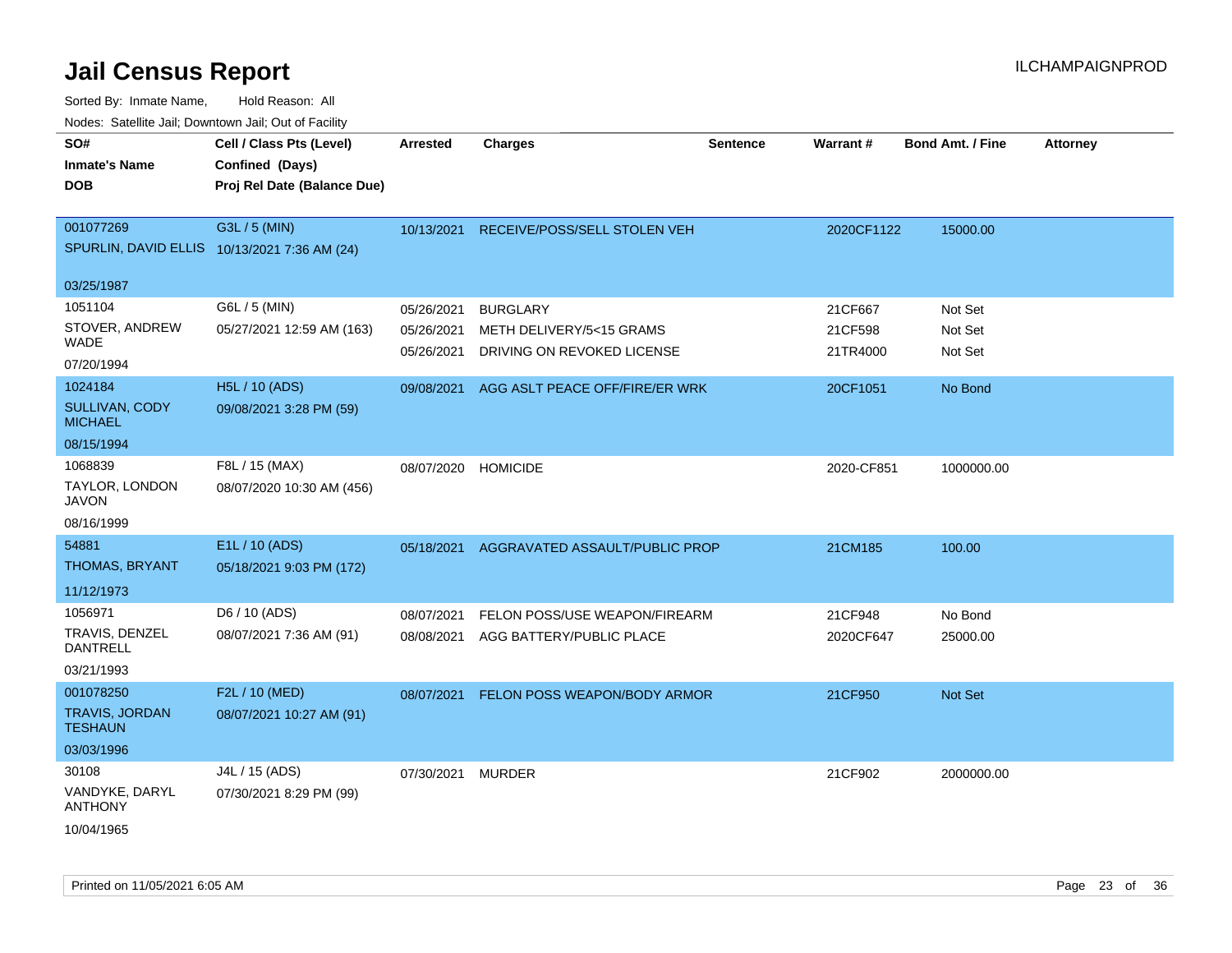| SO#                                        | Cell / Class Pts (Level)    | <b>Arrested</b> | <b>Charges</b>                    | <b>Sentence</b> | Warrant#    | <b>Bond Amt. / Fine</b> | <b>Attorney</b> |
|--------------------------------------------|-----------------------------|-----------------|-----------------------------------|-----------------|-------------|-------------------------|-----------------|
| <b>Inmate's Name</b>                       | Confined (Days)             |                 |                                   |                 |             |                         |                 |
| <b>DOB</b>                                 | Proj Rel Date (Balance Due) |                 |                                   |                 |             |                         |                 |
|                                            |                             |                 |                                   |                 |             |                         |                 |
| 968681                                     | D <sub>5</sub> / 15 (ADS)   | 08/27/2021      | AGG CRIM SX AB/VIC 13<18/TRUST    |                 | 2020CF499   | 250000.00               |                 |
| <b>WADE, DEMETRIUS</b><br><b>DARYL</b>     | 08/27/2021 2:25 AM (71)     | 08/27/2021      | <b>INDIRECT CRIMINAL CONTEMPT</b> | 5y (DOC)        | 2021CC16    | No Bond                 |                 |
| 01/07/1987                                 |                             |                 |                                   |                 |             |                         |                 |
| 1071205                                    | E3L / 10 (MED)              | 02/23/2021      | AGG BATTERY/PEACE OFFICER         |                 | 2020-CF-801 | No Bond                 |                 |
| <b>WATERS, WESLEY</b><br><b>DRUMMONE</b>   | 02/23/2021 4:18 PM (256)    |                 |                                   |                 |             |                         |                 |
| 03/07/2000                                 |                             |                 |                                   |                 |             |                         |                 |
| 001078511                                  | G9L / 5 (MIN)               | 10/18/2021      | <b>WRIT</b>                       |                 | 20CF1318    | No Bond                 |                 |
| <b>WILLIAMS, KANAAN</b><br><b>AUBREY</b>   | 10/18/2021 2:21 PM (19)     |                 |                                   |                 |             |                         |                 |
| 03/17/2000                                 |                             |                 |                                   |                 |             |                         |                 |
| 1058072                                    | A2U / 15 (SPH)              | 02/25/2021      | ARMED HABITUAL CRIMINAL           |                 |             | Not Set                 |                 |
| <b>WILLIAMS, KENNETH</b><br><b>BERNARD</b> | 02/25/2021 3:24 PM (254)    |                 |                                   |                 |             |                         |                 |
| 10/04/1985                                 |                             |                 |                                   |                 |             |                         |                 |
| 53518                                      | 15 / 15 (ADS)               | 08/19/2021      | <b>AGGRAVATED BATTERY</b>         |                 | 21CF1014    | Not Set                 |                 |
| <b>WILLIAMS, TORREY</b><br><b>TOSHIBA</b>  | 08/19/2021 10:10 AM (79)    | 09/01/2021      | PROBATION VIOLATION               |                 | 20CF381     | Not Set                 |                 |
| 03/30/1975                                 |                             |                 |                                   |                 |             |                         |                 |
| 9326                                       | $12/5$ (ADS)                | 06/14/2021      | <b>BURGLARY</b>                   |                 | 2020-CF-625 | Not Set                 |                 |
| YOUNG, ANTHONY<br><b>PAUL</b>              | 06/14/2021 12:07 PM (145)   |                 |                                   |                 |             |                         |                 |
| 03/13/1954                                 |                             |                 |                                   |                 |             |                         |                 |
| <b>Total Downtown Jail: 53</b>             |                             | Males: 53       | Females: 0<br>Unknown: 0          |                 |             |                         |                 |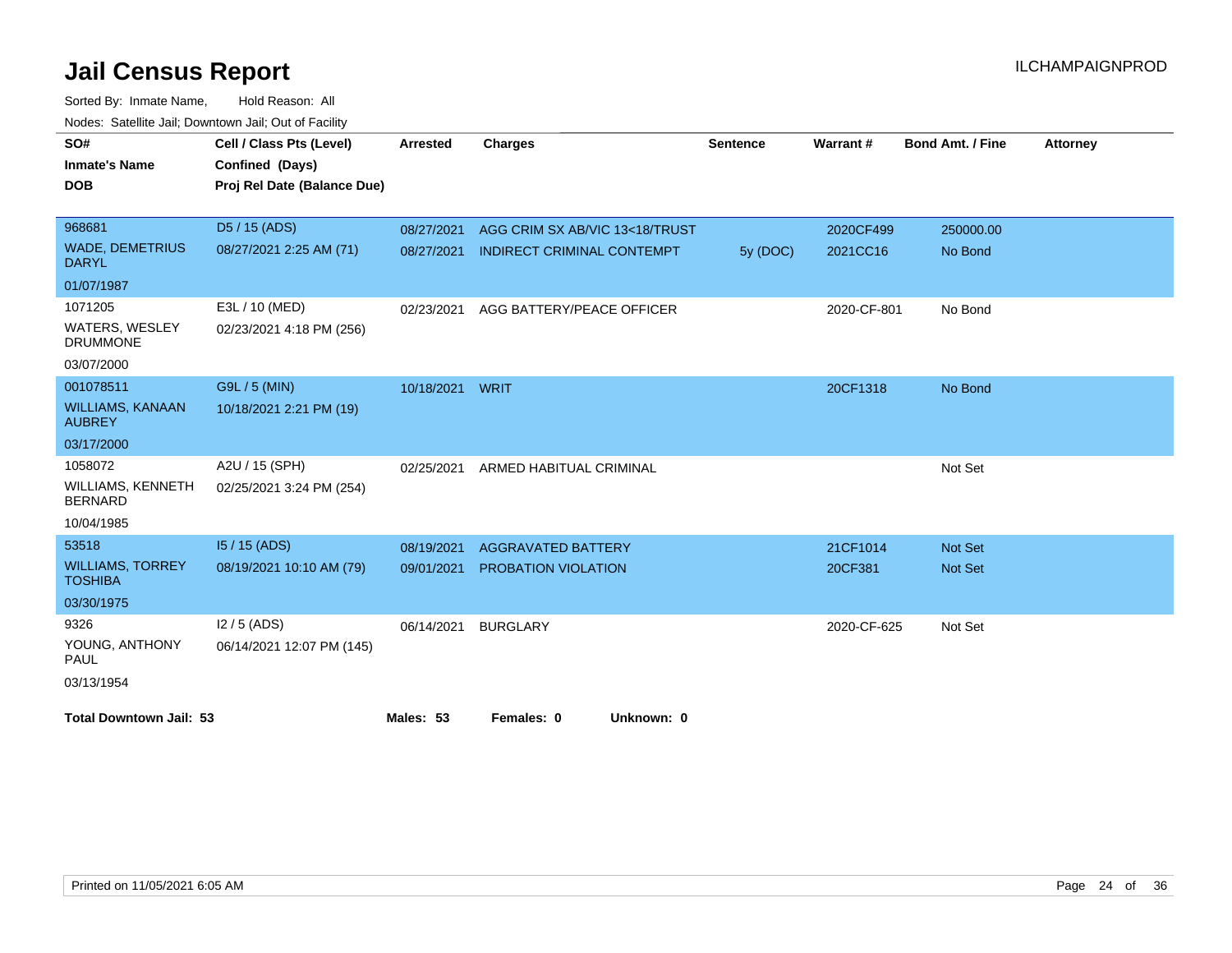|  | <b>Out of Facility</b> |  |
|--|------------------------|--|

| SO#<br><b>Inmate's Name</b><br><b>DOB</b>                         | Cell / Class Pts (Level)<br>Confined (Days)<br>Proj Rel Date (Balance Due) | <b>Arrested</b>                        | <b>Charges</b>                                                                       | <b>Sentence</b> | Warrant#                        | <b>Bond Amt. / Fine</b>              | <b>Attorney</b> |
|-------------------------------------------------------------------|----------------------------------------------------------------------------|----------------------------------------|--------------------------------------------------------------------------------------|-----------------|---------------------------------|--------------------------------------|-----------------|
| 61095<br>AMOS, DERRICK<br><b>JAMES</b><br>06/12/1985              | <b>DEW / 10 (ADS)</b><br>05/02/2021 9:02 PM (188)                          | 05/02/2021                             | HOME INVASION/CAUSE INJURY                                                           |                 | 2021CF323                       | 100000.00                            |                 |
| 516062<br>BENNETT, JOHN<br><b>MICHAEL</b><br>04/30/1986           | DEW / 15 (MAX)<br>02/22/2021 10:47 AM (257)                                | 02/22/2021<br>02/22/2021               | PHONE HARASSMENT/2+<br>AGG DISCH FIR/VEH/PC OFF/FRMAN                                |                 | 20CF194<br>21CF210              | 5000.00<br>No Bond                   |                 |
| 508342<br><b>BLAKELY, HARVEY</b><br>06/25/1985                    | <b>EHD</b><br>09/28/2021 11:29 AM (39)<br>11/11/2021 (0.00)                | 09/28/2021                             | DRIVING ON REVOKED LICENSE                                                           |                 | 2020TR1282                      | Not Set                              |                 |
| 976538<br>09/05/1989                                              | EHD<br>BLISSIT, WYATT TYRES 10/12/2021 10:05 AM (25)<br>1/6/2022 (0.00)    | 10/12/2021                             | DOMESTIC BATTERY/OTHER PRIOR                                                         |                 | 2020CF1095                      | Not Set                              |                 |
| 33993<br><b>BOOKER, STEPHON</b><br><b>MONTELL</b><br>06/11/1971   | <b>DEW / 10 (MED)</b><br>06/14/2021 7:42 PM (145)                          | 06/14/2021<br>06/14/2021<br>06/14/2021 | AGGRAVATED DOMESTIC BATTERY<br>POSSESSING A CONTROLLED SUBSTANC<br>PAROLE REVOCATION |                 | 21CF688<br>21CF657<br>CH2103612 | Not Set<br><b>Not Set</b><br>No Bond |                 |
| 1074315<br><b>BRIGGS, PATRICK</b><br><b>MONTAY</b><br>08/05/2001  | DEW / 15 (MAX)<br>08/03/2021 4:56 PM (95)                                  | 07/27/2021                             | AGG DISCHARGE FIREARM/VEH/SCH                                                        |                 | 21CF927                         | Not Set                              |                 |
| 001078065<br><b>BROWN, CHARMAN</b><br><b>LAKEEF</b><br>11/30/2002 | <b>KAN / 10 (ADS)</b><br>06/17/2021 12:32 PM (142)                         | 06/17/2021                             | AGG BATTERY/DISCHARGE FIREARM                                                        |                 | 21CF704                         | 1000000.00                           |                 |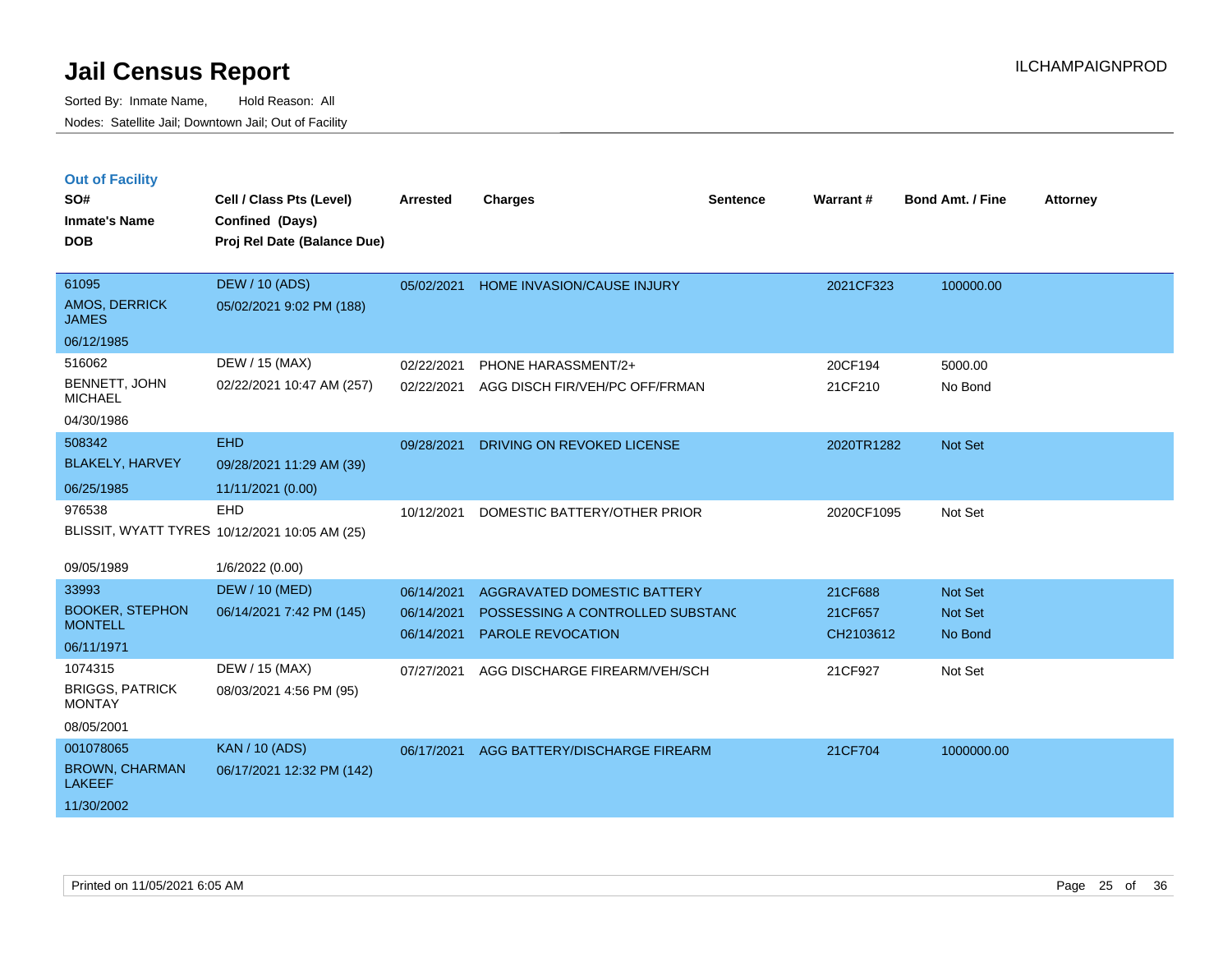| rougs. Calcing Jan, Downtown Jan, Out of Facility |                             |                 |                                          |                 |                 |                         |                 |
|---------------------------------------------------|-----------------------------|-----------------|------------------------------------------|-----------------|-----------------|-------------------------|-----------------|
| SO#                                               | Cell / Class Pts (Level)    | <b>Arrested</b> | Charges                                  | <b>Sentence</b> | <b>Warrant#</b> | <b>Bond Amt. / Fine</b> | <b>Attorney</b> |
| <b>Inmate's Name</b>                              | Confined (Days)             |                 |                                          |                 |                 |                         |                 |
| <b>DOB</b>                                        | Proj Rel Date (Balance Due) |                 |                                          |                 |                 |                         |                 |
|                                                   |                             |                 |                                          |                 |                 |                         |                 |
| 1038554                                           | <b>KAN / 15 (MAX)</b>       | 08/18/2021      | <b>ARMED HABITUAL CRIMINAL</b>           |                 | 21CF1162        | Not Set                 |                 |
| <b>BROWN, CORRION</b><br><b>DEVONTAE</b>          | 08/18/2021 5:40 PM (80)     | 08/18/2021      | DELIVERY OF OR POSSESSION OF W/INT       |                 | 21CF1009        | No Bond                 |                 |
| 04/19/1995                                        |                             |                 |                                          |                 |                 |                         |                 |
| 1060066                                           | EHD                         | 09/28/2021      | DRIVING ON SUSPENDED LICENSE             |                 | 2020TR5855      | Not Set                 |                 |
| <b>BROWN, JAMES</b><br>EDWARD, Junior             | 09/28/2021 10:52 AM (39)    |                 |                                          |                 |                 |                         |                 |
| 11/21/1994                                        |                             |                 |                                          |                 |                 |                         |                 |
| 1071662                                           | <b>KAN / 15 (MAX)</b>       | 12/07/2020      | FELON POSS/USE FIREARM PRIOR             |                 | 20CF1418        | 250000.00               |                 |
| <b>BROWN, JAWON</b><br><b>EDWARD</b>              | 12/14/2020 6:02 PM (327)    |                 |                                          |                 |                 |                         |                 |
| 04/21/2000                                        |                             |                 |                                          |                 |                 |                         |                 |
| 1038579                                           | KAN / 15 (MAX)              | 08/18/2021      | FELON POSS/USE WEAPON/FIREARM            |                 | 21CF1010        | Not Set                 |                 |
| <b>BROWN, MARKEL</b><br>rikki                     | 08/18/2021 2:05 PM (80)     |                 |                                          |                 |                 |                         |                 |
| 01/06/1995                                        |                             |                 |                                          |                 |                 |                         |                 |
| 1003006                                           | <b>KAN / 15 (MAX)</b>       | 08/19/2021      | FELON POSS/USE MACHINE GUN               |                 | 21CF1011        | No Bond                 |                 |
| <b>BROWN, ROCKEITH</b><br><b>JAVONTE</b>          | 08/19/2021 12:55 AM (79)    |                 |                                          |                 |                 |                         |                 |
| 07/23/1991                                        |                             |                 |                                          |                 |                 |                         |                 |
| 001078361                                         | KAN / 10 (MED)              | 09/08/2021      | AGG UUW/LOADED/NO FCCA/FOID              |                 | 21CF1084        | Not Set                 |                 |
| <b>BUFORD, DESHAWN</b><br>MICHAEL                 | 09/08/2021 10:11 PM (59)    |                 |                                          |                 |                 |                         |                 |
| 02/23/1997                                        |                             |                 |                                          |                 |                 |                         |                 |
| 987334                                            | <b>DEW / 15 (MAX)</b>       |                 | 03/10/2021 ATTEMPT (FIRST DEGREE MURDER) |                 | 19CF689         | Not Set                 |                 |
| <b>CAIN, ISAIAH</b><br><b>DEPRIEST</b>            | 03/10/2021 2:22 PM (241)    |                 |                                          |                 |                 |                         |                 |
| 12/23/1990                                        |                             |                 |                                          |                 |                 |                         |                 |
| 38283                                             | <b>EHD</b>                  | 11/02/2021      | DUI INTOXICATING COMPOUND                |                 | 2020DT189       | Not Set                 |                 |
| CAMPBELL, DANIEL<br>LEE.                          | 11/02/2021 9:26 AM (4)      |                 |                                          |                 |                 |                         |                 |
| 01/10/1973                                        | 11/7/2021 (0.00)            |                 |                                          |                 |                 |                         |                 |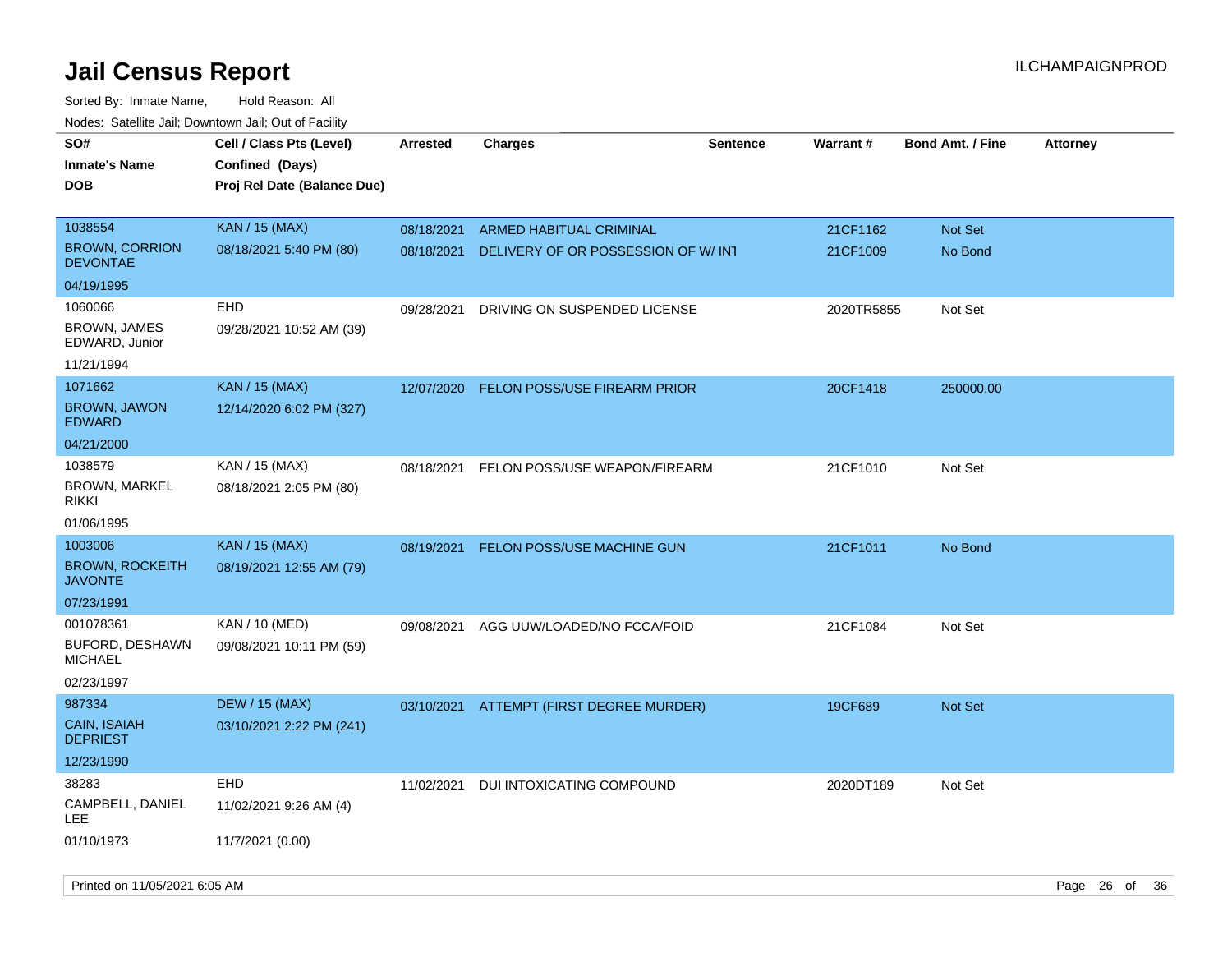Sorted By: Inmate Name, Hold Reason: All Nodes: Satellite Jail; Downtown Jail; Out of Facility

| Noucs. Calcillic Jail, Downtown Jail, Out of Facility |                             |                 |                                      |                 |                 |                         |                 |
|-------------------------------------------------------|-----------------------------|-----------------|--------------------------------------|-----------------|-----------------|-------------------------|-----------------|
| SO#                                                   | Cell / Class Pts (Level)    | <b>Arrested</b> | <b>Charges</b>                       | <b>Sentence</b> | <b>Warrant#</b> | <b>Bond Amt. / Fine</b> | <b>Attorney</b> |
| <b>Inmate's Name</b>                                  | Confined (Days)             |                 |                                      |                 |                 |                         |                 |
| <b>DOB</b>                                            | Proj Rel Date (Balance Due) |                 |                                      |                 |                 |                         |                 |
|                                                       |                             |                 |                                      |                 |                 |                         |                 |
| 992962                                                | DEW / 15 (ADS)              | 05/25/2021      | MURDER/INTENT TO KILL/INJURE         |                 | 2018CF1045      | 1000000.00              |                 |
| <b>CAMPBELL, KEITH</b><br><b>KNAQEEB</b>              | 05/25/2021 1:19 PM (165)    |                 |                                      |                 |                 |                         |                 |
| 07/22/1991                                            |                             |                 |                                      |                 |                 |                         |                 |
| 1064992                                               | KAN / 15 (MAX)              | 09/20/2021      | ARMED VIOLENCE/CATEGORY I            |                 | 21CF1137        | Not Set                 |                 |
| CARTER, KEJUAN<br><b>JAVONTE</b>                      | 09/20/2021 11:42 PM (47)    |                 |                                      |                 |                 |                         |                 |
| 06/27/1998                                            |                             |                 |                                      |                 |                 |                         |                 |
| 1068848                                               | <b>KAN / 15 (MAX)</b>       | 02/06/2020      | MURDER/INTENT TO KILL/INJURE         |                 | 20CF-156        | No Bond                 |                 |
| <b>CHATMAN, MICHAEL</b><br><b>DAISEAN</b>             | 02/06/2020 5:22 PM (639)    |                 |                                      |                 |                 |                         |                 |
| 11/12/1999                                            |                             |                 |                                      |                 |                 |                         |                 |
| 778242                                                | EHD                         | 10/19/2021      | DRIVING RVK/SUSP DUI/SSS 2ND         |                 | 2021CF33        | Not Set                 |                 |
| CHILLIS, CENTRAIL<br><b>DERCO</b>                     | 10/19/2021 9:26 AM (18)     |                 |                                      |                 |                 |                         |                 |
| 06/07/1985                                            | 11/17/2021 (0.00)           |                 |                                      |                 |                 |                         |                 |
| 001078461                                             | <b>KAN / 10 (MED)</b>       | 10/07/2021      | AGG UNLAWFUL USE WEAPON/PERSON       |                 | 2021CF1209      | No Bond                 |                 |
| <b>COLE, ERIC JOSE</b>                                | 10/08/2021 12:25 AM (29)    | 10/07/2021      | AGG DOMESTIC BATTERY/STRANGLE        |                 | 2021CF1208      | Not Set                 |                 |
| 01/24/2002                                            |                             | 10/08/2021      | <b>HARASS WITNESS/FAMILY MBR/REP</b> |                 | 21CF1218        | <b>Not Set</b>          |                 |
| 1066300                                               | <b>EHD</b>                  | 10/12/2021      | AGG DUI/LIC SUSP OR REVOKED          |                 | 2021CF397       | Not Set                 |                 |
| CONTRERAS-<br>RODRIGUEZ, DANIEL                       | 10/12/2021 10:45 AM (25)    |                 |                                      |                 |                 |                         |                 |
| 04/24/1999                                            | 11/9/2021 (0.00)            |                 |                                      |                 |                 |                         |                 |
| 57733                                                 | <b>KAN / 15 (SPH)</b>       | 02/25/2020      | <b>HOMICIDE</b>                      |                 | 2020-CF250      | 2000000.00              |                 |
| <b>CRAIG, ANTOINE</b><br><b>DARRELL</b>               | 02/25/2020 4:08 PM (620)    | 02/25/2020      | FELON POSS/USE WEAPON/FIREARM        |                 | 19CF-1827       | 80000.00                |                 |
| 10/09/1982                                            |                             |                 |                                      |                 |                 |                         |                 |
| 001077939                                             | DEW / 10 (MED)              | 05/10/2021      | FIREARM/FOID INVALID/NOT ELIG        |                 | 21CF526         | No Bond                 |                 |
| <b>CROSS, PATRICK</b><br><b>DONTRELLE</b>             | 05/10/2021 7:31 PM (180)    | 06/02/2021      | POSS STOLEN VEHICLE > \$25,000       |                 | 21CF612         | Not Set                 |                 |
| 11/07/2001                                            |                             |                 |                                      |                 |                 |                         |                 |

Printed on 11/05/2021 6:05 AM Page 27 of 36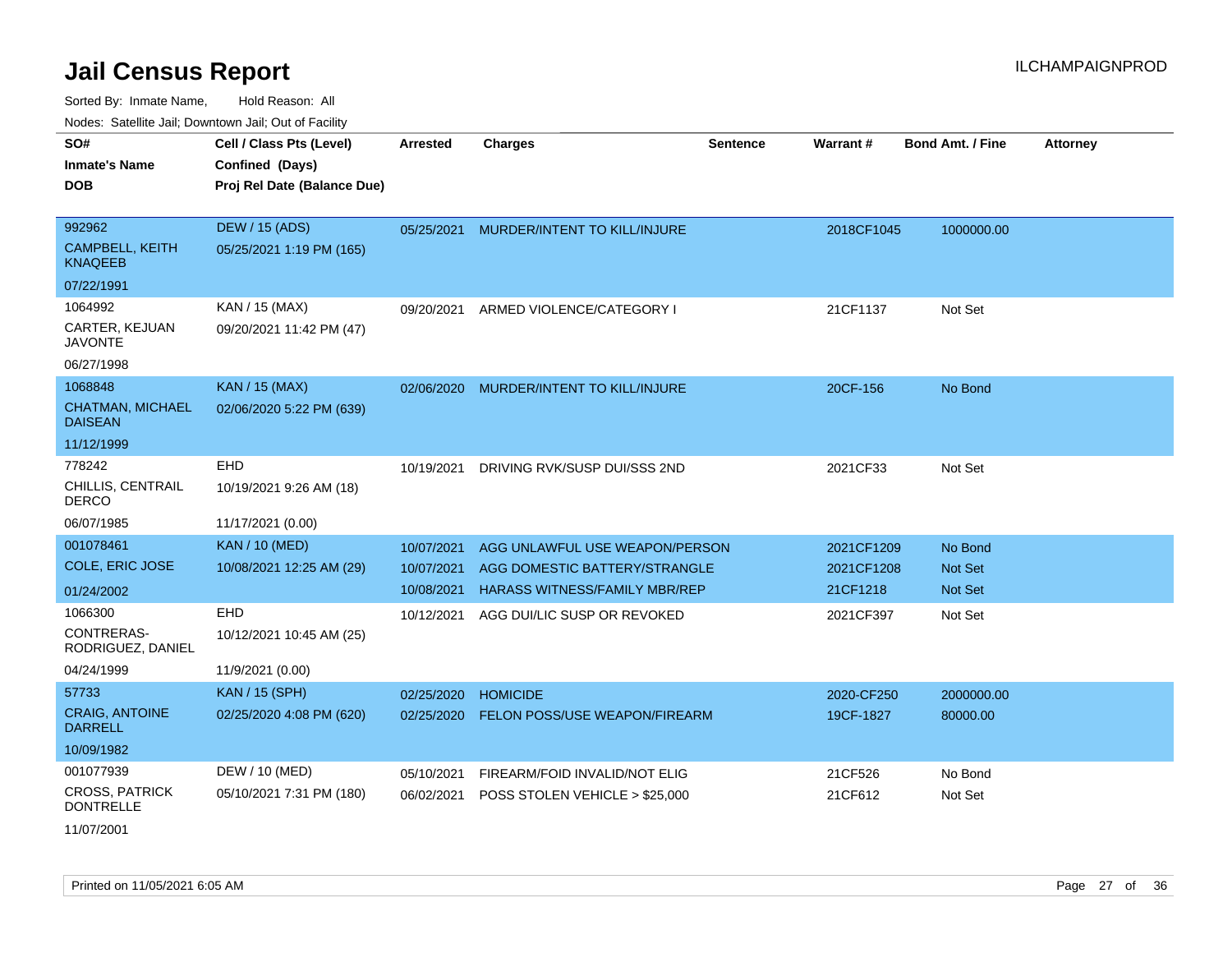| SO#                                  | Cell / Class Pts (Level)    | <b>Arrested</b> | <b>Charges</b>                           | <b>Sentence</b> | Warrant#   | <b>Bond Amt. / Fine</b> | <b>Attorney</b> |
|--------------------------------------|-----------------------------|-----------------|------------------------------------------|-----------------|------------|-------------------------|-----------------|
| <b>Inmate's Name</b>                 | Confined (Days)             |                 |                                          |                 |            |                         |                 |
| <b>DOB</b>                           | Proj Rel Date (Balance Due) |                 |                                          |                 |            |                         |                 |
|                                      |                             |                 |                                          |                 |            |                         |                 |
| 1061304                              | <b>DEW / 15 (MAX)</b>       | 10/11/2021      | <b>ARMED HABITUAL CRIMINAL</b>           |                 | 21CF1226   | No Bond                 |                 |
| <b>DORRIS, KEMION</b>                | 10/11/2021 7:30 PM (26)     | 10/11/2021      | ARMED HABITUAL CRIMINAL                  |                 | 21CF1227   | No Bond                 |                 |
| <b>DAETOCE</b>                       |                             | 10/11/2021      | <b>HOME INVASION/FIREARM</b>             |                 | 21CF1228   | No Bond                 |                 |
| 11/19/1997                           |                             |                 |                                          |                 |            |                         |                 |
| 1076663                              | DEW / 15 (MAX)              | 07/15/2020      | *ARMED HABITUAL CRIMINAL                 |                 | 2020-CF783 | 500000.00               |                 |
| DYE, KENNE YAKIEM                    | 07/15/2020 11:49 AM (479)   |                 |                                          |                 |            |                         |                 |
|                                      |                             |                 |                                          |                 |            |                         |                 |
| 05/30/1988                           |                             |                 |                                          |                 |            |                         |                 |
| 27428                                | <b>EHD</b>                  | 09/21/2021      | DRIVING RVK/SUSP DUI/SSS 3RD             |                 | 2020CF1368 | Not Set                 |                 |
| FRANKLIN, TYRONE<br>Senior           | 09/21/2021 9:27 AM (46)     | 09/21/2021      | DRIVING RVK/SUSP DUI/SSS 3RD             |                 | 2021CF435  | Not Set                 |                 |
| 09/12/1966                           | 12/19/2021 (0.00)           |                 |                                          |                 |            |                         |                 |
| 60154                                | <b>EHD</b>                  | 10/20/2021      | AGG DUI/LIC SUSP OR REVOKED              |                 | 2021cf261  | Not Set                 |                 |
| GARCIA-MEZA,<br>CARLOS               | 10/20/2021 9:23 AM (17)     |                 |                                          |                 |            |                         |                 |
| 03/06/1983                           | 1/16/2022 (0.00)            |                 |                                          |                 |            |                         |                 |
| 001077363                            | <b>KAN / 25 (SPH)</b>       | 10/30/2020      | HOME INVASION/FIREARM                    |                 | 20CF1202   | 500000.00               |                 |
| <b>GARY, DAKOTA</b><br><b>TREVON</b> | 10/30/2020 10:41 AM (372)   |                 |                                          |                 |            |                         |                 |
| 12/31/2001                           |                             |                 |                                          |                 |            |                         |                 |
| 1065946                              | KAN / 10 (MED)              | 09/04/2021      | AGG BATTERY/DISCHARGE FIREARM            |                 | 21CF1057   | 750000.00               |                 |
| GODBOLT, DESMOND<br><b>DEVONTAE</b>  | 09/04/2021 1:17 AM (63)     | 09/04/2021      | RESIST/OBSTRUCTING A PEACE OFFICEF       |                 | 21CM407    | Not Set                 |                 |
| 11/15/1997                           |                             |                 |                                          |                 |            |                         |                 |
| 1070256                              | <b>KAN / 10 (MED)</b>       | 06/09/2021      | <b>BURGLARY W/O CAUSING DAMAGE</b>       | $3y/6m$ (DOC)   | 18CF1193   | 5000.00                 |                 |
| <b>GORDON, TYRONE</b>                | 06/09/2021 7:11 AM (150)    | 06/09/2021      | <b>RETAIL THEFT/DISP MERCH/&lt;\$300</b> |                 | 19CM336    | 5000.00                 |                 |
| 03/16/2000                           |                             |                 |                                          |                 |            |                         |                 |
| 1070118                              | KAN / 15 (MAX)              | 08/31/2021      | AGGRAVATED DOMESTIC BATTERY              |                 | 21CF1049   | No Bond                 |                 |
| GRAHAM, CORTEZ<br>LAMON              | 08/31/2021 9:32 PM (67)     | 09/02/2021      | PROBATION VIOLATION                      |                 | 21CF55     | Not Set                 |                 |
| 03/31/1976                           |                             |                 |                                          |                 |            |                         |                 |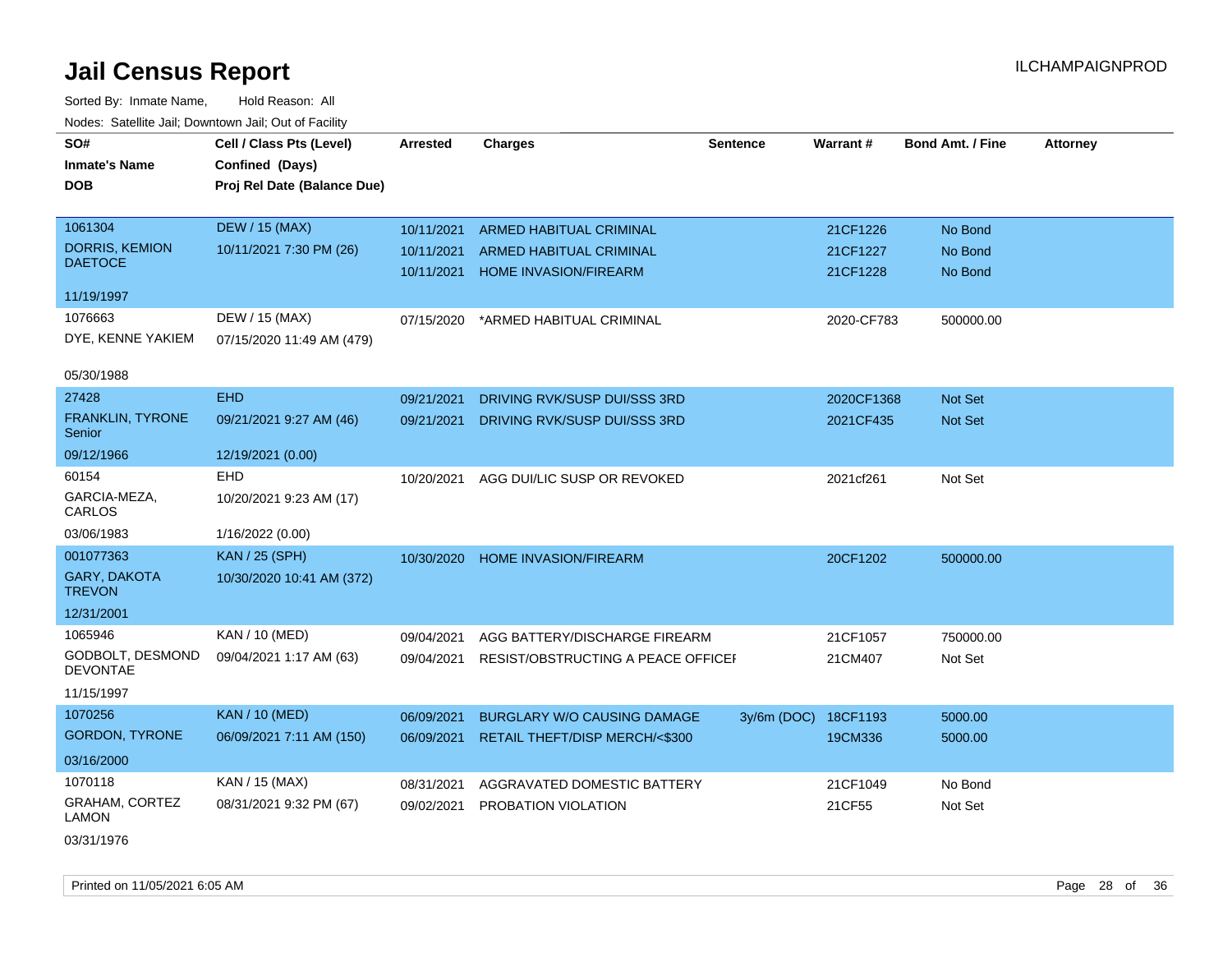Sorted By: Inmate Name, Hold Reason: All Nodes: Satellite Jail; Downtown Jail; Out of Facility

| SO#<br><b>Inmate's Name</b><br><b>DOB</b>  | Cell / Class Pts (Level)<br>Confined (Days)<br>Proj Rel Date (Balance Due) | <b>Arrested</b> | <b>Charges</b>                 | <b>Sentence</b> | Warrant#   | <b>Bond Amt. / Fine</b> | <b>Attorney</b> |
|--------------------------------------------|----------------------------------------------------------------------------|-----------------|--------------------------------|-----------------|------------|-------------------------|-----------------|
| 1000641<br><b>GRANT, CEDRIC</b><br>DYSHAWN | <b>KAN / 10 (MED)</b><br>09/14/2021 6:32 PM (53)                           | 09/14/2021      | <b>ARMED HABITUAL CRIMINAL</b> |                 | 21CF1116   | No Bond                 |                 |
| 01/03/1991                                 |                                                                            |                 |                                |                 |            |                         |                 |
| 1076506                                    | KAN / 15 (MAX)                                                             | 09/17/2021      | AGG UUW/PERSON/CM THREAT VIOL  |                 | 21CF1131   | Not Set                 |                 |
|                                            | GRAY, JAMARH EMERE 09/17/2021 10:41 AM (50)                                | 09/20/2021      | <b>DOMESTIC BATTERY</b>        |                 | 21CM430    | Not Set                 |                 |
| 06/21/2003                                 |                                                                            |                 |                                |                 |            |                         |                 |
| 001078364                                  | <b>KAN / 15 (MAX)</b>                                                      | 09/09/2021      | <b>HOME INVASION</b>           |                 | 21CF1081   | <b>Not Set</b>          |                 |
| HAWKINS, ELIJA<br><b>TALON</b>             | 09/09/2021 2:03 AM (58)                                                    |                 |                                |                 |            |                         |                 |
| 10/20/2001                                 |                                                                            |                 |                                |                 |            |                         |                 |
| 1045186                                    | DEW / 15 (MAX)                                                             | 08/16/2021      | ARMED VIOLENCE/CATEGORY I      |                 | 21CF934    | 1000000.00              |                 |
| HOLBROOK, JOHNNIE                          | 08/16/2021 11:07 AM (82)                                                   | 08/16/2021      | FELON POSS/USE WEAPON/FIREARM  |                 | 19CF968    | Not Set                 |                 |
| <b>MATHIS</b>                              |                                                                            | 08/16/2021      | AGG FLEEING POLICE/21 MPH OVER |                 | 21CF988    | Not Set                 |                 |
| 07/19/1996                                 |                                                                            | 08/16/2021      | FELON POSS/USE WEAPON/FIREARM  |                 | 21CF989    | Not Set                 |                 |
| 55580                                      | <b>EHD</b>                                                                 | 09/28/2021      | DRIVING RVK/SUSP DUI/SSS 3RD   |                 | 2021CF133  | <b>Not Set</b>          |                 |
| HORTON, RANDY<br>LAMAR                     | 09/28/2021 9:28 AM (39)                                                    |                 |                                |                 |            |                         |                 |
| 12/18/1978                                 | 11/11/2021 (0.00)                                                          |                 |                                |                 |            |                         |                 |
| 61859                                      | <b>EHD</b>                                                                 | 09/28/2021      | DRIVING ON REVOKED LICENSE     |                 | 2021TR2391 | Not Set                 |                 |
| HORTON-MILLER,<br><b>MAURICE DWAYNE</b>    | 09/28/2021 10:08 AM (39)                                                   |                 |                                |                 |            |                         |                 |
| 06/08/1981                                 | 11/20/2021 (0.00)                                                          |                 |                                |                 |            |                         |                 |
| 001078383                                  | KAN / 15 (MAX)                                                             | 09/14/2021      | UNLAWFUL USE OF A WEAPON       | 4y (DOC)        | 21CF1110   | <b>Not Set</b>          |                 |
| <b>HUGHES, TYDERRIUS</b><br><b>DEQUON</b>  | 09/14/2021 3:22 PM (53)                                                    |                 |                                |                 |            |                         |                 |
| 12/16/1996                                 |                                                                            |                 |                                |                 |            |                         |                 |
| 001078146                                  | DEW / 15 (MAX)                                                             | 07/09/2021      | AGG BATTERY/DISCHARGE FIREARM  |                 | 21CF795    | 1000000.00              |                 |
| HUNT, TEIGAN<br>JAZAIREO                   | 07/09/2021 12:41 PM (120)                                                  | 07/09/2021      | ARMED ROBBERY/ARMED W/FIREARM  |                 | 21CF806    | Not Set                 |                 |
| 05/14/2003                                 |                                                                            |                 |                                |                 |            |                         |                 |

Printed on 11/05/2021 6:05 AM **Page 29 of 36**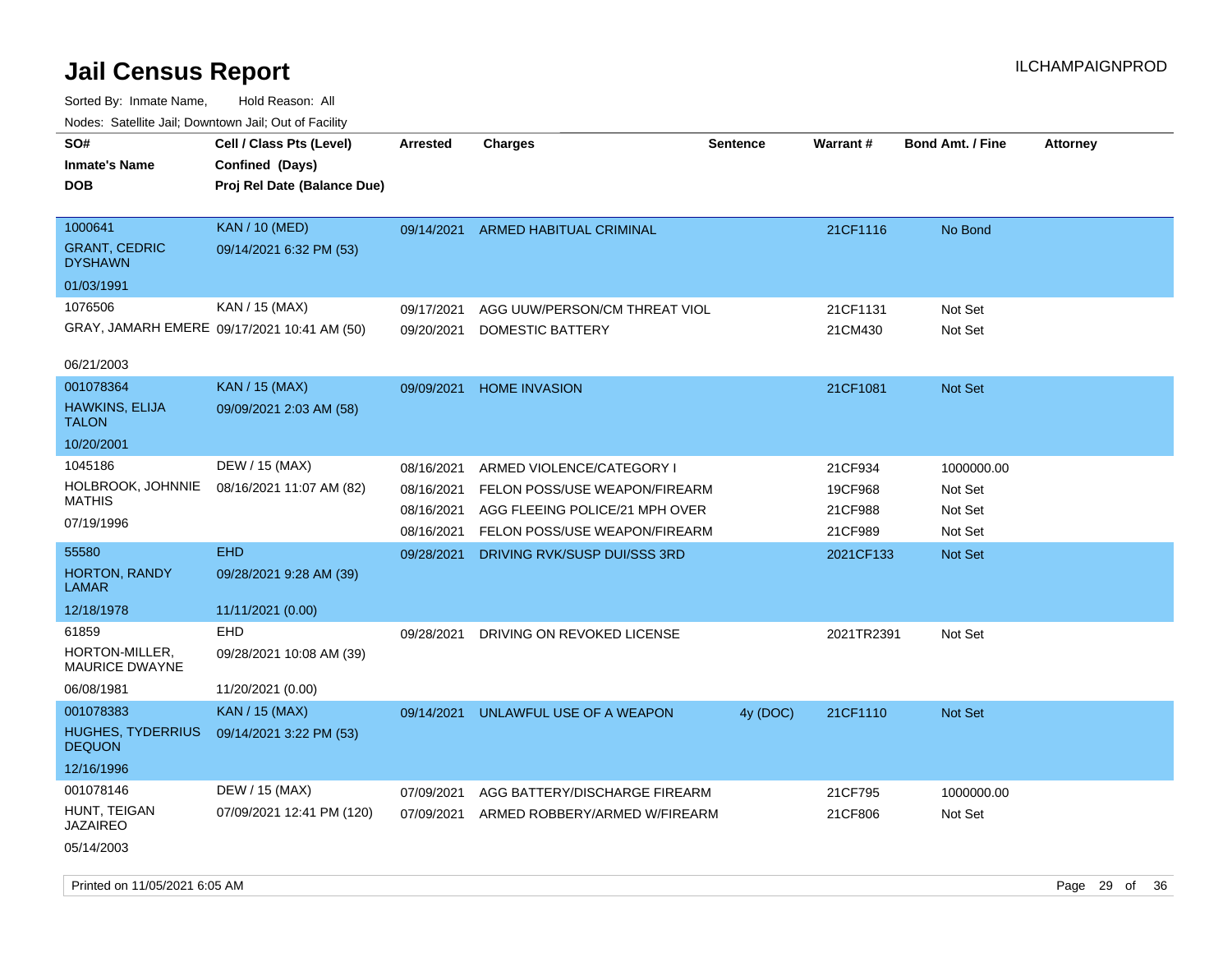| SO#                                       | Cell / Class Pts (Level)    | Arrested   | <b>Charges</b>                 | <b>Sentence</b> | Warrant#   | <b>Bond Amt. / Fine</b> | <b>Attorney</b> |
|-------------------------------------------|-----------------------------|------------|--------------------------------|-----------------|------------|-------------------------|-----------------|
| <b>Inmate's Name</b>                      | Confined (Days)             |            |                                |                 |            |                         |                 |
| <b>DOB</b>                                | Proj Rel Date (Balance Due) |            |                                |                 |            |                         |                 |
|                                           |                             |            |                                |                 |            |                         |                 |
| 67077                                     | <b>EHD</b>                  | 10/12/2021 | DRIVING RVK/SUSP DUI/SSS 2ND   |                 | 2020CF1464 | Not Set                 |                 |
| <b>INGRAM, ANTOINE</b>                    | 10/12/2021 9:19 AM (25)     |            |                                |                 |            |                         |                 |
| 05/12/1983                                | 11/10/2021 (0.00)           |            |                                |                 |            |                         |                 |
| 989743                                    | DEW / 15 (ADS)              | 04/13/2021 | AGG DISCHARGE FIREARM/VEH/SCH  |                 | 21CF400    | Not Set                 |                 |
| JACKSON, STEVE<br><b>ALLEN</b>            | 04/13/2021 2:45 AM (207)    | 04/13/2021 | AGGRAVATED DOMESTIC BATTERY    |                 | 21CF399    | Not Set                 |                 |
| 06/04/1991                                |                             |            |                                |                 |            |                         |                 |
| 50495                                     | <b>EHD</b>                  | 08/10/2021 | DRIVING RVK/SUSP DUI/SSS 10-14 |                 | 2020CF997  | <b>Not Set</b>          |                 |
| <b>JENKINS, ARNOLD</b><br><b>FARRIS</b>   | 08/10/2021 9:08 AM (88)     | 08/10/2021 | DRIVING RVK/SUSP DUI/SSS 10-14 |                 | 2019CF1363 | <b>Not Set</b>          |                 |
| 04/19/1962                                | 2/4/2022 (0.00)             |            |                                |                 |            |                         |                 |
| 001077709                                 | <b>EHD</b>                  | 07/06/2021 | DRIVING RVK/SUSP DUI/SSS 4-9   |                 | 2021CF167  | Not Set                 |                 |
| JINKINS, DEWAYNE<br><b>ALLEN</b>          | 07/06/2021 9:00 AM (123)    |            |                                |                 |            |                         |                 |
| 01/02/1967                                | 1/1/2022 (0.00)             |            |                                |                 |            |                         |                 |
| 1076450                                   | <b>DEW / 15 (MAX)</b>       | 06/25/2020 | MURDER/INTENT TO KILL/INJURE   |                 | 2020-CF703 | 750000.00               |                 |
| <b>JONES, CARLOS</b><br><b>ANTONIO</b>    | 06/25/2020 2:13 PM (499)    | 11/02/2020 | <b>HOME INVASION/FIREARM</b>   |                 | 20CF1204   | 500000.00               |                 |
| 11/18/2001                                |                             |            |                                |                 |            |                         |                 |
| 001077877                                 | DEW / 10 (MED)              | 04/24/2021 | AGG DISCHARGE FIREARM/OCC BLDG |                 | 21CF459    | Not Set                 |                 |
| JORDAN, PATRICK<br><b>RODEL</b>           | 04/24/2021 3:53 PM (196)    |            |                                |                 |            |                         |                 |
| 10/22/2002                                |                             |            |                                |                 |            |                         |                 |
| 998873                                    | <b>EHD</b>                  | 10/12/2021 | DRIVING RVK/SUSP DUI/SSS 3RD   |                 | 2021CF235  | <b>Not Set</b>          |                 |
| <b>KINCAID, AMANDA</b><br><b>MICHELLE</b> | 10/12/2021 11:31 AM (25)    |            |                                |                 |            |                         |                 |
| 01/07/1990                                | 1/9/2022 (0.00)             |            |                                |                 |            |                         |                 |
| 001078401                                 | DEW / 10 (ADS)              | 09/19/2021 | UNLAWFUL VEHICULAR INVASION    |                 | 21CF1134   | Not Set                 |                 |
| KNIGHT, ERIC                              | 09/19/2021 7:32 PM (48)     | 09/19/2021 | HRSMT/THREATEN PERSON/KILL     |                 | 2021CF561  | 50000.00                |                 |
| 07/11/1991                                |                             | 09/21/2021 | <b>BURGLARY</b>                |                 | 21CF1139   | Not Set                 |                 |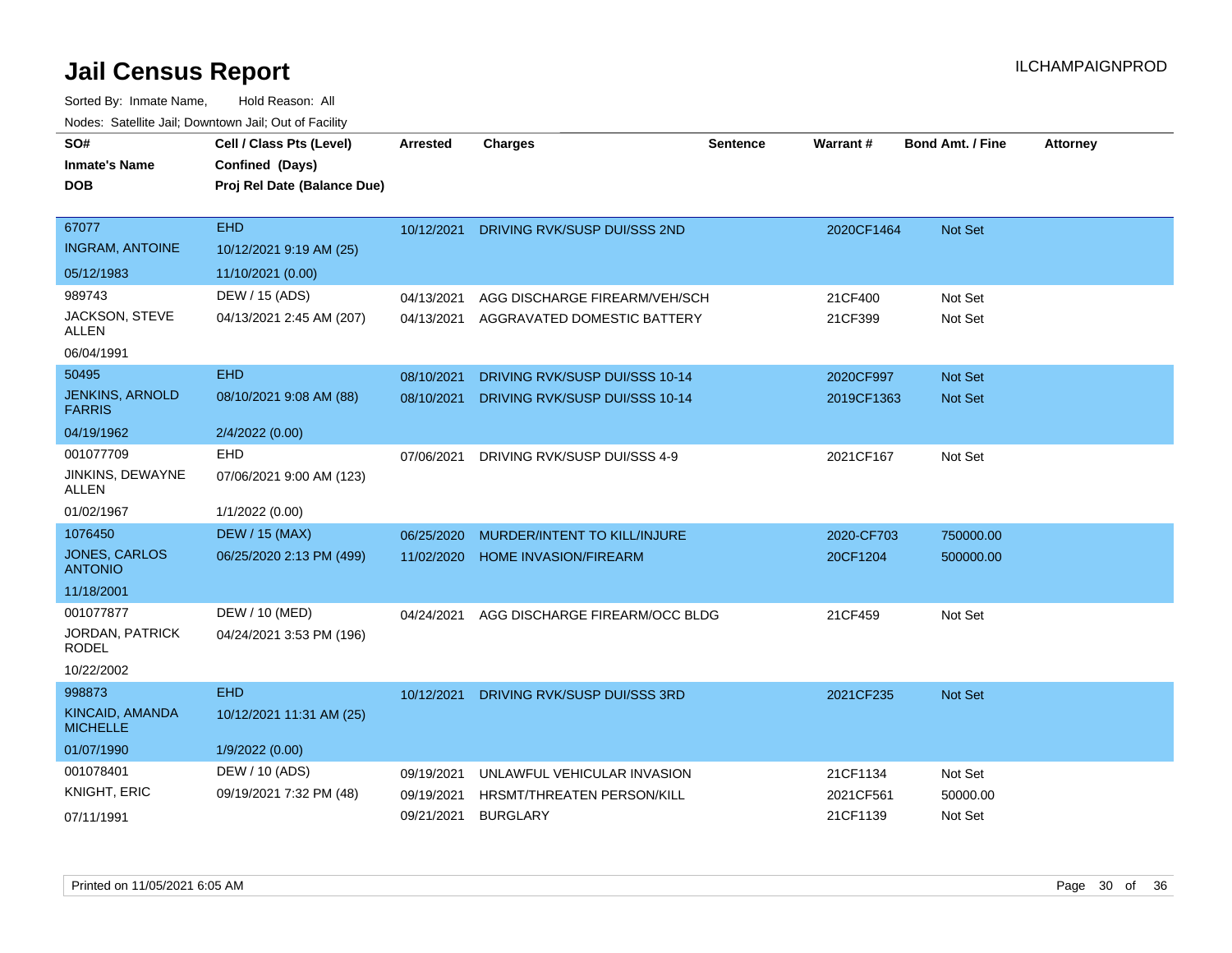| SO#                                | Cell / Class Pts (Level)    | <b>Arrested</b> | <b>Charges</b>                            | <b>Sentence</b> | Warrant#     | <b>Bond Amt. / Fine</b> | <b>Attorney</b> |
|------------------------------------|-----------------------------|-----------------|-------------------------------------------|-----------------|--------------|-------------------------|-----------------|
| <b>Inmate's Name</b>               | Confined (Days)             |                 |                                           |                 |              |                         |                 |
| <b>DOB</b>                         | Proj Rel Date (Balance Due) |                 |                                           |                 |              |                         |                 |
| 1017194                            | <b>KAN / 15 (MAX)</b>       |                 | 09/08/2021 STALKING/CAUSE FEAR FOR SAFETY |                 | 20CF1392     | No Bond                 |                 |
| <b>KNOX, LENELL</b>                | 09/08/2021 12:53 PM (59)    |                 |                                           |                 |              |                         |                 |
| 07/21/1993                         |                             |                 |                                           |                 |              |                         |                 |
| 1064445                            | DEW / 15 (MAX)              | 04/23/2021      | FELON POSS/USE FIREARM/PAROLE             |                 | 21CF899      | Not Set                 |                 |
| LARUE, TERENCE<br><b>TRAMEL</b>    | 04/23/2021 11:18 AM (197)   | 04/23/2021      | AGG DISCHARGE FIREARM/OCC VEH             |                 | 2021CF295    | 500000.00               |                 |
| 12/23/1998                         |                             | 04/23/2021      | POSSESS 15<100 GRAMS COCAINE              |                 | 19CF1052     | 10000.00                |                 |
| 001078237                          | <b>KAN / 15 (ADS)</b>       | 08/03/2021      | AGG DISCHARGE FIREARM/OCC VEH             |                 | 21CF928      | No Bond                 |                 |
| LAWS, TERON<br><b>RAMONTE</b>      | 08/03/2021 6:29 PM (95)     |                 |                                           |                 |              |                         |                 |
| 04/03/2001                         |                             |                 |                                           |                 |              |                         |                 |
| 001078470                          | DEW / 15 (MAX)              | 10/10/2021      | MURDER/INTENT TO KILL/INJURE              |                 | 21CF1221     | Not Set                 |                 |
| LEE, AMAHRION<br><b>JA'MERE</b>    | 10/10/2021 1:23 PM (27)     |                 |                                           |                 |              |                         |                 |
| 11/05/2002                         |                             |                 |                                           |                 |              |                         |                 |
| 001078170                          | <b>KAN / 10 (MED)</b>       | 09/07/2021      | AGG UNLAWFUL USE OF WEAPON/VEH            |                 | 21CF1060     | Not Set                 |                 |
| LEMONS, DEANGELO<br><b>DEVELLE</b> | 09/07/2021 12:49 AM (60)    |                 |                                           |                 |              |                         |                 |
| 05/29/2003                         |                             |                 |                                           |                 |              |                         |                 |
| 56792                              | DEW / 10 (MED)              | 02/02/2021      | ARMED HABITUAL CRIMINAL                   |                 | 2021CF141    | 500000.00               |                 |
| LILLARD, LAWRENCE<br><b>TYRONE</b> | 02/02/2021 2:11 PM (277)    | 02/22/2021      | DRIVING ON REVOKED LICENSE                |                 | 21TR426      | 5000.00                 |                 |
| 10/20/1982                         |                             |                 |                                           |                 |              |                         |                 |
| 001078407                          | <b>EHD</b>                  | 09/21/2021      | DRIVING ON SUSPENDED LICENSE              |                 | 2019TR16777  | Not Set                 |                 |
| LOVE, BRANDON<br><b>TERRELL</b>    | 09/21/2021 11:26 AM (46)    |                 |                                           |                 |              |                         |                 |
| 06/13/1994                         | 12/19/2021 (0.00)           |                 |                                           |                 |              |                         |                 |
| 46837                              | KAN / 15 (MAX)              | 09/07/2021      | <b>RESIDENTIAL BURGLARY</b>               |                 | 2019-CF-1207 | 25000.00                |                 |
| MARCRUM, JEFFERY<br>LEE            | 09/07/2021 11:43 AM (60)    |                 |                                           |                 |              |                         |                 |
| 11/17/1968                         |                             |                 |                                           |                 |              |                         |                 |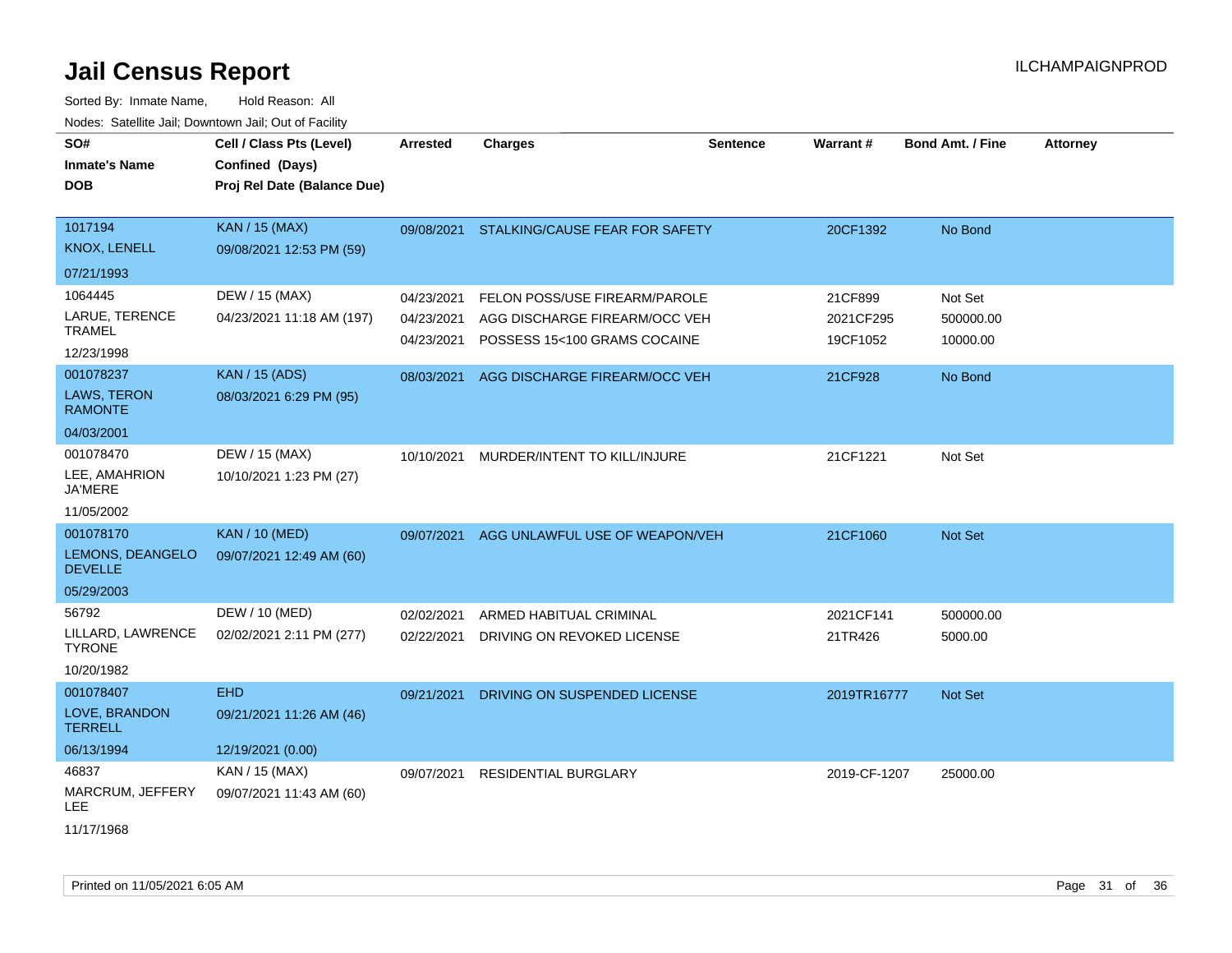Sorted By: Inmate Name, Hold Reason: All Nodes: Satellite Jail; Downtown Jail; Out of Facility

| roacs. Catellite Jall, Downtown Jall, Out of Facility |                                               |                 |                                           |                 |             |                         |                 |
|-------------------------------------------------------|-----------------------------------------------|-----------------|-------------------------------------------|-----------------|-------------|-------------------------|-----------------|
| SO#                                                   | Cell / Class Pts (Level)                      | <b>Arrested</b> | <b>Charges</b>                            | <b>Sentence</b> | Warrant#    | <b>Bond Amt. / Fine</b> | <b>Attorney</b> |
| <b>Inmate's Name</b>                                  | Confined (Days)                               |                 |                                           |                 |             |                         |                 |
| <b>DOB</b>                                            | Proj Rel Date (Balance Due)                   |                 |                                           |                 |             |                         |                 |
|                                                       |                                               |                 |                                           |                 |             |                         |                 |
| 1029510                                               | <b>DEW / 15 (MAX)</b>                         |                 | 06/26/2021 ATTEMPT DISARM PC OFF/CORR EMP | 5y (DOC)        | 21CF751     | Not Set                 |                 |
| MESSER, CODY<br><b>JAMES</b>                          | 06/22/2021 1:47 AM (137)                      |                 |                                           |                 |             |                         |                 |
| 05/24/1991                                            |                                               |                 |                                           |                 |             |                         |                 |
| 1011046                                               | KAN / 15 (ADS)                                |                 | 04/10/2021 ATTEMPT (FIRST DEGREE MURDER)  |                 | 21CF392     | Not Set                 |                 |
| MILES, DARRION<br><b>ANTONIO KEVONTA</b>              | 04/11/2021 12:46 AM (209)                     |                 |                                           |                 |             |                         |                 |
| 03/18/1990                                            |                                               |                 |                                           |                 |             |                         |                 |
| 001077278                                             | <b>DEW / 15 (MAX)</b>                         | 10/06/2020      | MURDER/INTENT TO KILL/INJURE              |                 | 2020CF146   | 2000000.00              |                 |
| MILLER, D'ANDRE                                       | 10/06/2020 12:49 PM (396)                     |                 | 10/06/2020 AGG FLEEING POLICE/21 MPH OVER |                 | 2019CF1171  | 50000.00                |                 |
| 09/08/1986                                            |                                               |                 |                                           |                 |             |                         |                 |
| 963426                                                | EHD                                           | 09/14/2021      | ACCIDENT INJURY/DEATH/11-403              |                 | 2020CF1367  | Not Set                 |                 |
| MITCHELL, MARCELL<br><b>MARTELL</b>                   | 09/14/2021 9:03 AM (53)                       |                 |                                           |                 |             |                         |                 |
| 12/19/1987                                            | 12/10/2021 (0.00)                             |                 |                                           |                 |             |                         |                 |
| 1026477                                               | <b>KAN</b> / 15 (ADS)                         | 09/21/2021      | AGG DISCHARGE FIREARM/OCC VEH             |                 | 21CF1138    | Not Set                 |                 |
| NEWBILL, DEVONTRE<br><b>LAMONT</b>                    | 09/21/2021 2:27 AM (46)                       | 09/22/2021      | <b>PROBATION VIOLATION</b>                |                 | 20CF577     | Not Set                 |                 |
| 11/22/1993                                            |                                               |                 |                                           |                 |             |                         |                 |
| 1072907                                               | <b>KAN</b>                                    |                 | 07/14/2021 ATTEMPT (FIRST DEGREE MURDER)  |                 | 2021-CF-832 | 2000000.00              |                 |
| NIKOLAEV, YEVGENIY                                    | 07/14/2021 10:10 PM (115)                     |                 |                                           |                 |             |                         |                 |
| 10/06/1983                                            |                                               |                 |                                           |                 |             |                         |                 |
| 001077928                                             | EHD                                           |                 | 09/01/2021 AGG DOMESTIC BATTERY/STRANGLE  |                 | 2021CF515   | Not Set                 |                 |
| PATTON, MICHAEL<br><b>RYAN</b>                        | 09/01/2021 9:43 AM (66)                       |                 |                                           |                 |             |                         |                 |
| 08/15/1994                                            | 12/31/2021 (0.00)                             |                 |                                           |                 |             |                         |                 |
| 001078063                                             | DEW / 15 (MAX)                                | 06/15/2021      | AGG CRIM SEX ASSAULT/WEAPON               |                 | 2021CF678   | 1000000.00              |                 |
|                                                       | PERRY, ROBERT Junior 06/15/2021 4:37 PM (144) | 06/15/2021      | <b>ROBBERY</b>                            |                 | 2021CF159   | 25000.00                |                 |
| 12/21/1990                                            |                                               |                 |                                           |                 |             |                         |                 |

Printed on 11/05/2021 6:05 AM Page 32 of 36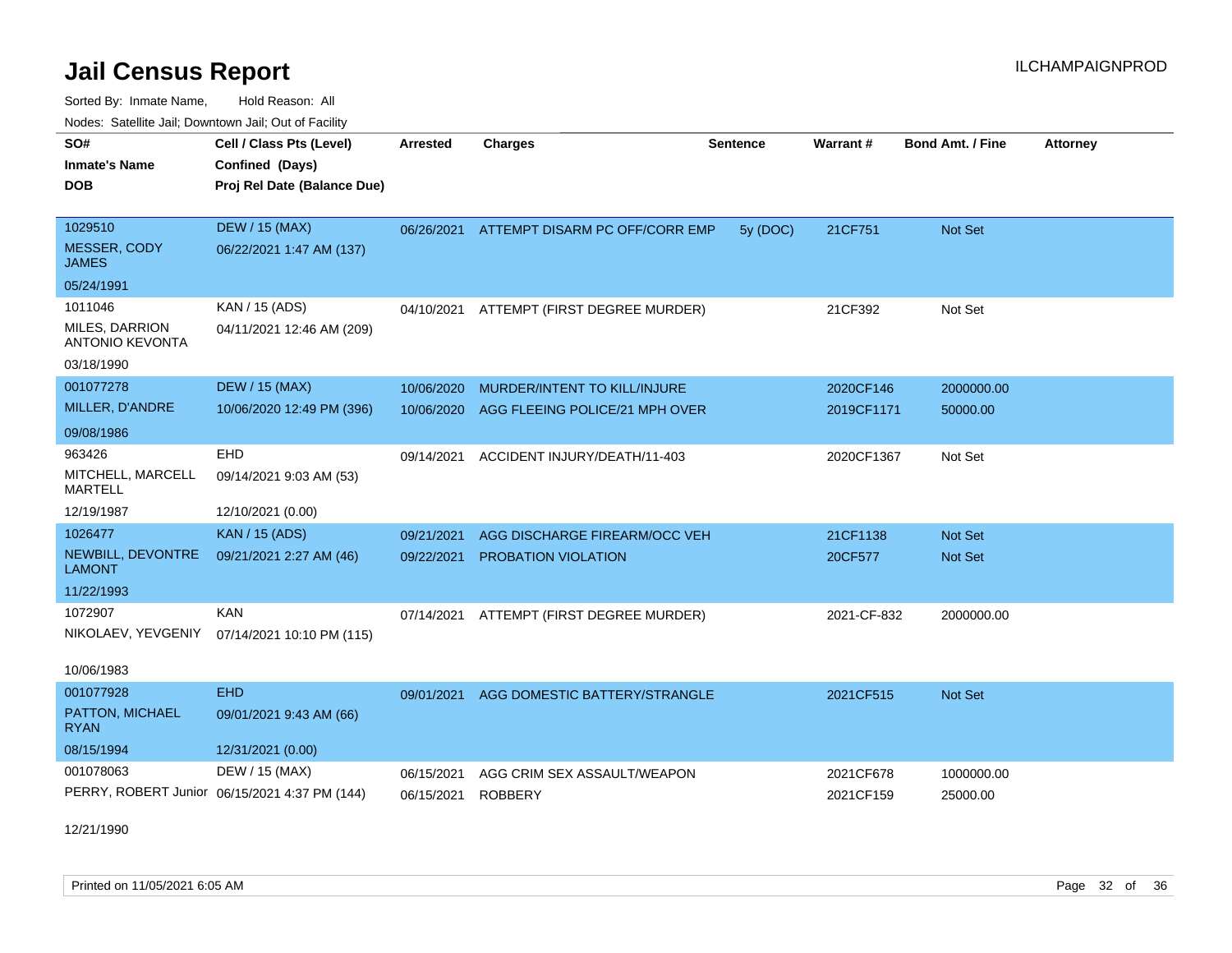Sorted By: Inmate Name, Hold Reason: All

|  |  | Nodes: Satellite Jail; Downtown Jail; Out of Facility |
|--|--|-------------------------------------------------------|
|--|--|-------------------------------------------------------|

| SO#                                       | Cell / Class Pts (Level)                       | <b>Arrested</b> | <b>Charges</b>                 | <b>Sentence</b> | Warrant #   | Bond Amt. / Fine | <b>Attorney</b> |
|-------------------------------------------|------------------------------------------------|-----------------|--------------------------------|-----------------|-------------|------------------|-----------------|
| <b>Inmate's Name</b><br><b>DOB</b>        | Confined (Days)<br>Proj Rel Date (Balance Due) |                 |                                |                 |             |                  |                 |
|                                           |                                                |                 |                                |                 |             |                  |                 |
| 1072761                                   | <b>EHD</b>                                     | 11/03/2021      | DRIVING ON SUSPENDED LICENSE   |                 | 2020TR5958  | <b>Not Set</b>   |                 |
| POWELL, KYESHA<br><b>MONAE</b>            | 11/03/2021 10:01 AM (3)                        |                 |                                |                 |             |                  |                 |
| 07/14/2000                                | 12/17/2021 (0.00)                              |                 |                                |                 |             |                  |                 |
| 001077614                                 | KAN / 15 (MAX)                                 | 01/17/2021      | ATTEMPT (FIRST DEGREE MURDER)  |                 | 21CF66      | Not Set          |                 |
| <b>DEVON</b>                              | ROBINSON, DONTRELL 01/17/2021 3:08 PM (293)    |                 |                                |                 |             |                  |                 |
| 09/22/2002                                |                                                |                 |                                |                 |             |                  |                 |
| 1025241                                   | <b>EHD</b>                                     | 11/03/2021      | DOMESTIC BATTERY/OTHER PRIOR   |                 | 2020CF817   | <b>Not Set</b>   |                 |
| ROBINSON-PEARSON,<br><b>BRIA SHANTERA</b> | 11/03/2021 9:34 AM (3)                         |                 |                                |                 |             |                  |                 |
| 05/24/1993                                | 11/16/2021 (0.00)                              |                 |                                |                 |             |                  |                 |
| 1061216                                   | KAN / 10 (MED)                                 | 06/22/2021      | HOME INVASION/FIREARM          |                 | 21CF727     | Not Set          |                 |
| RUNGE, ANDRE<br><b>MARSEAN</b>            | 06/22/2021 4:42 PM (137)                       |                 |                                |                 |             |                  |                 |
| 12/05/1997                                |                                                |                 |                                |                 |             |                  |                 |
| 650295                                    | <b>PIA / 50 (MAX)</b>                          | 04/22/2020      | <b>CRIMINAL SEXUAL ASSAULT</b> |                 | 2020-CF407  | 750000.00        |                 |
| SANDAGE, JERALD                           | 04/22/2020 6:30 AM (563)                       | 04/22/2020      | <b>CRIMINAL SEXUAL ASSAULT</b> |                 | 2020-CF408  | 750000.00        |                 |
| <b>EUGENE</b>                             |                                                | 04/22/2020      | <b>CRIMINAL SEXUAL ABUSE</b>   |                 | 2020-CF409  | 750000.00        |                 |
| 06/07/1971                                |                                                | 04/22/2020      | <b>CRIMINAL SEXUAL ASSAULT</b> |                 | 2020-CF410  | 750000.00        |                 |
|                                           |                                                | 04/22/2020      | OFFICIAL MISCONDUCT            |                 | 2019-CF1811 | 25000.00         |                 |
| 1062194                                   | DEW / 15 (MAX)                                 | 02/27/2020      | MURDER/OTHER FORCIBLE FELONY   |                 | 20CF-247    | 1000000.00       |                 |
| SIMMONS, MICHAEL<br><b>JAMAL</b>          | 02/27/2020 1:11 PM (618)                       | 09/23/2020      | AGG BATTERY/DISCHARGE FIREARM  |                 | 20CF1061    | Not Set          |                 |
| 11/03/1997                                |                                                |                 |                                |                 |             |                  |                 |
| 55331                                     | <b>DEW / 15 (MAX)</b>                          | 07/31/2021      | <b>ARMED HABITUAL CRIMINAL</b> |                 | 21CF900     | <b>Not Set</b>   |                 |
| <b>SMITH, TARRIO</b><br><b>TERRELLE</b>   | 07/31/2021 2:22 AM (98)                        |                 |                                |                 |             |                  |                 |
| 04/25/1982                                |                                                |                 |                                |                 |             |                  |                 |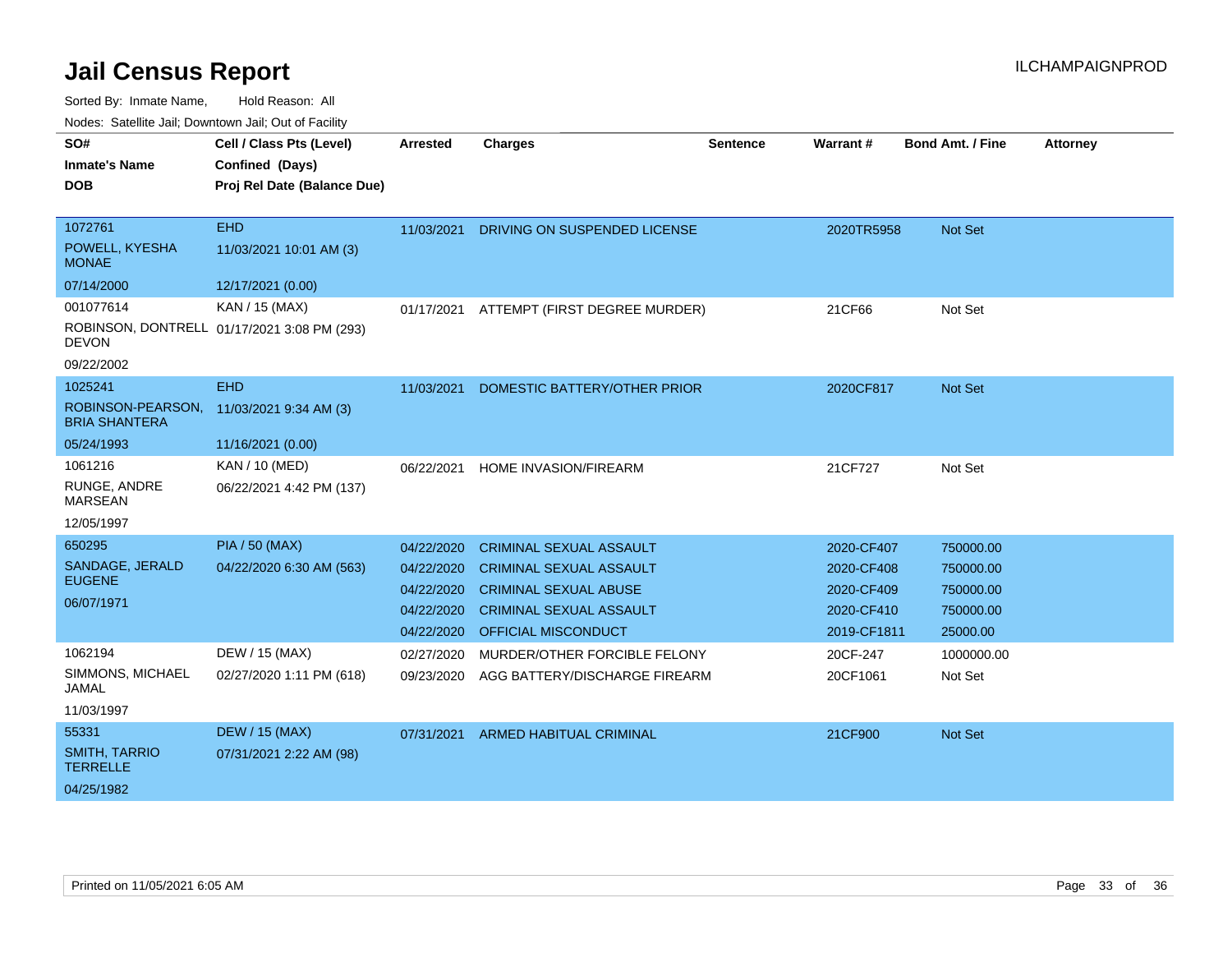Sorted By: Inmate Name, Hold Reason: All Nodes: Satellite Jail; Downtown Jail; Out of Facility

| SO#                                    | Cell / Class Pts (Level)                     | <b>Arrested</b> | <b>Charges</b>                           | <b>Sentence</b> | <b>Warrant#</b> | <b>Bond Amt. / Fine</b> | <b>Attorney</b> |
|----------------------------------------|----------------------------------------------|-----------------|------------------------------------------|-----------------|-----------------|-------------------------|-----------------|
| <b>Inmate's Name</b>                   | Confined (Days)                              |                 |                                          |                 |                 |                         |                 |
| <b>DOB</b>                             | Proj Rel Date (Balance Due)                  |                 |                                          |                 |                 |                         |                 |
|                                        |                                              |                 |                                          |                 |                 |                         |                 |
| 001077868                              | <b>DEW / 15 (MAX)</b>                        | 04/21/2021      | ARMED ROBBERY/ARMED W/FIREARM            |                 | 21CF445         | Not Set                 |                 |
| SPEARMENT,<br><b>KENTRELL</b>          | 04/21/2021 9:48 PM (199)                     |                 | 08/19/2021 FLEEING/ATTEMPT ELUDE OFFICER |                 | 2021TR1053      | 1000.00                 |                 |
| 01/21/2002                             |                                              |                 |                                          |                 |                 |                         |                 |
| 001077854                              | EHD                                          | 09/15/2021      | DRIVING RVK/SUSP DUI/SSS 4-9             |                 | 2021CF306       | Not Set                 |                 |
| STUKINS, DANNY RAY                     | 09/15/2021 10:17 AM (52)                     |                 |                                          |                 |                 |                         |                 |
| 07/05/1985                             | 3/13/2022 (0.00)                             |                 |                                          |                 |                 |                         |                 |
| 1046632                                | KAN / 15 (MAX)                               | 09/14/2021      | ARMED VIOLENCE/CATEGORY II               |                 | 21CF912         | 750000.00               |                 |
|                                        | TATE, JAVON MARQUIS 09/14/2021 12:10 PM (53) |                 |                                          |                 |                 |                         |                 |
| 08/10/1996                             |                                              |                 |                                          |                 |                 |                         |                 |
| 949990                                 | DEW / 15 (MAX)                               | 07/27/2021      | AGG DISCHARGE FIREARM/OCC VEH            |                 | 2021CF829       | 750000.00               |                 |
| THATCH, CALVIN<br><b>ANTHONY</b>       | 07/27/2021 5:12 PM (102)                     | 07/27/2021      | WARRANT OUT OF COUNTY                    |                 | 21TR49          | 1500.00                 |                 |
| 07/09/1986                             |                                              |                 |                                          |                 |                 |                         |                 |
| 001077662                              | <b>DEW / 15 (MAX)</b>                        | 02/03/2021      | ARMED ROBBERY/ARMED W/FIREARM            |                 | 21CF123         | 250000.00               |                 |
| TIPSORD, NOAH LEE                      | 02/03/2021 4:33 PM (276)                     |                 |                                          |                 |                 |                         |                 |
| 08/14/1998                             |                                              |                 |                                          |                 |                 |                         |                 |
| 1033031                                | KAN / 15 (MAX)                               | 08/19/2020      | *AGG BATTERY W/FIREARM/PERSON            |                 | 2020-CF923      | 500000.00               |                 |
| TOMS, ANDREW<br><b>CHUCKY</b>          | 08/19/2020 5:59 PM (444)                     |                 |                                          |                 |                 |                         |                 |
| 09/28/1978                             |                                              |                 |                                          |                 |                 |                         |                 |
| 27007                                  | <b>KAN / 15 (MAX)</b>                        | 09/19/2021      | DOMESTIC BATTERY/OTHER PRIOR             |                 | 21CF1133        | No Bond                 |                 |
| <b>TUELL, ROBERT</b><br><b>STEPHEN</b> | 09/19/2021 9:51 AM (48)                      |                 |                                          |                 |                 |                         |                 |
| 09/25/1967                             |                                              |                 |                                          |                 |                 |                         |                 |
| 001078263                              | KAN / 10 (ADS)                               | 08/11/2021      | AGG BATTERY/PUBLIC PLACE                 |                 | 2020CF420       | 7500.00                 |                 |
| TURK, BRANDON<br><b>LARSHAWN</b>       | 08/11/2021 6:23 PM (87)                      | 08/11/2021      | RECEIVE/POSS/SELL STOLEN VEH             |                 | 2020CF928       | 200000.00               |                 |
| 10/18/1995                             |                                              |                 |                                          |                 |                 |                         |                 |

Printed on 11/05/2021 6:05 AM **Page 34 of 36**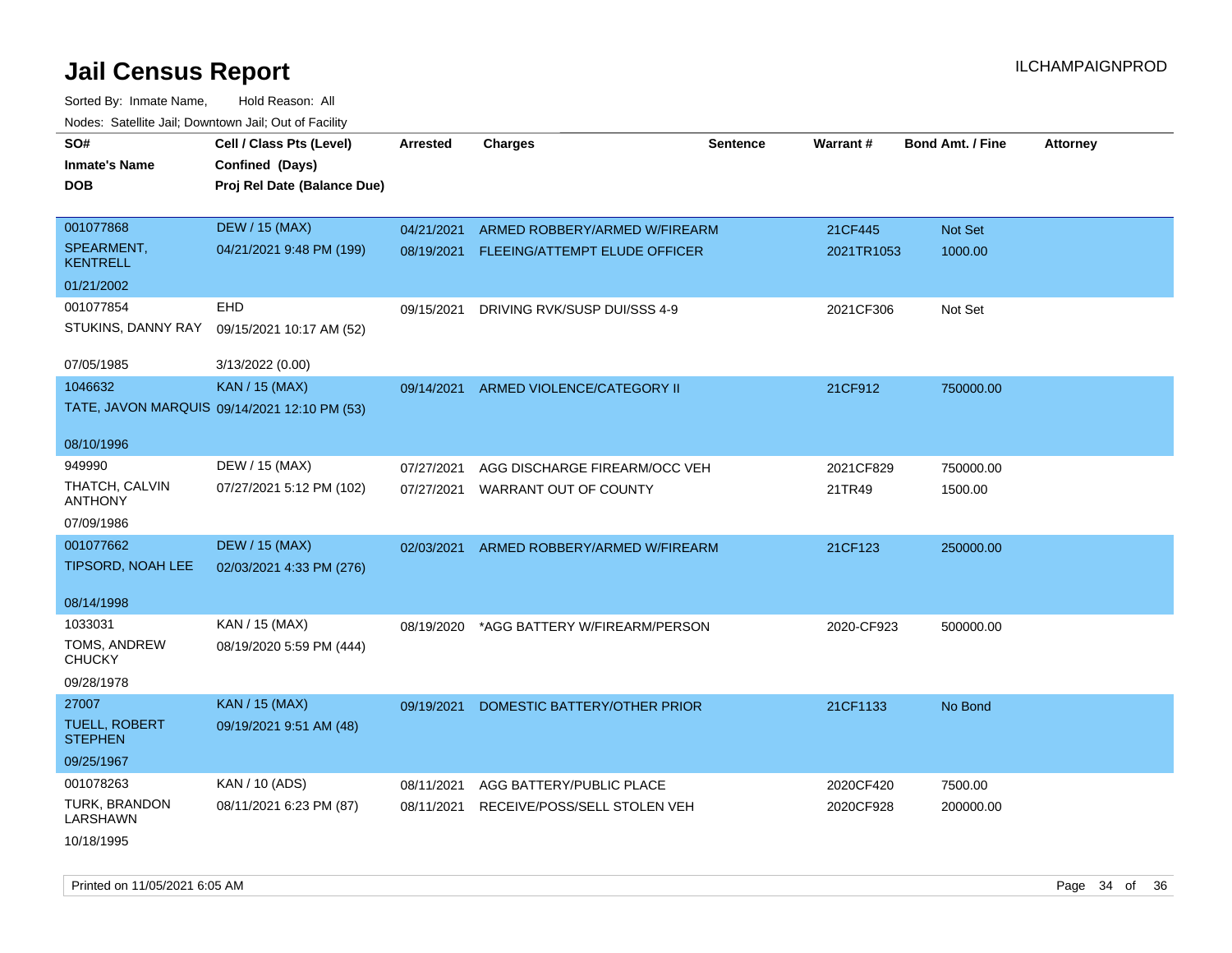| SO#<br><b>Inmate's Name</b>             | Cell / Class Pts (Level)<br>Confined (Days) | <b>Arrested</b> | <b>Charges</b>                 | <b>Sentence</b> | <b>Warrant#</b> | <b>Bond Amt. / Fine</b> | <b>Attorney</b> |
|-----------------------------------------|---------------------------------------------|-----------------|--------------------------------|-----------------|-----------------|-------------------------|-----------------|
|                                         |                                             |                 |                                |                 |                 |                         |                 |
| <b>DOB</b>                              | Proj Rel Date (Balance Due)                 |                 |                                |                 |                 |                         |                 |
|                                         |                                             |                 |                                |                 |                 |                         |                 |
| 64700                                   | <b>KAN / 10 (MED)</b>                       | 09/07/2021      | UNLAWFUL USE OF A WEAPON       |                 | 21CF1074        | Not Set                 |                 |
| TURNER, ADAM<br><b>ANTONIO</b>          | 09/08/2021 12:49 AM (59)                    |                 |                                |                 |                 |                         |                 |
| 08/29/1985                              |                                             |                 |                                |                 |                 |                         |                 |
| 001078386                               | KAN / 10 (MED)                              | 09/14/2021      | POSSESSION OF STOLEN FIREARM   |                 | 2021CF1099      | 250000.00               |                 |
| TURNER, AMARIO                          | 09/14/2021 11:42 PM (53)                    |                 |                                |                 |                 |                         |                 |
| 09/23/2002                              |                                             |                 |                                |                 |                 |                         |                 |
| 1050636                                 | KAN / 15 (MAX)                              | 09/24/2021      | FELON POSS/USE WEAPON/FIREARM  |                 | 21CF1154        | Not Set                 |                 |
| TURNER, TIMOTHY<br><b>SEANTEZ</b>       | 09/24/2021 9:18 PM (43)                     |                 |                                |                 |                 |                         |                 |
| 09/27/1994                              |                                             |                 |                                |                 |                 |                         |                 |
| 1040925                                 | KAN / 10 (MED)                              | 10/05/2021      | AGG BATTERY/DISCHARGE FIREARM  |                 | 2021CF1105      | 1000000.00              |                 |
| <b>WEATHERALL,</b><br>JOHNNY EARL JAMES | 10/05/2021 4:17 PM (32)                     |                 |                                |                 |                 |                         |                 |
| 04/29/1994                              |                                             |                 |                                |                 |                 |                         |                 |
| 1062558                                 | <b>DEW / 10 (MED)</b>                       | 10/02/2021      | FELON POSS/USE WEAPON/FIREARM  |                 | 21CF1185        | Not Set                 |                 |
| <b>WELLS, JIAMANTE</b><br><b>AMORE</b>  | 10/02/2021 8:29 PM (35)                     |                 |                                |                 |                 |                         |                 |
| 09/02/1995                              |                                             |                 |                                |                 |                 |                         |                 |
| 1002033                                 | KAN / 15 (MAX)                              | 09/08/2021      | DRIVING ON SUSPENDED LICENSE   |                 | 2019-TR-11944   | 5000.00                 |                 |
| <b>WEST, ANTONIO</b>                    | 09/08/2021 11:01 PM (59)                    | 09/08/2021      | ARMED ROBBERY/ARMED W/FIREARM  |                 | 2020-CF-1406    | 500000.00               |                 |
| <b>DEONTA</b>                           |                                             | 09/08/2021      | AGG UNLAWFUL USE OF WEAPON/VEH |                 | 2021-CF-AWOW    | Not Set                 |                 |
| 04/15/1992                              |                                             | 09/08/2021      | OBSTRCT JUSTICE/LEAVE STATE    |                 | 2021-CF-AWOW    | Not Set                 |                 |
|                                         |                                             | 09/08/2021      | ARMED VIOLENCE/CATEGORY I      |                 | 2021-CF-AWOW    | Not Set                 |                 |
| 1022068                                 | <b>DEW / 15 (ADS)</b>                       | 10/10/2021      | FELON POSS/USE WEAPON/FIREARM  |                 | 21CF1212        | Not Set                 |                 |
| <b>WILKINS, MICHAEL</b>                 | 10/10/2021 5:07 AM (27)                     |                 |                                |                 |                 |                         |                 |
| <b>CARL</b>                             |                                             |                 |                                |                 |                 |                         |                 |
| 07/10/1992                              |                                             |                 |                                |                 |                 |                         |                 |